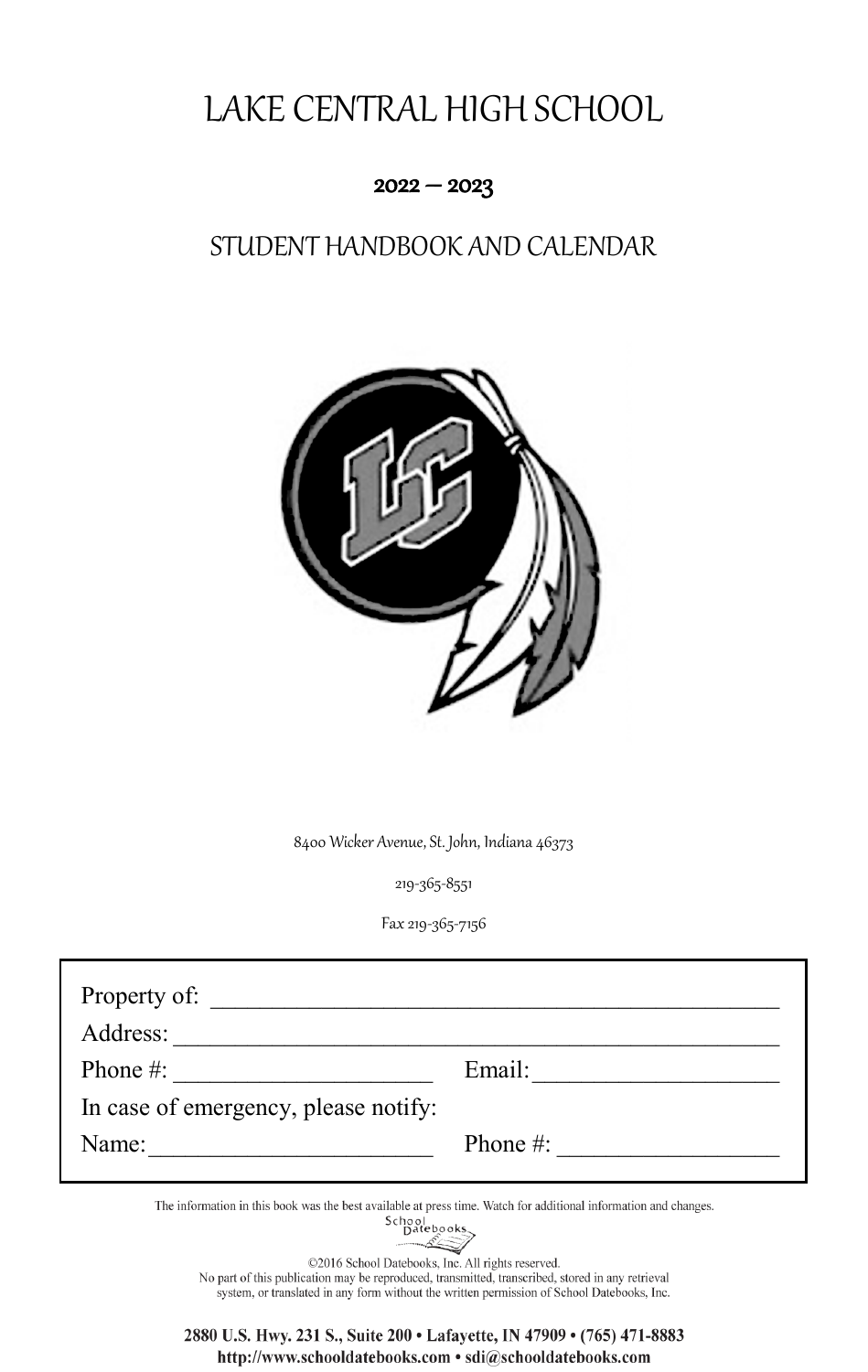#### WHERE DO YOU GO WITH A QUESTION OR CONCERN

The people closest to the problem have the best and quickest response for the questions. Please refer to the chart below to assist you.

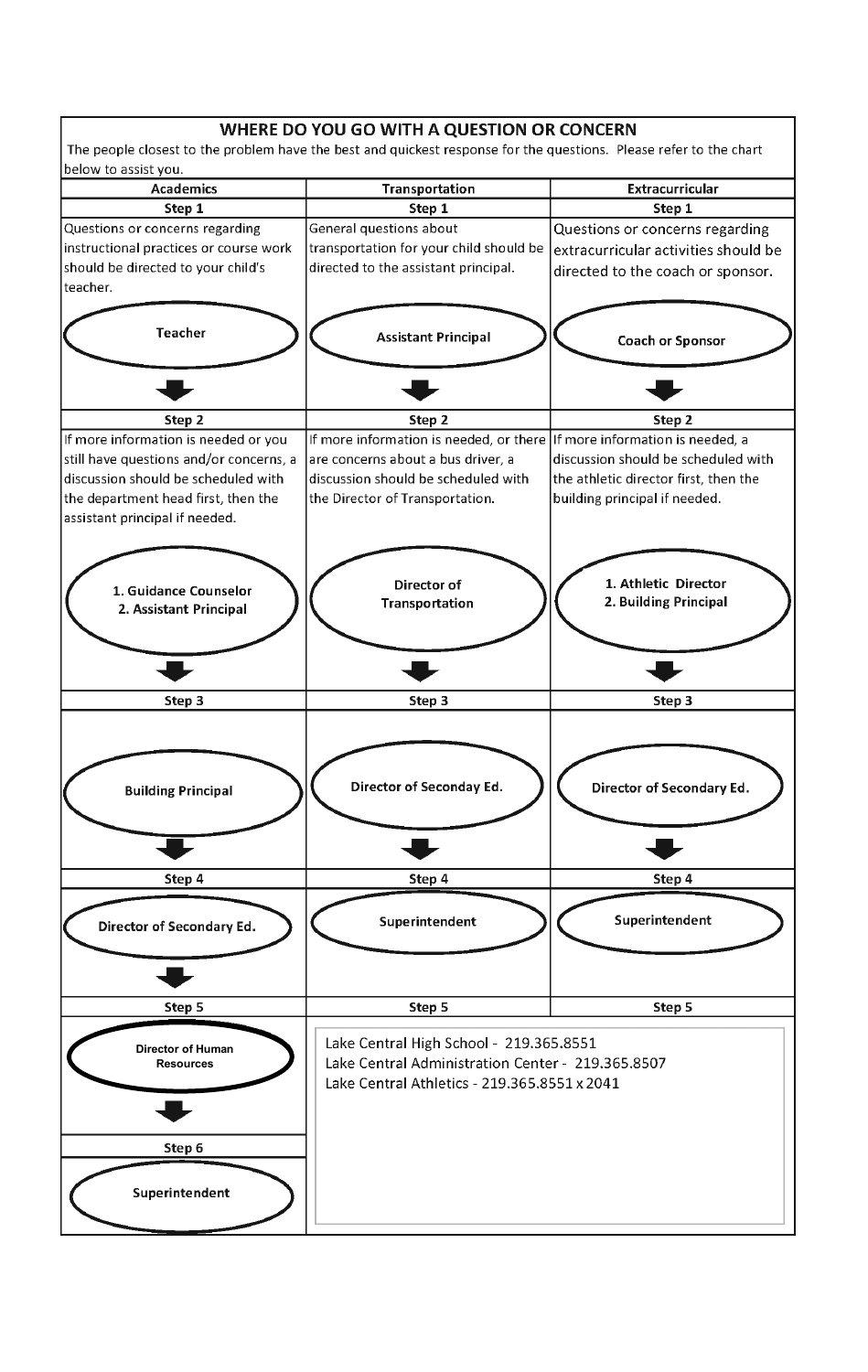## TABLE OF CONTENTS

| Lake Central School Corporation Introduction 5 |  |
|------------------------------------------------|--|
|                                                |  |
| Specific Rules of Behavior for Lake Central    |  |
|                                                |  |
|                                                |  |
|                                                |  |
|                                                |  |
|                                                |  |
|                                                |  |
|                                                |  |
| Elearning Procedures for Inclement Weather     |  |
|                                                |  |
|                                                |  |
|                                                |  |
|                                                |  |
|                                                |  |
|                                                |  |
|                                                |  |
|                                                |  |
|                                                |  |
|                                                |  |
| Off Campus Pass to Leave School 26             |  |
| Procedures for Calling Off Students 26         |  |
|                                                |  |
| Physical Education Attendance  26              |  |
|                                                |  |
|                                                |  |

| Student Driving, Parking, and Social Event           |  |
|------------------------------------------------------|--|
|                                                      |  |
| School Resource Officers31                           |  |
| Taking Care of Your Laptop31                         |  |
| Student Internet / On-Line Access Policy31           |  |
| Secondary Student Rules for Internet Use32           |  |
| Student Social Security Requirement 32               |  |
| Lake Central High School Dance Policy 33             |  |
| Medications: Guide for Parents Lake Central          |  |
|                                                      |  |
|                                                      |  |
|                                                      |  |
|                                                      |  |
| Student Participation in Activities with Conflicts37 |  |
| Guidance Depart Information / Student                |  |
|                                                      |  |
|                                                      |  |
| Post-Secondary Dual Credit - Rule 10 38              |  |
| <b>Equal Educational Opportunity And</b>             |  |
| Nondiscrimination Statements38                       |  |
| Lake Central High School Athletic and                |  |
|                                                      |  |
|                                                      |  |

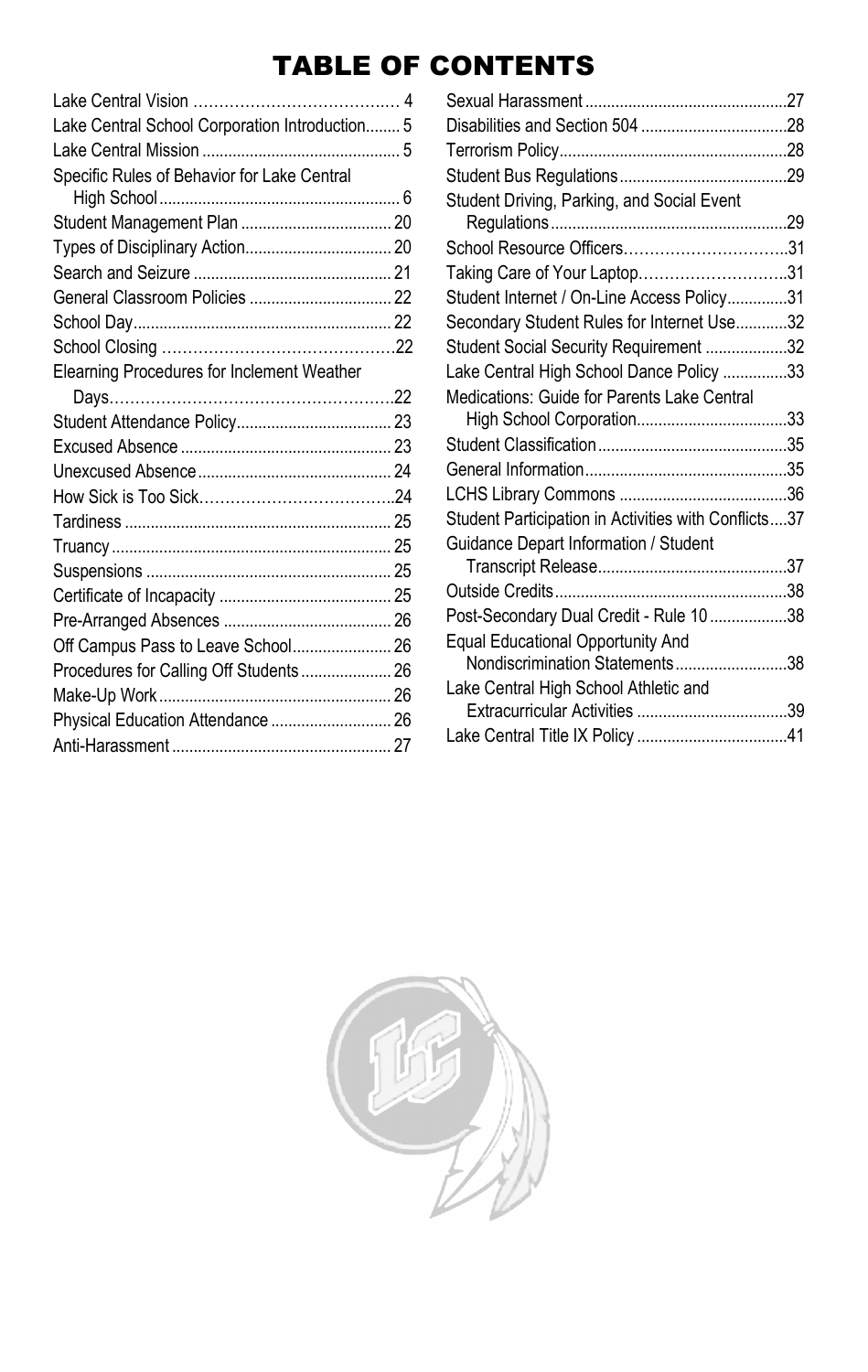**LAKE CENTRAL VISION**

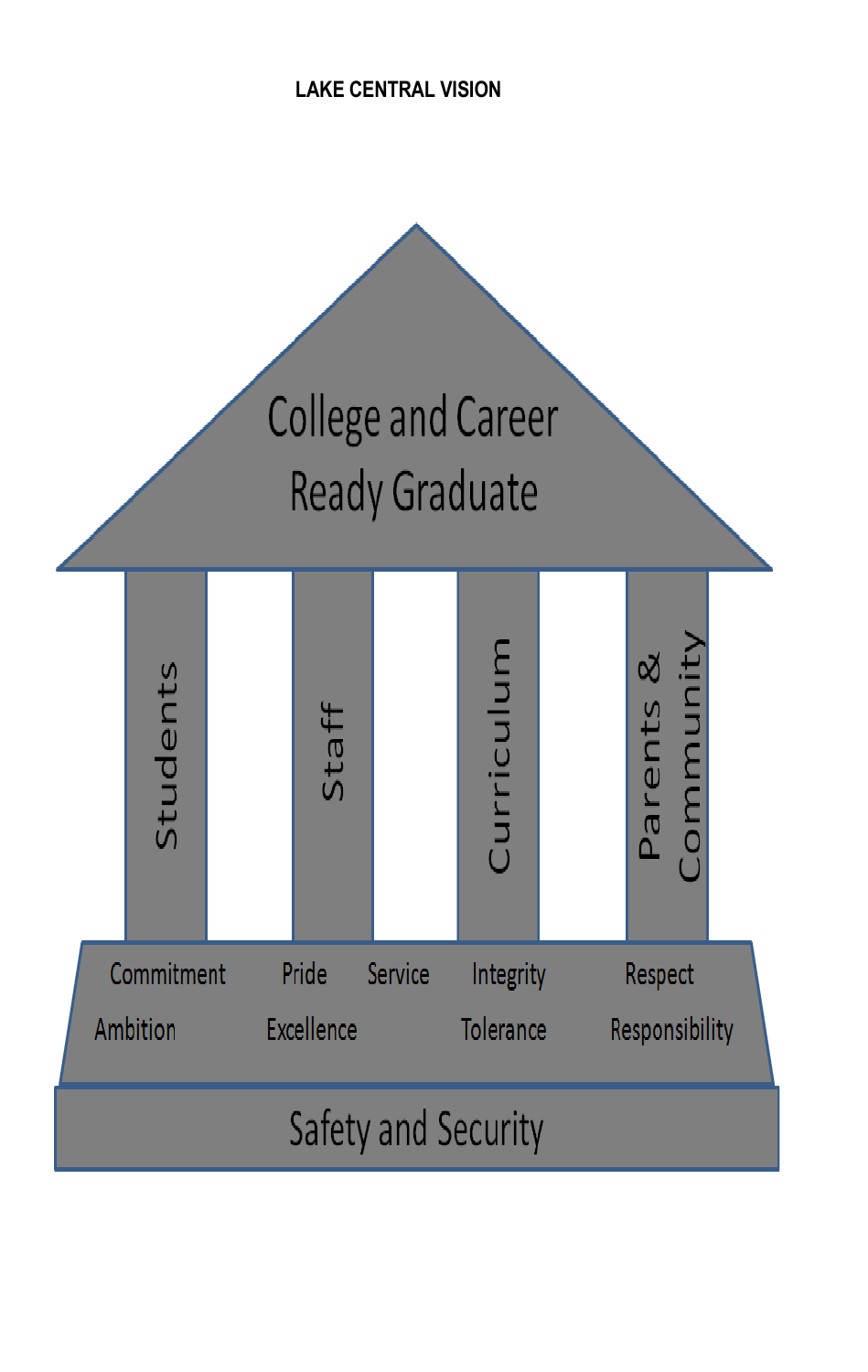## LAKE CENTRAL SCHOOL CORPORATION INTRODUCTION

The success of Lake Central High School depends upon the maintenance of an environment which is conducive to an orderly instructional process. A safe and secure learning environment is the foundation upon which a quality education takes place. The quality of that environment is largely dependent upon discipline, which is a joint responsibility of students, parents, teachers, administrators, and community.

In some instances, student self-discipline may be absent or substandard. Teachers, staff, and administrators are available and willing to aid in changing or altering such behavior. However, the school may not always be able to deal with the underlying causes of a behavioral problem or prevent the problem from occurring. For these reasons, rules are necessary to allow every student the opportunity for an uninterrupted education.

It is every student's responsibility to read and become familiar with the following handbook material. Be certain to keep it in a safe place so that you might refer to it when necessary. Please feel free to direct questions to the appropriate school officials.

This student handbook is not the School Board Policy Manual. The School Board Policy Manual contains more specific information about certain subjects that may not be contained within this handbook. If provisions of this handbook contradict board policy, then board policy prevails.

## LAKE CENTRAL MISSION:

The mission of the Lake Central School Corporation, as a family, community, and school partnership, is to ensure that each student becomes a self-directed learner and a contributing responsible citizen through an instructional delivery system that engages students in achieving their personal best.

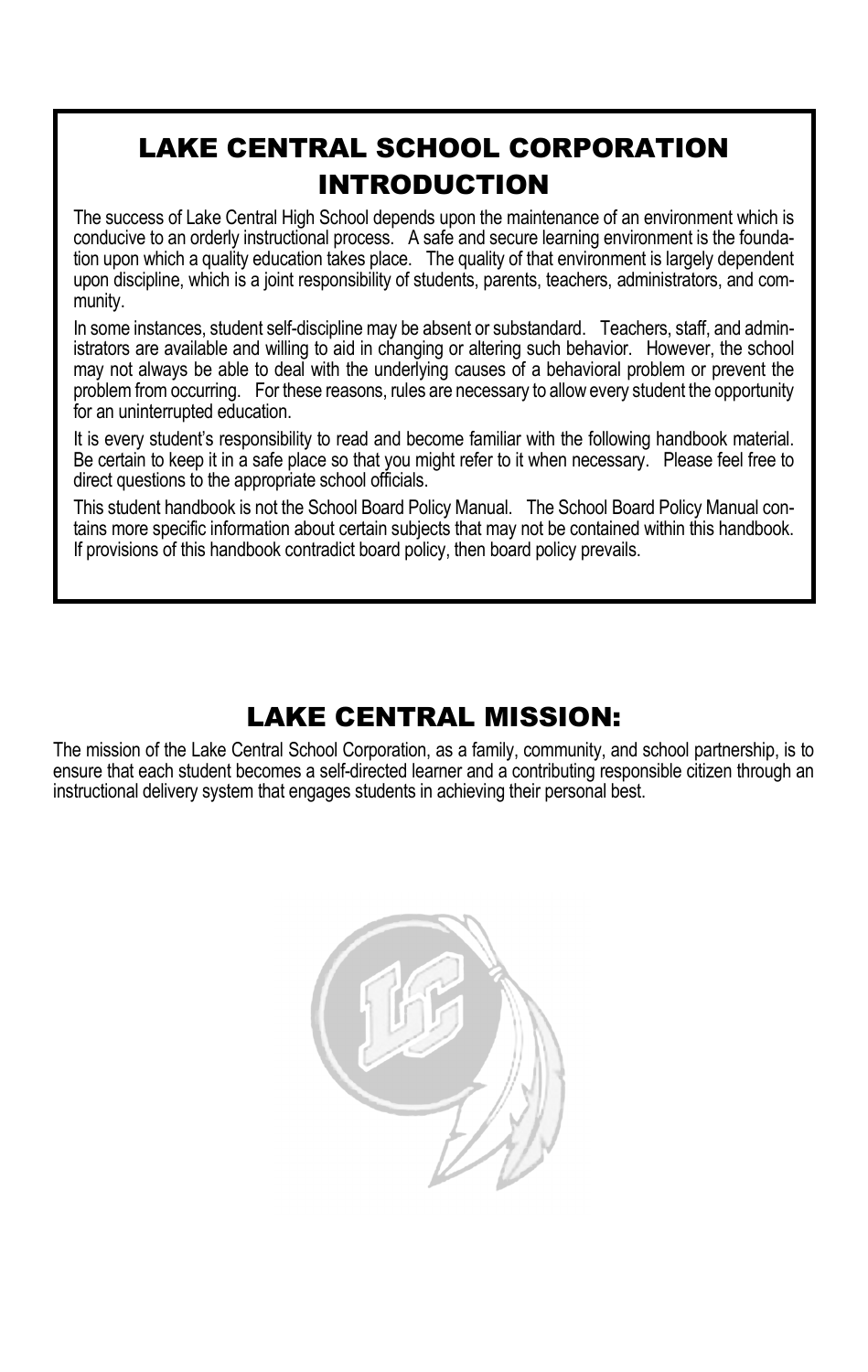## SPECIFIC RULES OF BEHAVIOR FOR LAKE CENTRAL HIGH SCHOOL

### **NEW RULES FOR THIS SCHOOL YEAR ARE IN BOLD, AND UNDERLINED PRINT**

*Notice: The rules you are about to read in this code of conduct supplement are in addition to our broad, discretionary authority to maintain safety, order, and discipline inside the school zone. These rules support, but do not limit, the authority of the administration.*

Students are expected to follow the rules of behavior as adopted by the Board of School Trustees and as stated in this handbook. The rules set forth in this handbook are in effect for all students at school or school functions.

Also, these rules are applicable while traveling to and from school, or a school activity, function, or event (I.C.20-33-8-14) Failure to follow these rules may result in any or all of the following: parental conference, detention, Wednesday School, suspension, expulsion, and prosecution by law enforcement.

- **1. ACADEMIC DISHONESTY** (This is to include any cheating/plagiarizing within electronic platforms.) A student is in violation of academic dishonesty when he or she engages in any illegal or improper activity for the purpose of improving a grade or a test score. This includes, but is not limited to:
	- Any form of cheating (i.e. giving or receiving answers for any type of test, quiz or assignment without the teacher's authorization), or
	- Plagiarizing (i.e. submission of term papers, reports, etc. that are not original works by the student unless otherwise authorized by the teacher).

Academic dishonesty will be dealt with at two different disciplinary levels and is based on the severity of the act. The teacher will handle Level One violations. Students caught cheating will receive a zero (0) on the assignment. Students found in violation of a Level One offense will be ineligible for National Honor Society for their next eligible year.

Examples of a Level One violation:

- A. Looking on another person's test or quiz
- B. Copying another person's homework or class work and turning it in as original
- C. Using electronic devices or other secretive methods to give or receive answers on a test or quiz
- D. Taking substantial information from another source, but not crediting the source

The administration will handle Level Two violations. Students found in violation of a Level Two offense will receive a zero (0) on the test, quiz or written assignment and may be subject to suspension or a request for expulsion. Students found in violation of a Level Two offense will be ineligible for National Honor society for their next two eligible years.

Examples of a Level Two Violation:

- A. A second Level One violation during the same semester**.**
- B. Taking papers from the Internet, other publications, other individuals.
- C. Taking any test or part of any test to use or give to others

Second offense of any violation will result in the student receiving No Credit for the class. (regardless of the level)

Some classes, due to specific course of study, may have a plagiarism policy that allows the teacher to remove a student after the first offense.

College Board students are also under the college board testing policies. Dual Credit students are also under the participating university's academic dishonesty code.

#### **Please view the following link for the Lake Central High School English department plagiarism policy:**

https://docs.google.com/document/d/1Bk6ZbAdERW9XUjN8voA6Z0no4ZdmBRlJBp0V43RyzR8/edit?usp=sharing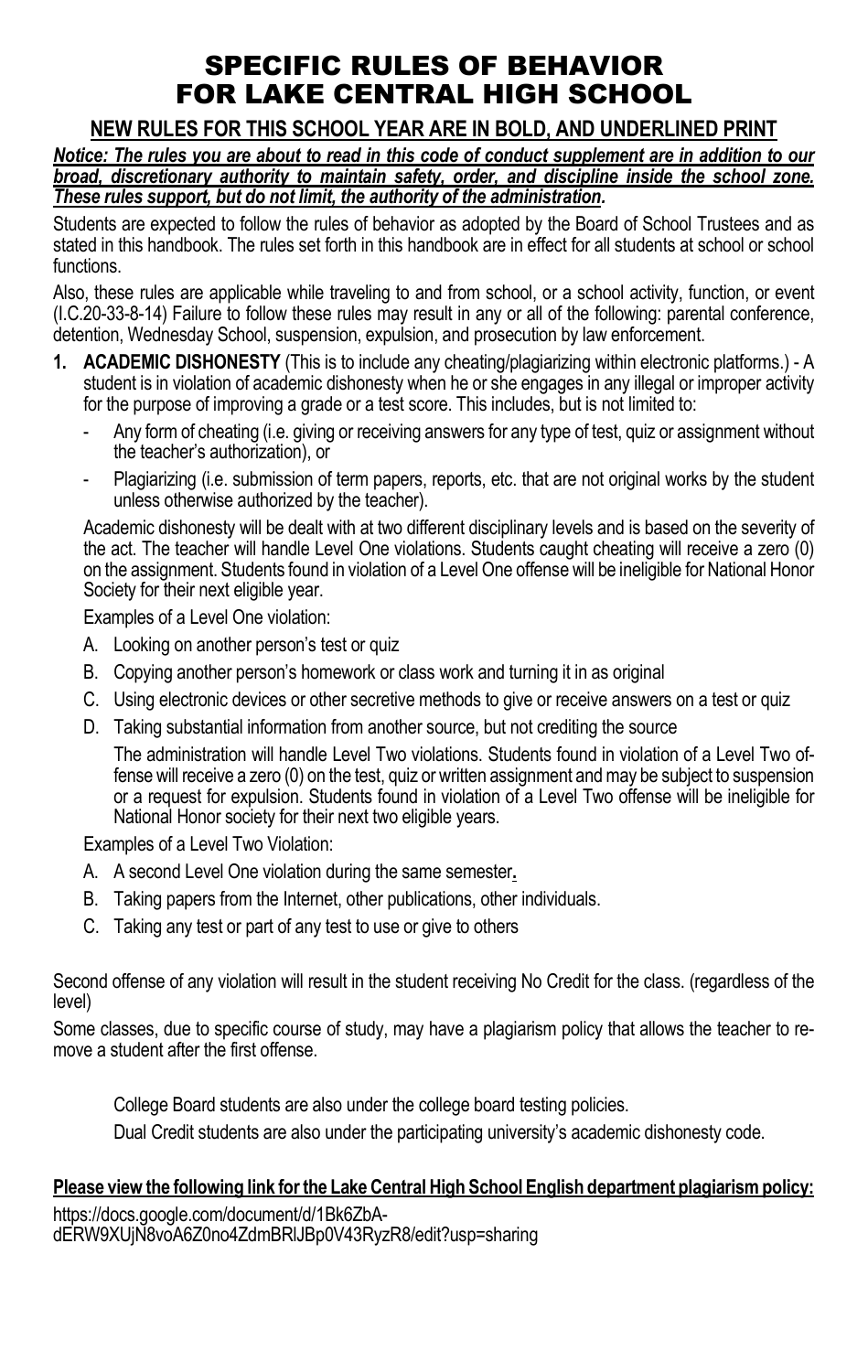- **2**. **ALTERNATIVE SCHOOL** Any student that is placed in a LCHS Alternative School and then is removed or not in good standing at the Alternative School will be suspended and a request for expulsion will be made.
- **3. ANNOUNCEMENTS** The daily announcements are prepared by 1:30 pm for the next day. These announcements are only made about issues pertaining to school. All announcements must have the signature of the sponsoring teacher/coach before communicated over the public address system.
- **4. BATHROOMS Students are not to loiter in the bathrooms as this could prohibit others from having access to the facilities. No more than** *one* **student may be in a stall at any given time. If more than one student is in a stall, all students within that stall will be brought to the office and may be subject to a search. Consequences may range from a detention to suspension.**
- **5. BULLYING**  Bullying committed by a student toward another student or students is strictly prohibited.

What is bullying? Bullying can take many forms including slurs, rumors, name-calling, jokes, innuendos, demeaning comments, cartoon drawings, pranks, gestures, physical attacks, threats, stalking, physical or other intimidation, hazing, other written or electronic text messages, social media posts, emails, and verbal or physical actions. For purposes of this rule, bullying is defined as overt, unwanted, repeated acts or gestures, including verbal or written communications or images transmitted in any manner including electronically or digitally, physical acts committed, aggression, or other similar behaviors that are committed by a student or group of students against another student with the intent to harass, ridicule, humiliate, intimidate, or harm the targeted student and create for the targeted student an objectively hostile school environment that:

- places the targeted student in reasonable fear of harm to the targeted student's person or property;
- has a substantially detrimental effect on the targeted student's physical or mental health;
- has the effect of substantially interfering with the targeted student's academic performance; or
- has the effect of substantially interfering with the targeted student's ability to participate in or benefit from the services, activities, and privileges provided by the school.

This rule applies regardless of the physical location of the bullying behavior when a student committing bullying behavior and the targeted student attend Lake Central Schools and extends to bullying through computer, computer system, or a computer network or cellular telephone or other wireless or cellular communications device.

Reporting bullying behavior. Students are encouraged to report bullying conduct as soon as possible. Any student or parent who has knowledge of conduct in violation of this rule or any student who feels he/she has been bullied in violation of this rule should immediately report the conduct to the Principal. A student or parent may also report the conduct to a teacher or counselor with whom he/she is comfortable. That teacher or counselor will then relay the report to the Principal. The report may be made anonymously, however the ability of the Principal to investigate and take corrective action may be limited if the person making the report cannot be further questioned. NOTE: All administrators, teachers and other staff members are to immediately report observed instances of bullying and/or information regarding bullying behavior to the Principal.

Investigation of report. The Principal or an administrator designated by the Principal will investigate immediately all such reports of bullying which may include questioning students, staff and others. As information is obtained, the Principal will report the conduct to local law enforcement as appropriate. The parents of the bully and the targeted student(s) will be notified within the week of the receipt of the report of the alleged conduct and then on a periodic basis as to the progress and the findings of the investigation, and of any remedial action that has been taken.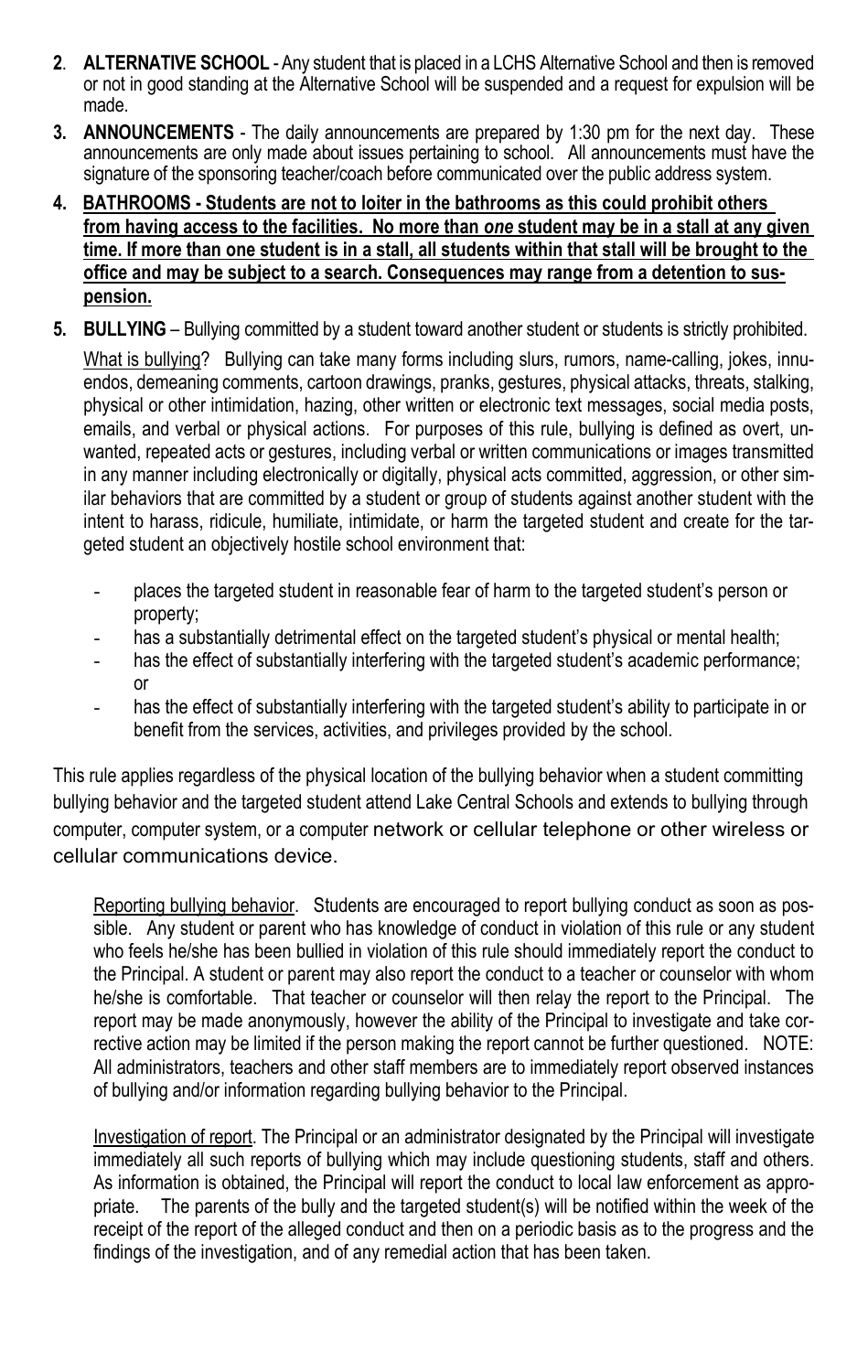Consequences. Where bullying behavior is substantiated through the investigation, the Principal will take action appropriate to address the bullying conduct and to prevent further bullying, such as disciplinary action including suspension and/or request for expulsion, counseling and follow-up counseling or other support services and education for the students involved, and referral to law enforcement.

False reporting. False reporting of bullying conduct by a student is a violation of this rule and will result in any appropriate disciplinary action or sanctions. False reporting includes a situation when a student makes a report knowing or having reason to believe that the information is not true. It could also be a situation where the reporting student leaves important information out of the report or gives misleading information. A student who makes a report in good faith based on information the student does not know to be false, is not committing false reporting.

Prevention and creation of Anti-Bullying environment at Lake Central

- Assess and Define Bullying
- Engage Parents & Students
- Create Programs and Policies
- Maintain a Safe Environment
- Educate Students and Staff
	- Awareness Programming
	- Group Meetings
	- Presentations &Assemblies
	- Community Partnerships

Other forms of assistance: for more information, please reference the following link on the Lake Central High School webpage: http://lake-central.lcsc.us/page.php?id=107

- **6. CAMERAS** Security cameras are utilized throughout the building and parking lot. The cameras are a tool to prevent and detect violations of the code of conduct. However, security cameras are mechanical pieces of equipment that occasionally malfunction and are limited by the line of sight and location in which they are mounted. As a result, not all areas of the building are covered at all times. Also, the cameras are not monitored at all times. If a student observes an infraction, the student is asked to report the observation to the office immediately. The security camera system footage can only be viewed by school officials and law enforcement agencies.
- **7. CLOSED CAMPUS** The Lake Central High School campus is closed, meaning all students remain on school grounds from the scheduled arrival until the time of scheduled departure. Students who leave school grounds without permission between scheduled arrival and departure times may be disciplined for violation of other school rules while off campus.
- **8. CONSPIRACY** Students who plan or conspire with others on or off school grounds to implement any kind of action that could possibly harm, hurt, or injure others, or that would cause a disruption to the educational process, even if they do not carry out their plan, will be subject to disciplinary action including suspension and a request for expulsion.
- **9. DAMAGE/VANDALISM TO PROPERTY** Damaging, attempting to damage or misuse of school property or possessions of any individual will result in suspension and/or a request for expulsion and may result in restitution for damages. Setting fire or attempting to set fire to any objects or person on school property will result in suspension and a request for expulsion. In addition, the student may be referred to local law enforcement and subject to prosecution.
- **10**. **DANCE ELIGIBILITY** During the school year, any student that receives two out of school suspensions for truancy or for violation(s) of school rules, have accumulated a total of three days of out of school suspension, or returns to school on a stay of expulsion (regardless of the number of suspensions) or has returned to school from a first semester expulsion (regardless of the number of suspensions) or on a student disciplinary contract (ATE or Form 16) will not be eligible to attend after school social events, i.e. prom, winter formal, senior banquet, homecoming, and other new events. (Note: Alternative to Suspension Plan counts as days of suspension toward dance eligibility).
- **11. DANGEROUS SITUATIONS** Students who place themselves or others in danger of injury by violating safety policies or violating common decent behavior standards may receive a disciplinary consequence.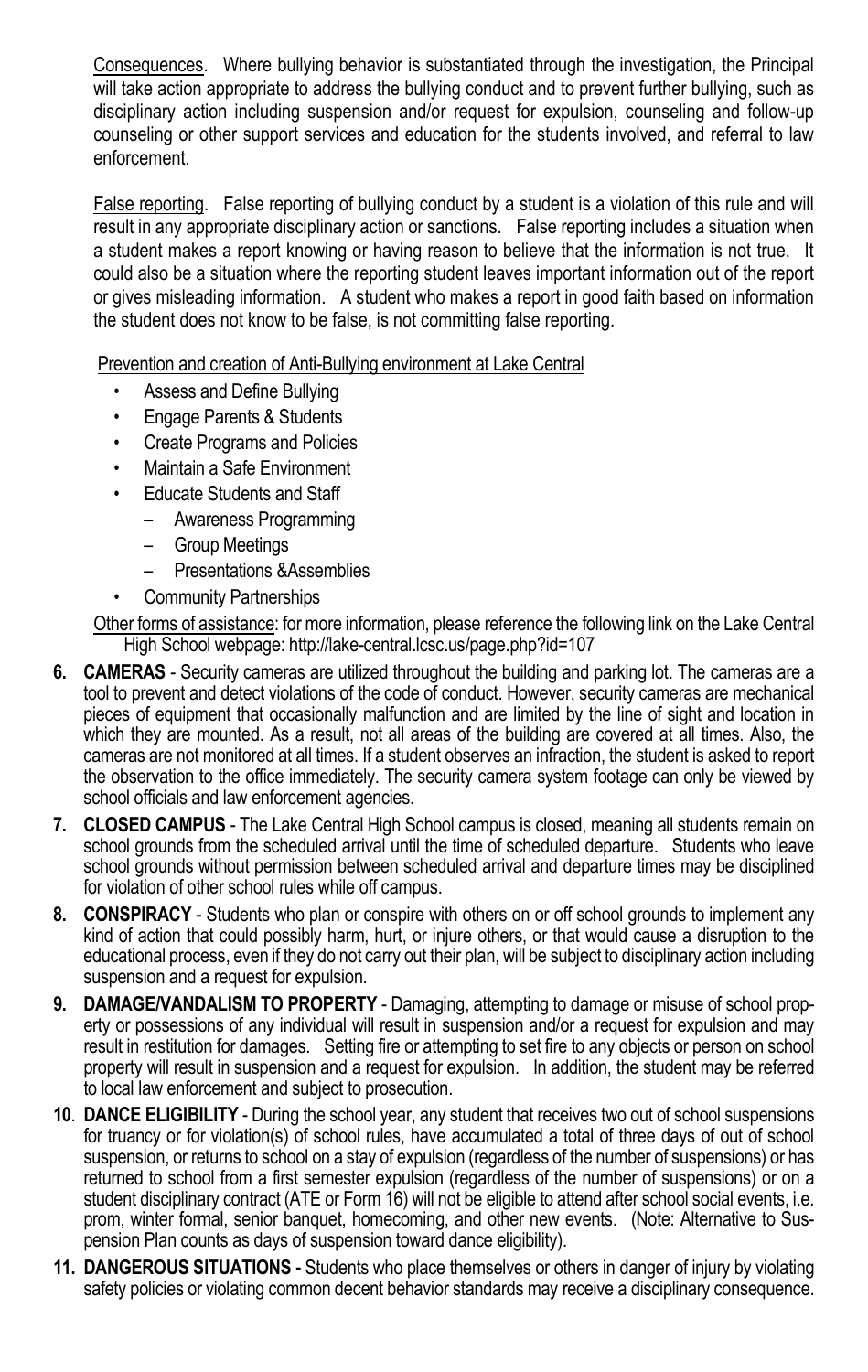Examples include verbal and physical pranks, which may include: playing pranks, pushing, shoving, horseplay, tripping, throwing an object, etc.

- **12. DISPLAY OF PHYSICAL AFFECTION** Intense romantic gestures, such as kissing, hugging, sitting on another student's lap or any other physical display of affection, are unacceptable and may result in a minimum consequence of a detention. Engaging in sexual behavior on school property or at any function related to Lake Central may result in suspension and/or a request for expulsion.
- **13. DISRESPECT TOWARD STAFF MEMBERS -** All students are to show respect to teachers, administrators, other staff, (such as substitute teachers, bus drivers, secretaries, custodians, cafeteria personnel) at all times. Profanity, threatening remarks, posturing, and obscene or offensive language or gestures by students directed toward a staff member are not allowed and will result in suspension and possible request for expulsion.
- **14. DISRUPTIVE BEHAVIOR -** Intentional making of noise or acting in any manner so as to interfere with any teacher's ability to conduct the educational function under his/her supervision will not be accepted. Consequences may range from detention to recommendation for expulsion.
- **15. DISRUPTIVE ITEMS -** Possession or use of any items that could be considered disruptive to the educational process such as squirt guns, balloons, playing cards, whistles, skateboards, laser-type devices, etc. is prohibited.
- **16. DISSEMINATING INFORMATION**  Disseminating, posting, or in any other way communicating information unrelated to school activities is prohibited.

#### **17. DRUGS AND ALCOHOL**

The use, consumption, possession, or transmission, including by sale, or being affected by any controlled substance, prescription drug, narcotic drug, hallucinogenic drug, amphetamine, barbiturate, marijuana, synthetic drug, alcoholic beverage, intoxicant or depressant of any kind, including but not limited to over-the-counter medications and substances, any capsule or pill, look alike drugs, nonalcoholic beer, inhalant, or intoxicant of any kind, as well as any apparatus or paraphernalia used or which could be used in connection with the listed substances is prohibited. Consuming any of the listed substances immediately before attending school, a school function or event is prohibited. Using, consuming, possessing, transmitting, or being under the influence of any of the items listed above by any student while subject to school rules will result in suspension, request for expulsion and notification of law enforcement. Selling and/or distribution of the items listed above will result in suspension, a request expulsion for the remainder of the semester in which the conduct occurs and the subsequent semester and notification of law enforcement. Any student who arranges to sell or buy drugs at school (even though the actual transaction occurs off school grounds) will be subject to suspension and a request for expulsion, and law enforcement will be notified.

Exception: A student with a chronic disease or medical condition may possess and self-administer prescribed medication for the disease/condition only if the student's parent/quardian has filed a written authorization with the building principal or his designee stating that the student is authorized to possess and self-administer the prescribed medication. The written authorization must be filed annually. The written authorization must include a statement prepared/signed by a licensed physician stating:

- The student has an acute or chronic disease or medical condition for which the physician has prescribed medication
- The nature of the disease or medical condition requires emergency administration of the medication
- The student has been trained in how to self-administer the medication.

Students under this limited exception are responsible for the safe-keeping and proper administration of their medications. For all other situations involving student medications, refer to the Health Services section and contact the school nurse for proper procedures.

- **18. eLEARNING** All rules and expectations that are in place for in-person learning also apply to any eLearning days.
- **19. ELECTRONIC DEVICES** Advances in technology with electronic devices (to include smart phones, iPods, iPads, and eBook readers) make these devices a benefit to a student's education when used appropriately. However, when used inappropriately, electronic devices are a great hindrance in the school setting. In order to take advantage of the educational benefits from electronic devices and monitor the devices for appropriate use, the Lake Central High School electronic device policy is as follows:
	- If a classroom teacher determines to incorporate the use of an electronic device into his/her classroom instruction, the teacher may do so at his/her discretion. Teachers opting to do this will tell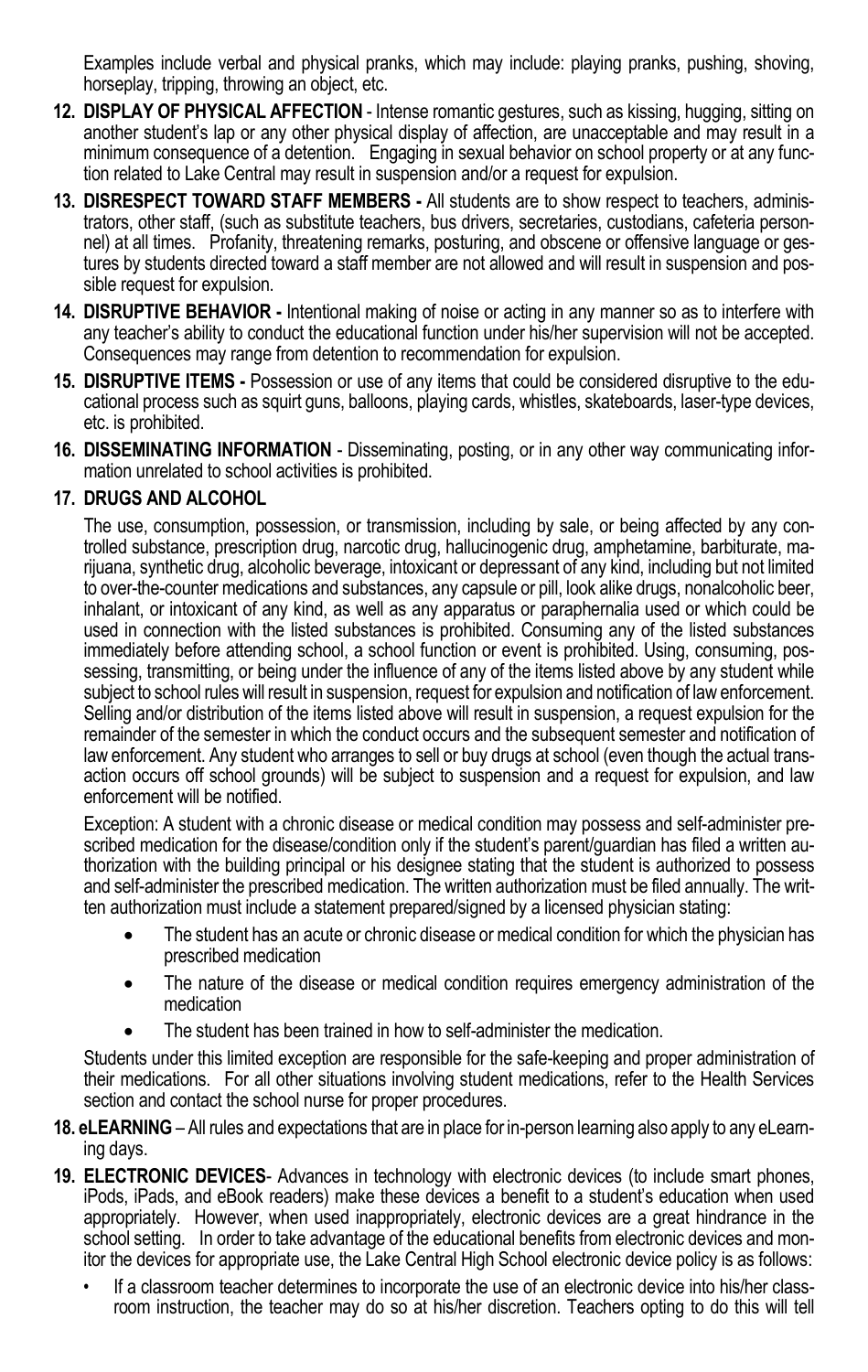students the appropriate times for electronic device use, parameters for electronic device use, and when to stop the usage. Teachers finding students using an electronic device outside of their expectations may bar that specific student from using an electronic device in his/her classroom and may utilize the student code of conduct to issue consequences for the inappropriate use. **If a student has a cellphone out during an assessment, discipline could range from a Wednesday School to a zero on the assessment.**

- Students are also advised they are responsible for securing all electronic devices as Lake Central High School is not responsible for an electronic device's loss or theft.
- Sending, sharing, viewing, or possessing pictures, text messages, emails, or other material of a sexual nature in electronic or any other form, including the contents of a cell phone or other electronic device may result in suspension and/or request for expulsion.
- The Child Abuse/neglect law requires school personnel to report to law enforcement or child protective services whenever there is reason to believe that any person/ student is involved with "child exploitation" or "child pornography" as defined by Indiana Criminal Statutes.
- Because student cell phones have been found in a number of Indiana school districts to have contained evidence of "sexual conduct" as defined above, it is important for parents and students to be aware of the legal consequences should this occur in our school system.
- More detailed information as to the specific types of conduct deemed to constitute child exploitation, child pornography, or sexual exploitation may be obtained by contacting your building principal.
- **Earbuds/Headphones Students may only have one earbud/headphone in their ear (when allowed) in order to hear announcements/directions from staff. Teachers have the right to request all earbuds/headphones be removed and put away during class.**

Teacher may have the students place their electronic devices in their bags or have the students secure their phones in a central location within the classroom. Students using electronic devices when they are not supposed to can be assigned the appropriate disciplinary consequence for its unauthorized use.

VPNs- Any device that is found to be on a VPN without permission of the LCSC tech department will follow the following discipline progression:

| 1st VPN offense                      | = blocked from LCSC wifi for two weeks                                 |
|--------------------------------------|------------------------------------------------------------------------|
| 2nd VPN offense                      | $=$ blocked from LCSC wifi for six weeks                               |
| 3rd VPN offense                      | = permanently blocked from LCSC wifi                                   |
|                                      | A virtual private network, or VPN, is an encrypted connection over the |
| internet from a device to a network. |                                                                        |
|                                      |                                                                        |

- **20. ELEVATORS** The elevators are for those who are temporarily or permanently disabled. Passes for the elevators are available in the nurse's office. Any student using elevator without a pass will receive consequence ranging from detention to out of school suspension.
- **21. EXTORTION-** Extortion is the attempt to obtain property; services or benefits from another induced by wrongful use of actual or threatened force, violence, fear or coercion, or false pretense. Extortion on the part of any students or students is prohibited. Consequences for extortion may range from suspension to a request for expulsion.
- **22. FIELD TRIPS** Attendance on school field trips is a privilege. Teachers conducting field trips have the option of approving student attendance. Students lacking in the following areas may be banned from going on the field trip and the teacher's decision is final.
	- Classroom Academic Performance: grades, daily classroom preparation, completion of assignments, and test scores.
	- Classroom Behavior: tardiness, truancy, attitude, and classroom disruptions.
	- Attendance: total absences to school excused/unexcused, truancy

Student Responsibilities:

- Student is responsible for obtaining and completing all missed work.
- **23. FALSE FIRE ALARMS/911 CALLS** Misuses of fire alarms or non-emergency calls to 911 are punishable by suspension and may result in a request for expulsion. Law enforcement will be notified.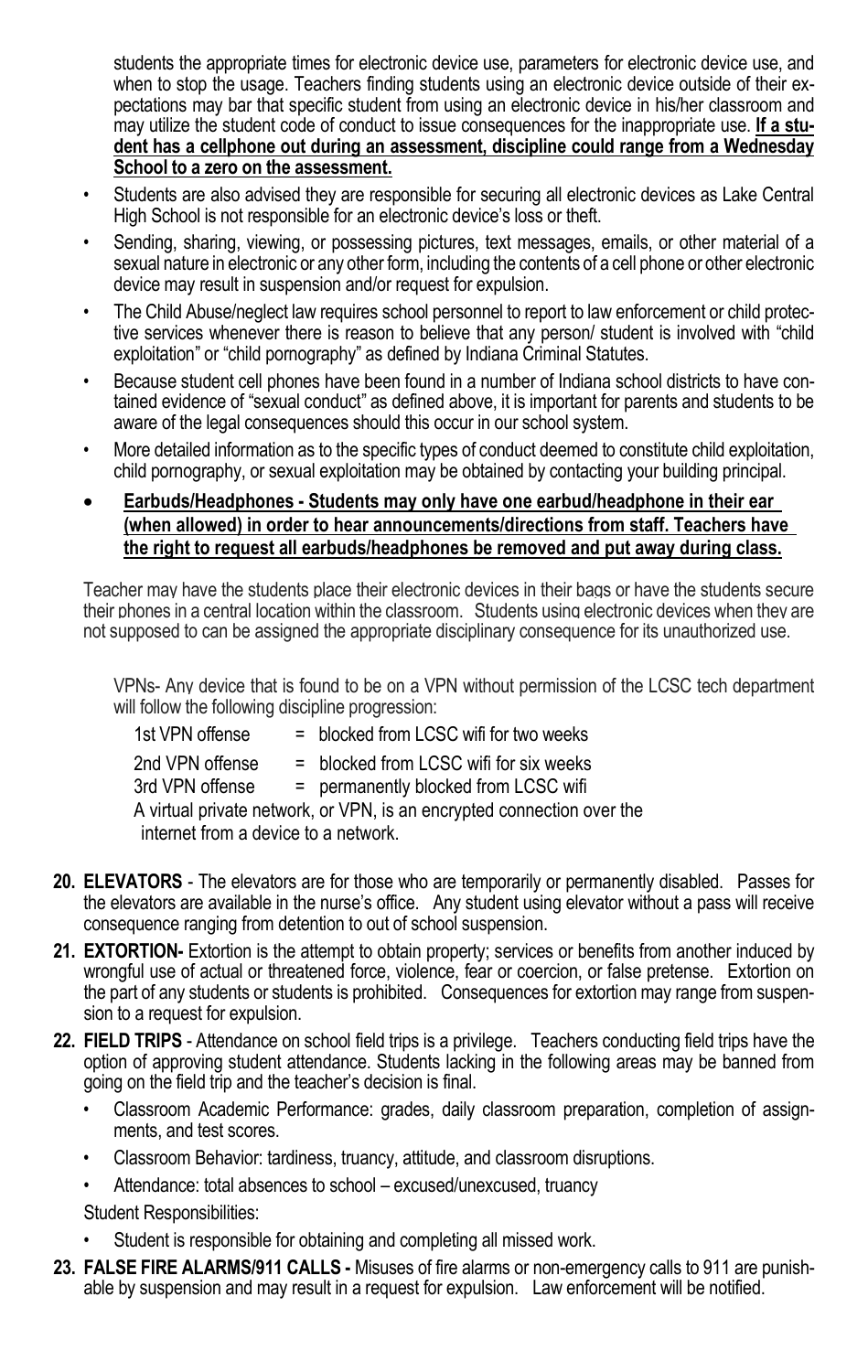- **24. FIGHTING** A student who takes any physical action toward another individual is considered a participant in a fight. This includes pushing, shoving, horseplay, purposefully slamming or running into other individuals. Any student who participates in a physical altercation while being transported to or from home to school, at school, or at a school related/sponsored activity may be subject to suspension and/or request for expulsion, and possible referral to law enforcement. Any student(s) who physically participates in an existing fight may be subject to suspension and a request for expulsion. Any student with a repeat offense in one school year may be subject to a 10-day suspension with a request for expulsion. Students who fail to comply with staff member's instructions to stop fighting or using physical *violence*  when staff members attempt to physically intervene to stop the fighting will be subject to a request for expulsion. Physically assaulting a staff member will result in suspension, request for expulsion, and referral to law enforcement.
- **25. FIREARMS AND DEADLY WEAPONS** No student may possess, handle or transmit any object which can reasonably be considered a weapon including, but without limitation, a knife or a firearm, on school premises or at school related functions. This rule includes any type of firearm and/or deadly weapon stored in a student's car parked on school property. Violation of this rule banning the possession of weapons or destructive devices on school premises shall constitute grounds for suspension and/or request for expulsion. Violators of this policy shall also be subject to referral to law enforcement.
	- A. The Superintendent shall notify the appropriate law enforcement agency when a student is expelled under this rule.
	- B. The penalty for possession of a firearm or a destructive device is suspension and a request for expulsion from school for at least one calendar year with the return of the student to be at the beginning of the first semester after the one year period. The superintendent may reduce the length of the expulsion if the circumstances warrant such reduction.

The following devices are considered to be a firearm under this rule:

- Any weapon which will or is designed to or may readily be converted to expel a projectile by the action of an explosive
- The frame or receiver of any weapon described above
- Any firearm muffler of firearm silencer
- Any destructive device which is an explosive, incendiary, or poison gas bomb, grenade, rocket having a propellant charge of more than four ounces, missile having an explosive or incendiary charge of more than one-quarter ounce, mine, or any similar device.
- Any weapon which will, or which may be readily converted to expel a projectile by the action of an explosive or other propellant, and which has any barrel with a bore of more than one-half inch in diameter
- Any combination of parts either designed or intended for use in converting any device into any destructive device described in the two immediately preceding examples, and from which a destructive device may be readily assembled
- An antique firearm
- A rifle or a shotgun that the owner intends to use solely for sporting, recreational, or cultural purposes
- For purposes of this rule, a destructive device is:
	- An explosive, incendiary, or overpressure device that is configured as a bomb, a grenade, a rocket with a propellant charge of more than four ounces, a missile having an explosive or incendiary charge of more than one-quarter ounce, a mine, a Molotov cocktail or a device that is substantially similar to an item described above
	- $\circ$  A type of weapon that may be readily converted to expel a projectile by the action of an explosive or other propellant through a barrel that has a bore diameter of more than onehalf inch, or
- C. Expulsion for possession of a deadly weapon

In addition to the previous rule on firearms, a student who possesses, handles or transmits a deadly weapon may be expelled for a period of not more than one **(1)** calendar year. A deadly weapon includes any weapon or device readily capable of causing serious bodily injury.

- D. Possessing a Deadly Weapon
	- No student shall possess, handle or transmit any deadly weapon on school property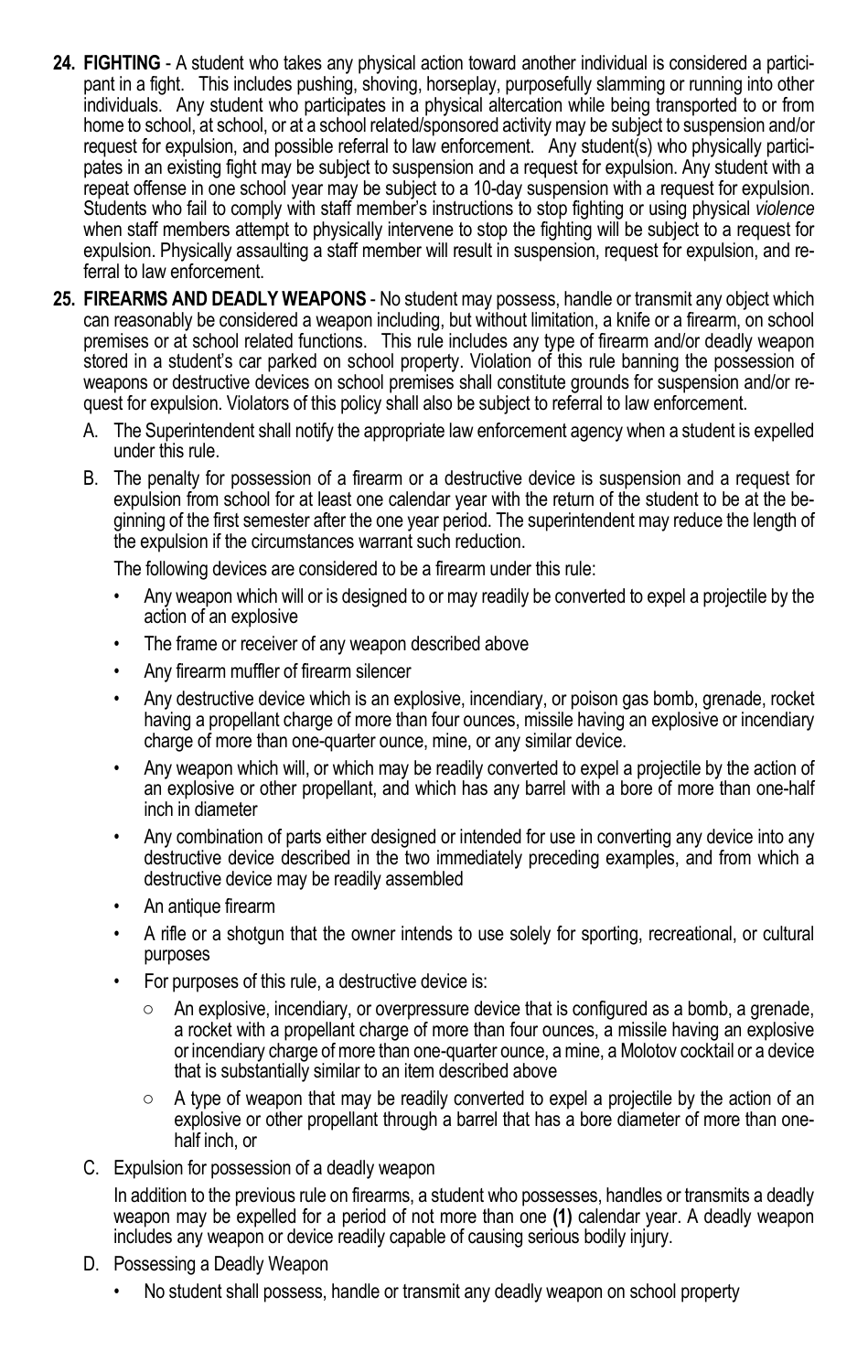- The following devices are considered to be deadly weapons
	- A weapon, Taser or electric stun weapon, equipment, chemical substance, or other material that in the manner it is used, or could ordinarily be used, or is intended to be used, is readily capable of causing serious bodily injury.
	- An animal readily capable of causing serious bodily injury and used in the commission or attempted commission of a crime

Possession of a knife on school property

- (a) As used in this section, "knife" means an instrument that:
- (1) Consists of a sharp edged or sharp pointed blade capable of inflicting cutting, stabbing, or tearing wounds; and
- (2) Is intended to be used as a weapon.
	- (b) The term includes a dagger, dirk, poniard, stiletto, switchblade knife, or gravity knife.
	- (c) A person who recklessly, knowingly, or intentionally possesses a knife on:
		- (1) School property
		- (2) A school bus
		- (3) A special purpose bus commits a Class B misdemeanor. However, the offense is a Class A misdemeanor if the person has a previous unrelated conviction under this section and a Class D felony if the offense results in bodily injury or serious bodily injury to another person.
	- (d) This section does not apply to a person who possesses a knife:
		- (1) If:
			- (A) The knife is provided to the person by the School Corporation or possession of and the knife is authorized by the school corporation;
			- (B) The person uses the knife for a purpose authorized by the school corporation;

Or;

- (2) if the knife is secured in a motor vehicle. (Note: Although storage of a knife in a motor vehicle is not a violation of Indiana Code, it is a violation of the LCHS student code of conduct and is punishable with suspension from school with a possible request for expulsion.)
- **26. FORGERY AND/OR ILLEGAL POSSESSION OF OFFICIAL SCHOOL DOCUMENTS -** Possession or forgery of official documents such as final exams, unit tests, chapter tests, assessments, quizzes, teacher textbooks, teacher grade books, passes, interim reports, off campus permits, office request passes, student passes, etc. is prohibited. Forgery includes but is not limited to falsifying signatures and impersonation of phone calls of parents, staff members, physicians, or other persons. Consequences may range from Wednesday School to a request for expulsion.
- **27. GAMBLING -** Gambling devices include materials used for gambling such as dice or playing cards when not used for legitimate classroom or school purposes. Students are prohibited from possessing gambling devices at school and shall not engage in any form of games of chance or gambling for money and/or objects of value at any time during school or during any school activity. Consequences may range from out of school suspension to a request for expulsion.

### **28. GANG, CULT, OCCULT, and EXTREMIST GROUP ACTIVITY - (IC 35-45-9)**

A gang is any ongoing organization, association, or group of three or more persons, whether formal or informal, having as one of its primary activities the commission of criminal acts, or the purposeful violation of any Lake Central School Corporation rule or policy and having a common name, identifying signs, colors, or symbols.

Extremist groups are those inciting hate or violence directed at an individual or group because of, but not limited to, one's race, color, religion, gender, gender identity, sexual orientation, national origin, or disability.

Lake Central School Corporation prohibits gang activity and similar destructive or illegal group behavior on school property or school buses or at school-sponsored functions. "Gang Activity" is defined as a student who knowingly or intentionally actively participates in a criminal gang, or a student who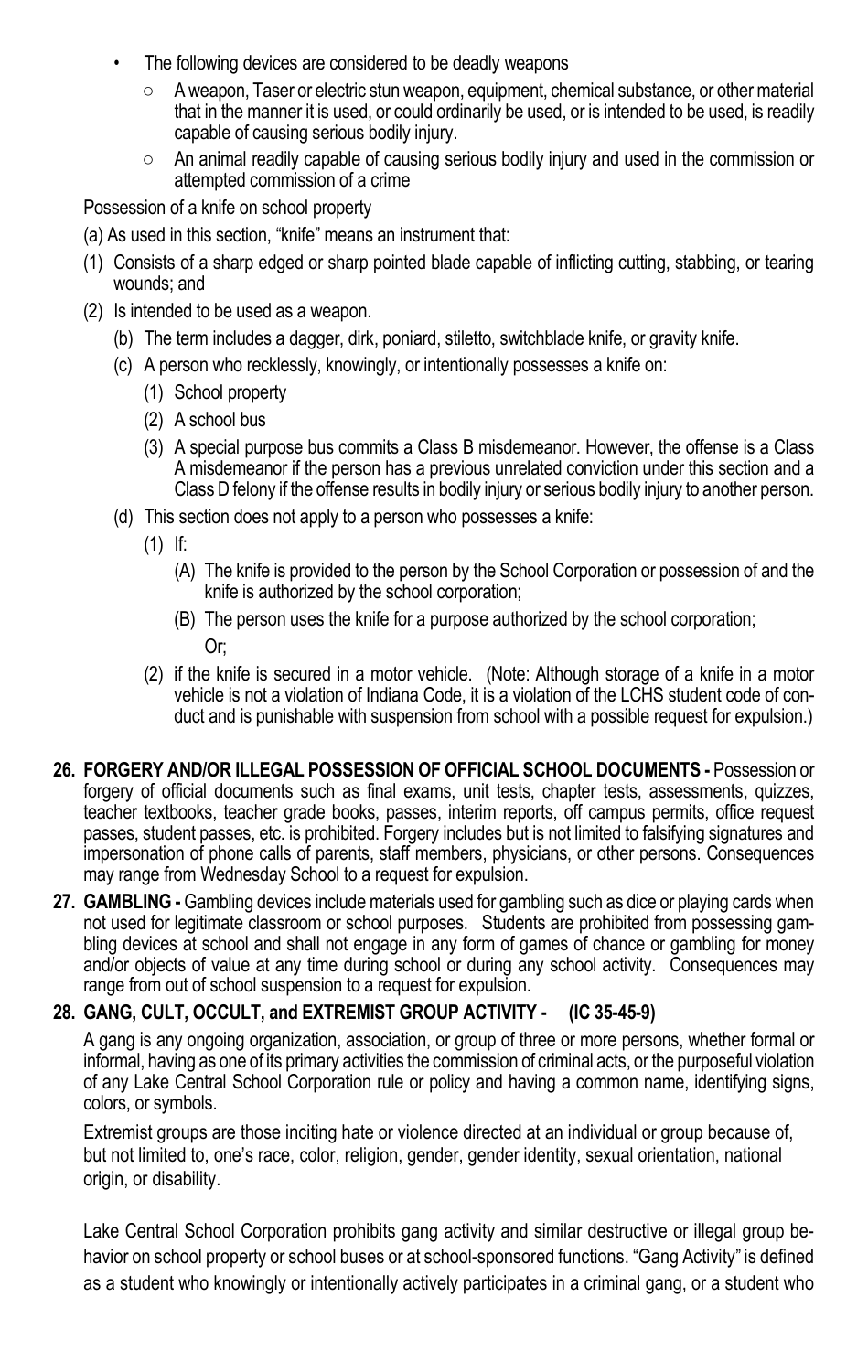knowingly or intentionally solicits, recruits, entices, or intimidates another individual to join a criminal gang. Lake Central School Corporation prohibits reprisal or retaliation against individuals who report gang activity and similar destructive or illegal group behavior or who are victims, witnesses, bystanders, or others with reliable information about an act of gang activity and similar destructive or illegal group behavior.

No student shall commit any act that furthers gangs or gang-related activities. The presence of gangs, cults, occults, and extremist groups can cause a substantial disruption of the learning process and acceptable school activities. Therefore, the administration will attempt to prohibit this activity by restricting the following actions:

No student on or about school property or at any school activity shall:

- A. Wear, posses, distribute, display, or sell any clothing, jewelry, emblems, badges, symbols, signs, visible tattoos and body markings, or other items, or possess literature that shows affiliation with a gang, or is evidence of membership or affiliation in any gang or that promotes gang affiliation, the cult, the occult, or extremist group.
- B. Use hand signals, graffiti, gestures or other written communications showing membership or affiliation in a gang, cult, occult or extremist group.
- C. Use any speech or commit any act in promoting of gang, cult, occult, or extremist group interests or activities including but not limited to:
	- 1. soliciting others for membership in any gang, cult, occult, or extremist group**.**
	- 2. threatening or intimidating others
	- 3. inciting others to commit physical violence
	- 4. claiming gang affiliation
- D. Tag, or otherwise deface school or personal property with gang or gang-related symbols or slogans
- E. Require payment of money or insurance for gang-related protection or harass others in intimidating or threatening ways as part of gang-related activities
- F. Conspire to commit any violation of this policy or commit or conspire to commit any other illegal act or other violation of school district policies that relates to gang activity.

A violation of any section of this policy will result in a suspension and a request for expulsion.

### IC 35-45-9-1

"Criminal gang"

Sec. 1. As used in this chapter, "criminal gang" means a group with at least three (3) members that specifically:

(1) either:

(A) promotes, sponsors, or assists in; or

(B) participates in; or

(2) requires as a condition of membership or continued membership; the commission of a felony or an act that would be a felony if committed by an adult or the offense of battery (IC 35-42-2-1). *As added by P.L.180-1991, SEC.11. Amended by P.L.140-1994, SEC.5; P.L.192-2007, SEC.9.* 

#### IC 35-45-9-2

#### "Threatens"

Sec. 2. As used in this chapter, "threatens" includes a communication made with the intent to harm a person or the person's property or any other person or the property of another person. *As added by P.L.180-1991, SEC.11.* 

#### IC 35-45-9-3

#### Participation in criminal gang; offense

Sec. 3. (a) As used in this section, "benefit, promote, or further the interests of a criminal gang" means to commit a felony or misdemeanor that would cause a reasonable person to believe results in: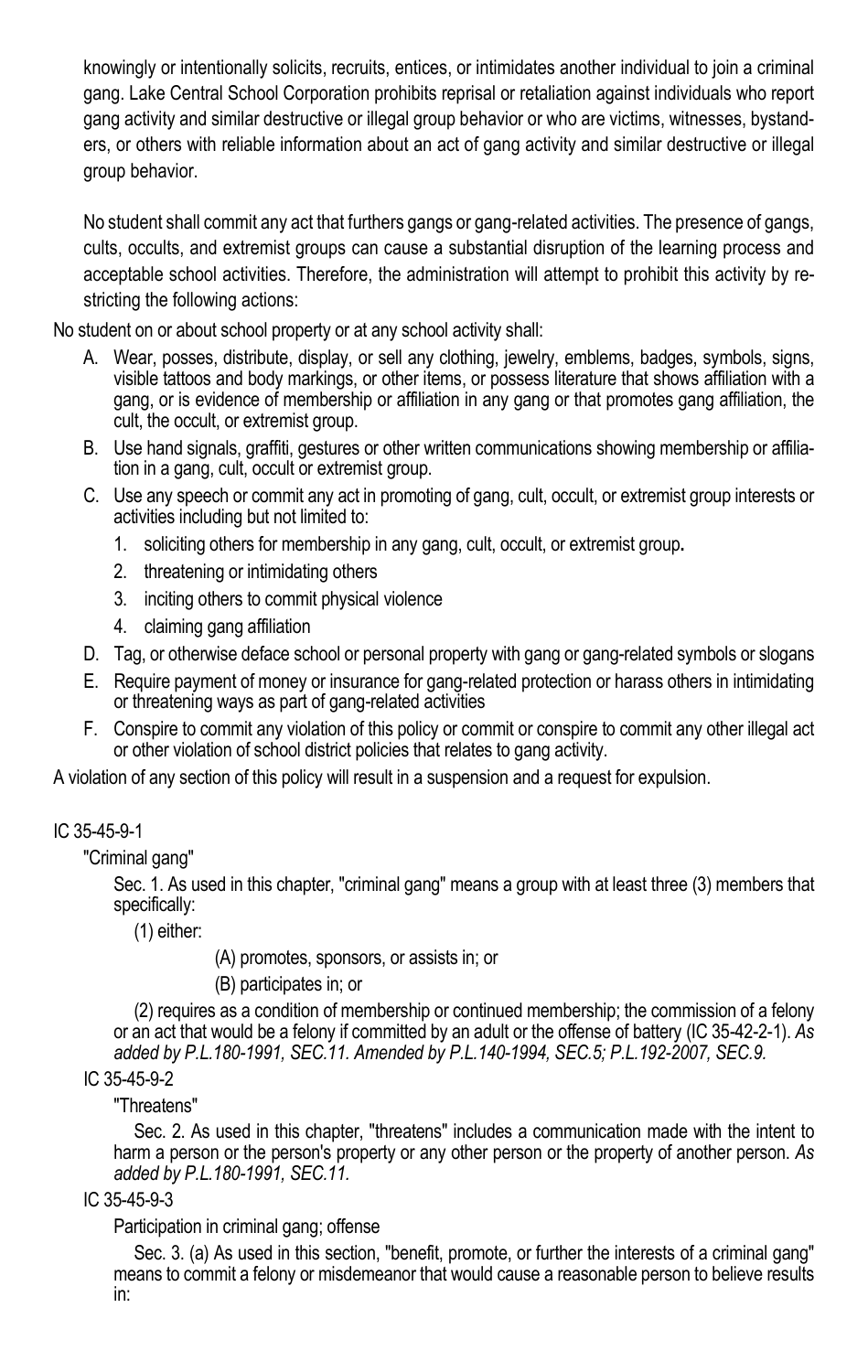(1) a benefit to a criminal gang;

(2) the promotion of a criminal gang; or

(3) furthering the interests of a criminal gang.

 (b) As used in this section, "purpose of increasing a person's own standing or position within a criminal gang" means committing a felony or misdemeanor that would cause a reasonable person to believe results in increasing the person's standing or position within a criminal gang.

(c) A person who knowingly or intentionally commits an act:

(1) with the intent to benefit, promote, or further the interests of a criminal gang; or

 (2) for the purpose of increasing the person's own standing or position within a criminal gang; commits criminal gang activity, a Level 6 felony.

 (d) In determining whether a person committed an offense under this section, the trier of fact may consider a person's association with a criminal gang, including, but not limited to:

(1) an admission of criminal gang membership by the person;

(2) a statement by:

(A) a member of the person's family;

(B) the person's guardian; or

(C) a reliable member of the criminal gang;

stating the person is a member of a criminal gang;

(3) the person having tattoos identifying the person as a member of a criminal gang;

(4) the person having a style of dress that is particular to members of a criminal gang;

(5) the person associating with one (1) or more members of a criminal gang;

(6) physical evidence indicating the person is a member of a criminal gang;

(7) an observation of the person in the company of a known criminal gang member on multiple occasions; and

 (8) communications authored by the person indicating criminal gang membership. *As added by P.L.180-1991, SEC.11. Amended by P.L.158-2013, SEC.538.* 

#### IC 35-45-9-4

Threats; refusal to join or withdrawal from gang; intimidation offense

Sec. 4. A person who threatens another person because the other person:

(1) refuses to join a criminal gang;

(2) has withdrawn from a criminal gang; or

(3) wishes to withdraw from a criminal gang; commits criminal gang intimidation, a

Level 5 felony. *As added by P.L.180-1991, SEC.11. Amended by P.L.158-2013, SEC.539.*

### IC 35-45-9-5

Criminal gang recruitment

 Sec. 5. (a) Except as provided in subsection (b), an individual who knowingly or intentionally solicits, recruits, entices, or intimidates another individual to join a criminal gang or remain in a criminal gang commits criminal gang recruitment, a Level 6 felony. (b) The offense under subsection (a) is a Level 5 felony if:

 (1) the solicitation, recruitment, enticement, or intimidation occurs within one thousand (1,000) feet of school property; or

 (2) the individual who is solicited, recruited, enticed, or intimidated is less than eighteen (18) years of age. *As added by P.L.192-2007, SEC.10. Amended by P.L.158-2013, SEC.540.* 

- **29**. **HABITUAL OFFENDER** Habitual misbehavior of any kind may lead to suspension and/or expulsion.
- **30. HALLWAY BEHAVIOR** As students pass to class or move through the corridors before school, at lunch time, or after school, hallways will be used in a manner that allows everyone unobstructed passage. Students choosing to stop and talk must move to the side of the hallway. Students are expected to be courteous and speak at an appropriate volume. **See also #40 (Profanity/Obscene Behavior) regarding offensive language.**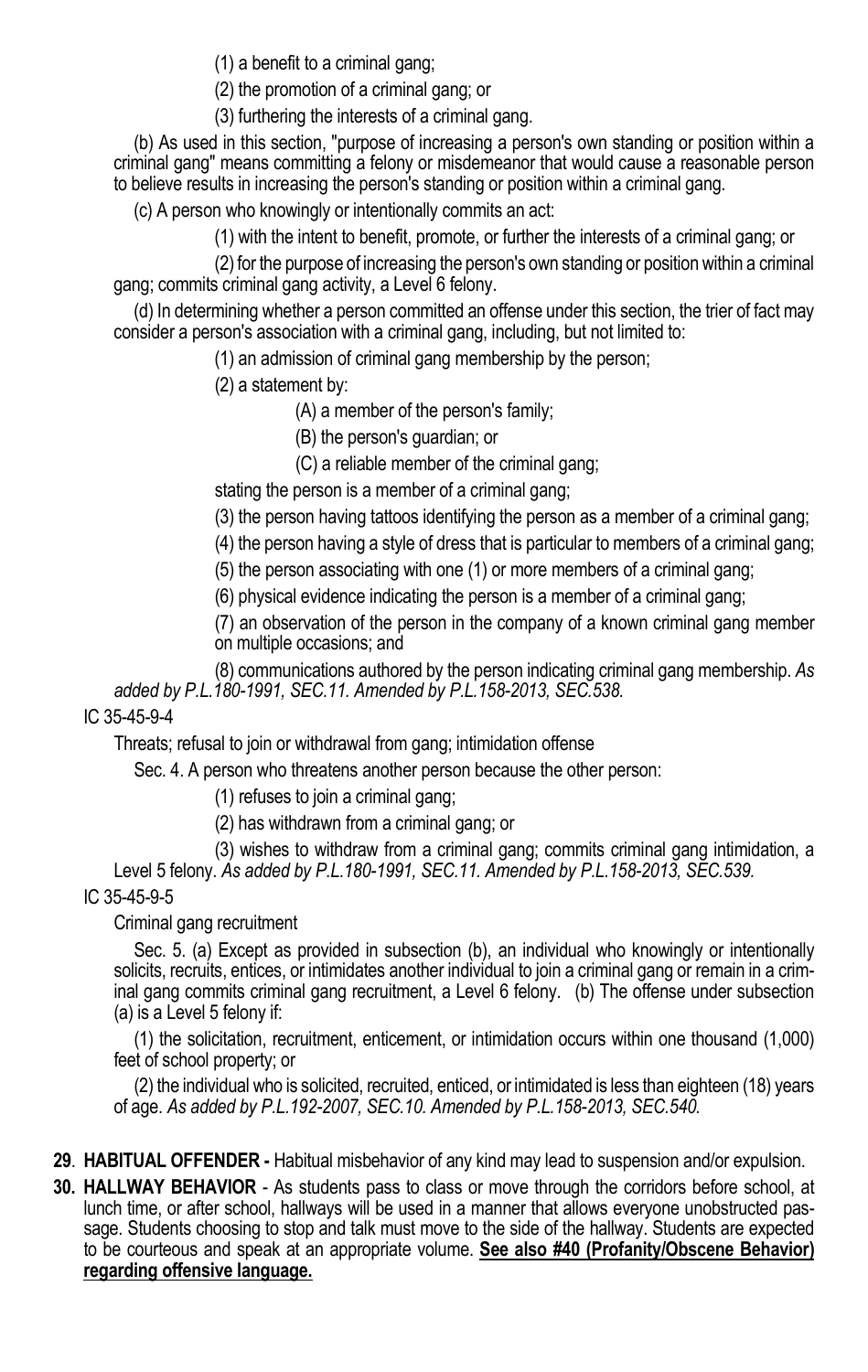- **31. HARASSMENT** Harassment, including but not limited to threats, extortion, racial/ethnic slurs, and initiation activities is prohibited. Profanities, threatening remarks, posturing, and obscene language or gestures by students directed toward another student are not allowed. Sexual harassment is prohibited. A student who is a victim of harassment or related activities is expected to report such actions to an appropriate staff member. A student who is involved in any form of harassment of a staff member in or out of school is in direct violation of school behavior policies and such action may result in suspension and/or request for expulsion. Any student who makes a false charge of sexual harassment against another student or school employee in a deliberate attempt to demean, abuse, or embarrass that individual shall also be subject to suspension and/or a request for expulsion. Additional information is available under Rule 4. Bullying and Sexual Harassment Policy)
- **32. I.D. CARDS** All students will be provided with a student identification card upon enrolling in school. The student must carry this ID card on his/her person while attending school or any school-related activities. The ID card is used for a variety of purposes, including field trips, athletic activities, dances, locker problems, parking permits and purchasing meals. Lost or damaged ID cards must be replaced immediately at a cost of five dollars (\$5.00) to the student. Students not in possession of a school I.D. can be issued a detention.
- **33. ILLEGAL AND PROHIBITED OBJECTS** The possession and/or use of any items that are considered illegal or any items that could interfere with the educational process is prohibited. Possession and/or use of any item that could be considered an explosive (gun/flash powder, caps, ammunition, smoke bomb, firecracker, stink bomb, bottle rocket, or any type of fireworks, legal or illegal); weapons (such as knives or blades of any sort, guns, noxious sprays or vials, brass knuckles or look-alike items that may be used to threaten or intimidate others), may result in suspension and/or expulsion and referral to law enforcement. Use or possession of "electronic cigarette" is not allowed on school property and will result in a suspension and confiscation of item if student under age 18.
- **34. INSUBORDINATION** Students are to follow all instructions and directions, written and verbal, given to them by teachers, administrators, and other staff members (bus drivers, secretaries, custodians, cafeteria personnel, etc.). Refusal to follow the instructions or directions of any staff member constitutes insubordination. Examples of insubordination include: refusing to identify oneself, giving a false name, refusing to report to the office, etc. Repeated violation of any rule constitutes insubordination. Consequences of insubordination may result in disciplinary action ranging from detention to a request for expulsion. In the event that a student does not agree with instructions or directions given by a staff member, the student will carry out the instructions or directions to the best of his/her ability and request a review of the actions at a later time.
- **35. LEWD, INDECENT, OFFENSIVE BEHAVIOR, PORNOGRAPHIC MATERIALS, or SEXTING** Any behavior offensive to common propriety or decency, including, but not limited to, "mooning," indecent exposure, offensive touching, possession, distribution or display of obscene or "hate" material or similar behavior will result in a suspension and possible recommendation for expulsion. Possession of nude photos of underage individuals or any student, including but not limited to within electronic devices, will result in the incident being reported to Child Protective Services or local law enforcement. (Additional information is available under Rule 17. Electronic Devices & Sexual Harassment Policy)
- **36. LOITERING AND NO-LOITERING ZONES** Students who are not directly supervised by a staff member during after school hours must be in the high school wedge foyer, Main entrance foyer, or Pool Doors foyer. Students are not to be roaming after school without supervision.
- **37. OBSTRUCTING A SCHOOL INVESTIGATION** Any student who knowingly gives false information, or intentionally fails to give information in an investigation conducted by a school administrator may receive a consequence ranging from suspension to a possible request for expulsion.
- **38. OVERNIGHT TRIPS** When students travel on school sponsored trips they represent their community and school. ALL school rules apply on overnight trips in addition to trip-specific rules enforced by staff chaperoning the trip.
- **39. PATRIOTIC OBSERVANCE** Patriotic and respectful behavior is expected of all students during the school day and while attending any civic or school activity. Lake Central High School will provide a daily opportunity for students to voluntarily recite the Pledge of Allegiance. A student is exempt from participation in the Pledge of Allegiance and may not be required to participate in the Pledge if the student chooses not to participate or if the student's parent chooses to have the student not participate. State law requires that each classroom will establish a daily moment of silence. Students choosing not to participate in the pledge or the moment of silence are expected to remain silent and respectful during these periods. Students that are in hallways during the pledge or moment are expected to stop and be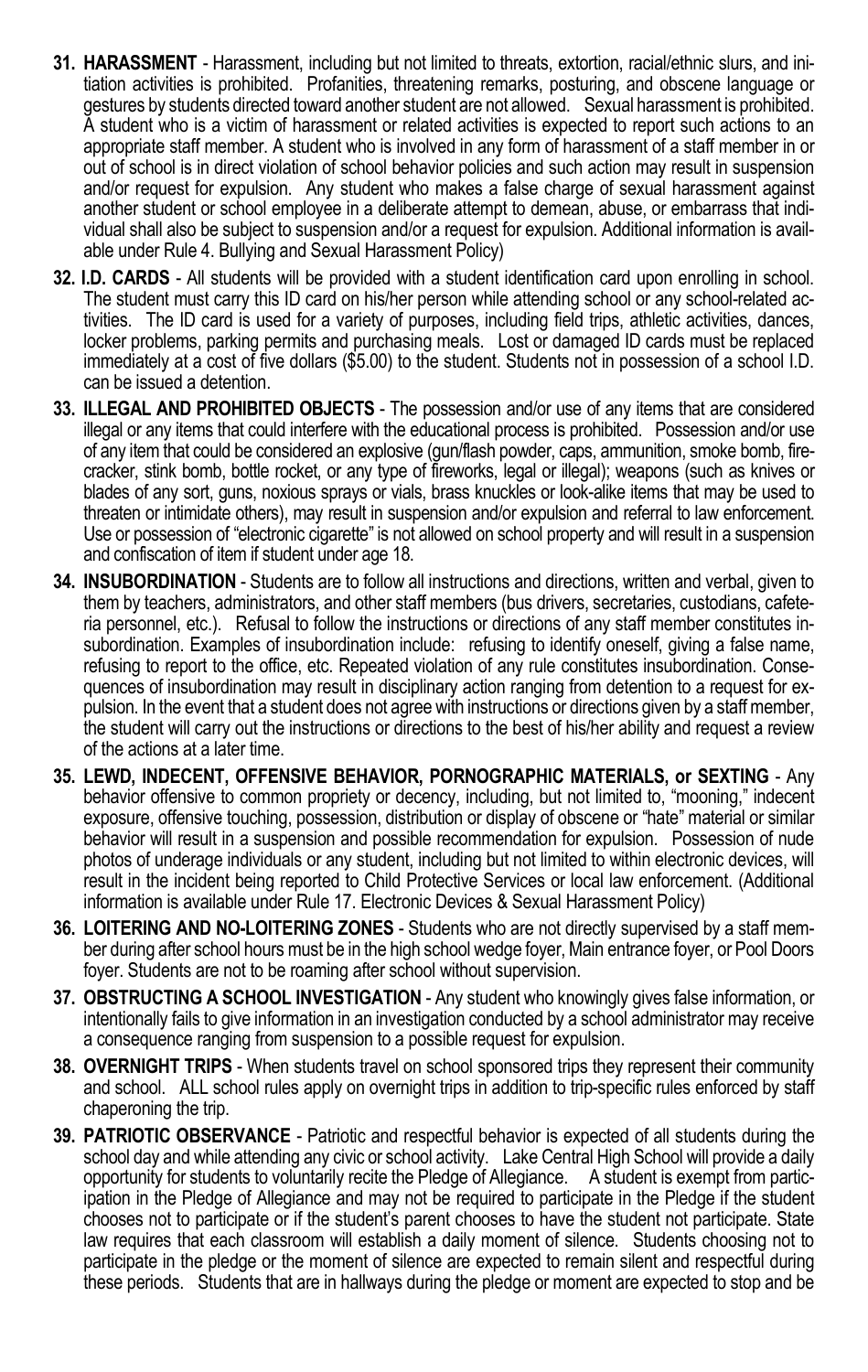respectful during this period. Students that purposely disrupt these observances may face consequences ranging from detention to out of school suspension.

- **40. PROFANITY/OBSCENE BEHAVIOR**  Profanity, obscene, or offensive language/remarks (which includes racially, ethnically, or sexually offensive language) or gestures by any student will not be tolerated and will result in a minimum consequence of a detention. Profanity or obscenities of any kind directed at a staff member will result in a minimum of suspension and possible expulsion.
- **41. RELUCTANT LEARNERS -** Students who have been expelled, have previously withdrawn from school, or who are not showing progress toward graduation may be placed on a performance contract. Failure to abide by the terms of the contract may result in an expulsion.
- **42. REVOCATION OF INDIANA DRIVING LICENSES -** Suspended, expelled, and withdrawn students:

Sec. 1.

- (a) A driver's license or a learner's permit may not be issued to an individual less than eighteen (18) years of age who meets any of the following conditions:
	- (1) Is a habitual truant
	- (2) Is under at least a second suspension from school for the school year
	- (3) Is under an expulsion from school
	- (4) Has withdrawn from school, for a reason other than financial hardship and the withdrawal was reported under before graduating.

Sec. 2.

- (b) At least five (5) days before holding an exit interview under, the school corporation shall give notice by certified mail or personal delivery to the student, the student's parent, or the student's guardian of the following:
	- (1) That the exit interview will include a hearing to determine if the reason for the student's withdrawal is financial hardship.
	- (2) If the principal determines that the reason for the student's withdrawal is not financial hardship:
		- (A) The student and the student's parent or guardian will receive a copy of the determination; and
		- (B) The student's name will be submitted to the bureau for the bureau's use in denying or invalidating a driver's license or learner's permit under this section.
- **43. RIGHT TO PRIVACY** Although Lake Central High School is a public school, students and staff should have some reasonable expectation to privacy in regards to others capturing their image, likeness, or voice. The filming, photographing, recording (video or audio) of another student or staff member without the consent of the student or staff member is strictly prohibited. Students in school sponsored classes where filming, photographing, recording (video or audio) students and staff as part of the curriculum will strictly follow the rules established by their teacher/sponsor. However, if a student or staff member makes it known that he/she does NOT want to be recorded (no matter the circumstance), the individual or individuals will cease recording immediately. In addition, recording student misconduct for the purposes of instigating a situation is strictly prohibited. Students that purposely violate this rule may face consequences ranging from Wednesday school to ten-day suspension with a request for expulsion.
- **44. SAFETY PROTOCOLS** All students must adhere to guidelines issued by the administration regarding safety protocols and practices to prevent the spread of disease and illness including but not limited to wearing protective coverings, required spacing in school facilities, property and buses. Students who violate such protocols are subject to discipline, up to and including recommendations for expulsion.
- **45. SECURITY THREAT** Any harmful threat, or threatening action (including threats with bombs, destructive devices and/or guns) by a student verbally, physically, or electronically will not be tolerated and may result in suspension and/or request for expulsion. SEE TERRORISM POLICY FOR CLARIFI-CATION.
- **46. SLEEPING -** Sleeping or placing ones head on the desk is prohibited throughout the school day. Failure to comply with this rule will result in a progressive disciplinary consequence ranging from detention to suspension if behavior becomes repetitive and disrespectful to teacher / staff member.
- **47. STUDENT LOCKERS** (IC 20-33-8-32) Students are assigned a hallway locker with a combination lock at the beginning of the school year. It is the student's responsibility to keep the locker locked and in good order by having waste material thrown out and storing only school materials in the locker. The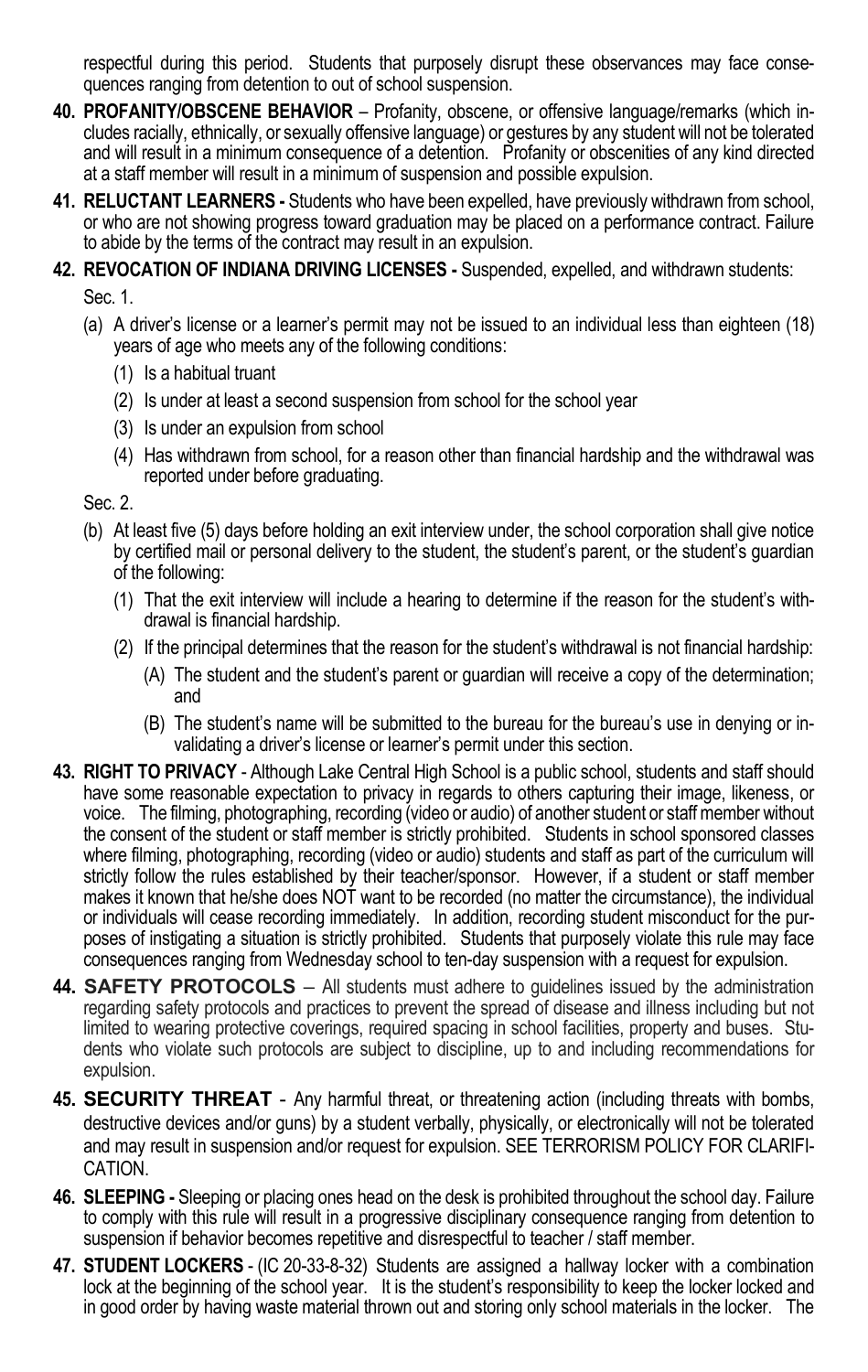hallway, athletic and physical education lockers are the property of Lake Central High School and are subject to inspection by authorized school personnel. (See SEARCH AND SEIZURE FOR ADDITIONAL INFORMATION) All hallway locker problems should be reported to the Guidance Office. The school is not responsible for lost or stolen items. Each student is responsible for the contents of his/her assigned locker. Students are reminded that "presetting" their locker combination makes the contents of their lockers accessible to all. Students should not share lockers or locker combinations with each other.

- **48. STUDENT VISITORS/PARENTAL VISITORS** Student visitors are not permitted during school hours. Parent visitors should call for an appointment. Arrangements for the visit will be arranged at a mutually convenient time between parents and staff members. Student drop-offs need to be reserved for emergency purposes.
- **49. TARDINESS** All students are expected to be in their assigned classroom when the bell sounds at the start of class. Students not in their assigned classroom when the bell sounds are considered to be tardy. Tardiness of five (5) minutes or more may be considered truant **or absent**.

SEE STUDENT ATTENDANCE POLICY FOR CLARIFICATION.

- **50. THEFT OF PROPERTY** Theft or attempted theft of school property or of possessions of another individual will result in suspension, possible request for expulsion, and possible reimbursement for losses. In addition, the student may face prosecution by law enforcement. All thefts should be reported to Lake Central Security as soon as possible.
- **51. THREATS -** Threatening (whether specific or general in nature) injury to persons or damage to property, regardless of whether there is a present ability to commit the act is a violation of school rules. This includes the possession of a threatening or intimidating statement in written or any other form which may intentionally or unintentionally come into another student's or staff member's possession. Violation of this rule will result in suspension and a possible request for expulsion. Serious threats will also result in the notification of law enforcement. (See 4. Bullying for more information)
- **52. TOBACCO/VAPING** Any use or possession of tobacco or vapor materials, any nicotine product, or smoking paraphernalia (lighter, matches, oils etc.) is prohibited at all times, at all school functions, and in all areas of the school property.

Any materials that test or prove to be a drug to include, but not limited to THC cartridges and the associated paraphernalia will fall under the DRUG/ALCOHOL policy and the appropriate rules and policies governing student in clubs, bands and athletics.

Violation of this rule will receive the following disciplinary actions:

1st Offense - Alternative to Suspension Plan (ASP) and a one-hour class on the dangers of vaping, nicotine, tobacco, and smoking. This does count as one day of suspension towards the DANCE ELIGIBILITY rule. The instructional class will be scheduled with the student and family through Skyward. Students that fail to attend the class by the assigned deadline will have ASP removed and the student will receive one day of out of school suspension.

2nd Offense - Alternative to Suspension Plan (ASP) and a one-hour class on the dangers of vaping, nicotine, tobacco, and smoking and a three hour Wednesday school. This does count as one day of suspension towards the DANCE ELIGIBILITY rule. The instructional class will be scheduled with the student and family through Skyward. Students that fail to attend the class by the assigned deadline will have ASP removed and the student will receive one day of out of school suspension.

- 3rd Offense One Day Out of School Suspension
- 4th Offense Two Day Out of School Suspension
- 5th Offense Three Day Out of School Suspension
- 6th Offense Four Day Out of School Suspension and recommendation for expulsion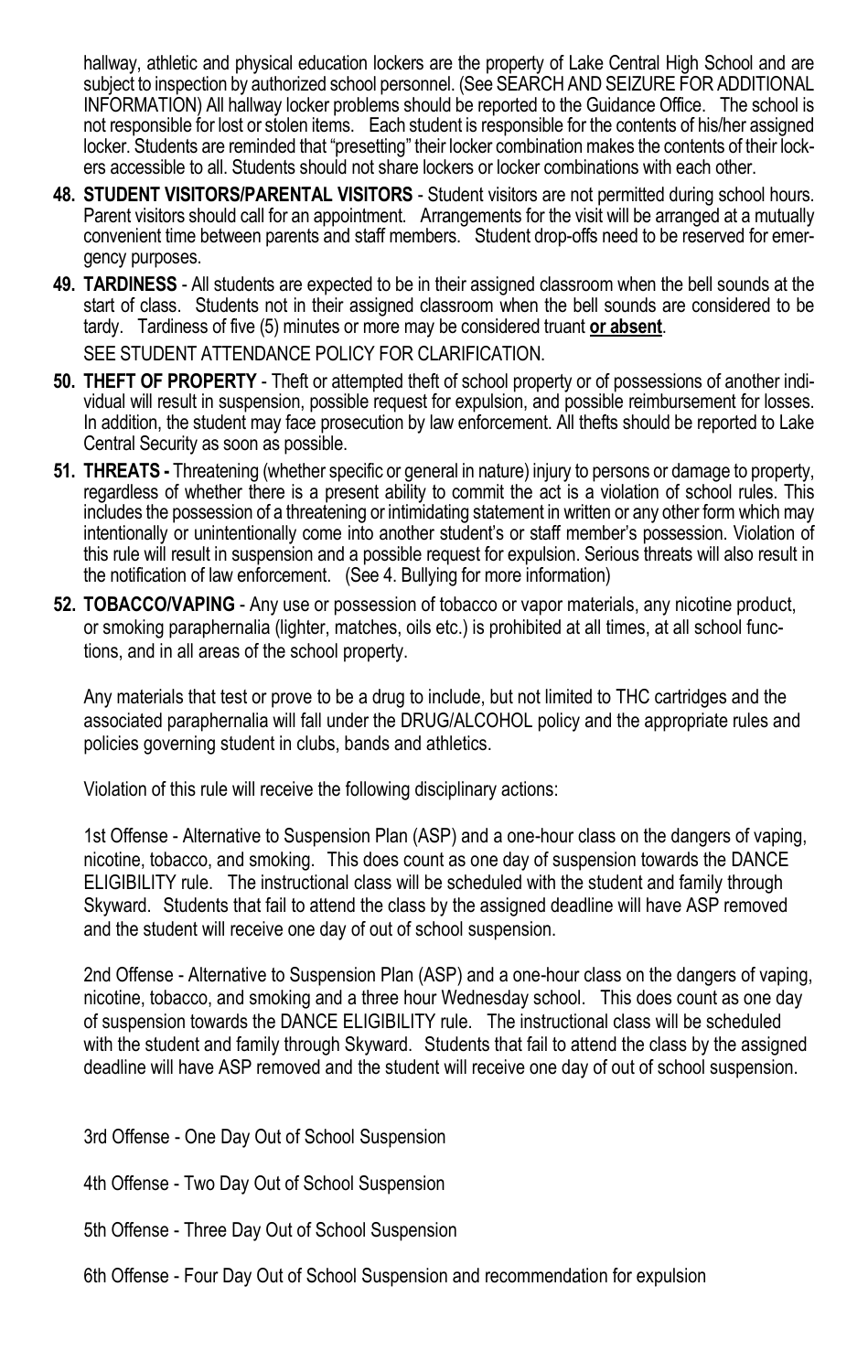In addition to school consequences, all tobacco and vapor related violations will be referred to the appropriate School Resource Officer. Offenses 1 and 2 will result in a warning citation. Offenses 3 through 6 will result in a citation.

- **53. TRESPASSING** Any employee may order a person who causes a disturbance or who interferes with the educational process to leave the premises and authorize law enforcement officers to remove persons who do not comply with such request. A student who is currently suspended out of school, expelled, or withdrawn will be considered to be trespassing if on school property at any time including during school hours or at school activities.
- **54. TRUANCY** It is the responsibility of each student to attend school every day that he/she is physically able to do so. All students are expected to be in an assigned area or assigned activity from the time they arrive on school property until they leave school property. Lake Central has a closed-campus policy in effect for all students (see Rule 6). After arriving at school, no student is permitted to leave the school grounds any time during the day -- including lunch period - unless the attendance office has received prior parental notification and an off-campus pass has been issued. The parking lot is considered off limits at all times, except before and after school for those students who have permission to drive. A student who is not in attendance at school when he/she is physically able or who is not in his/her assigned area or activity while in school is considered truant. Any student who leaves class without permission can be considered truant. Students do not receive credit for work missed in a class as a result of a truancy.

**Truancies are cumulative throughout the school year.** Disciplinary action for truancy is the following:

- Revocation of Indiana Driver's License for students identified as habitual truants.
- Consequence for being truant.

1st Truancy = 2 Alternative to Suspension Plan (see below)

- 2nd Truancy = 3 Alternative to Suspension Plan's (Also, student is not allowed to go to any dances or Senior Banquet).
- 3rd Truancy = 2 Days of OSS (Out of School Suspension)
- 4th Truancy = 4 Days of OSS (student put on truancy discipline contract and will be considered a habitual offender).
- 5th Truancy = 10 Days of OSS and a request for expulsion.

#### **Alternative to Suspension Plan Explanation:**

A student will be assigned an ASP for their 1st and 2nd truancy offenses ONLY. The ASP was created to give students (who are truant) an opportunity to serve their discipline consequence outside of the school day, in an after school setting (detention, Wednesday School) so that the student does not miss any further academic time from school. (SEE ABOVE for list of truancy disciplines) ASP's count as out of school suspension (OSS) days, even if the ASP is served, for purposes of: attending dances, Senior Banquet, etc. (see out-of-school suspension definition for details). However, if the ASP is not served, the student will receive out of school suspension the ASP Serve by Date. The ASP can only be rescheduled by a parent prior to the given date. If there are not enough available after school serve time left in a school year, truancy will result in regular out of school suspension. SEE STUDENT ATTENDANCE POLICY FOR CLARIFICATION.

**55. UNAUTHORIZED AREA -** Students are not to be in areas of the building, classrooms, and hallways without a staff member or their expressed permission. Students are expected to have a valid pass whenever out of a classroom during class time. Students are not permitted in their cars or in the parking lot at any time except to park on arrival, use of off-campus pass, or dismissal. Unauthorized areas include all areas of the school or school grounds that are unsupervised, such as hallways during lunch and parking lots- once student leaves school property discipline situation becomes a Truancy.

#### **Unauthorized Areas are cumulative throughout the school year.**

• Consequences for unauthorized areas

**1st Unauthorized area = Detention**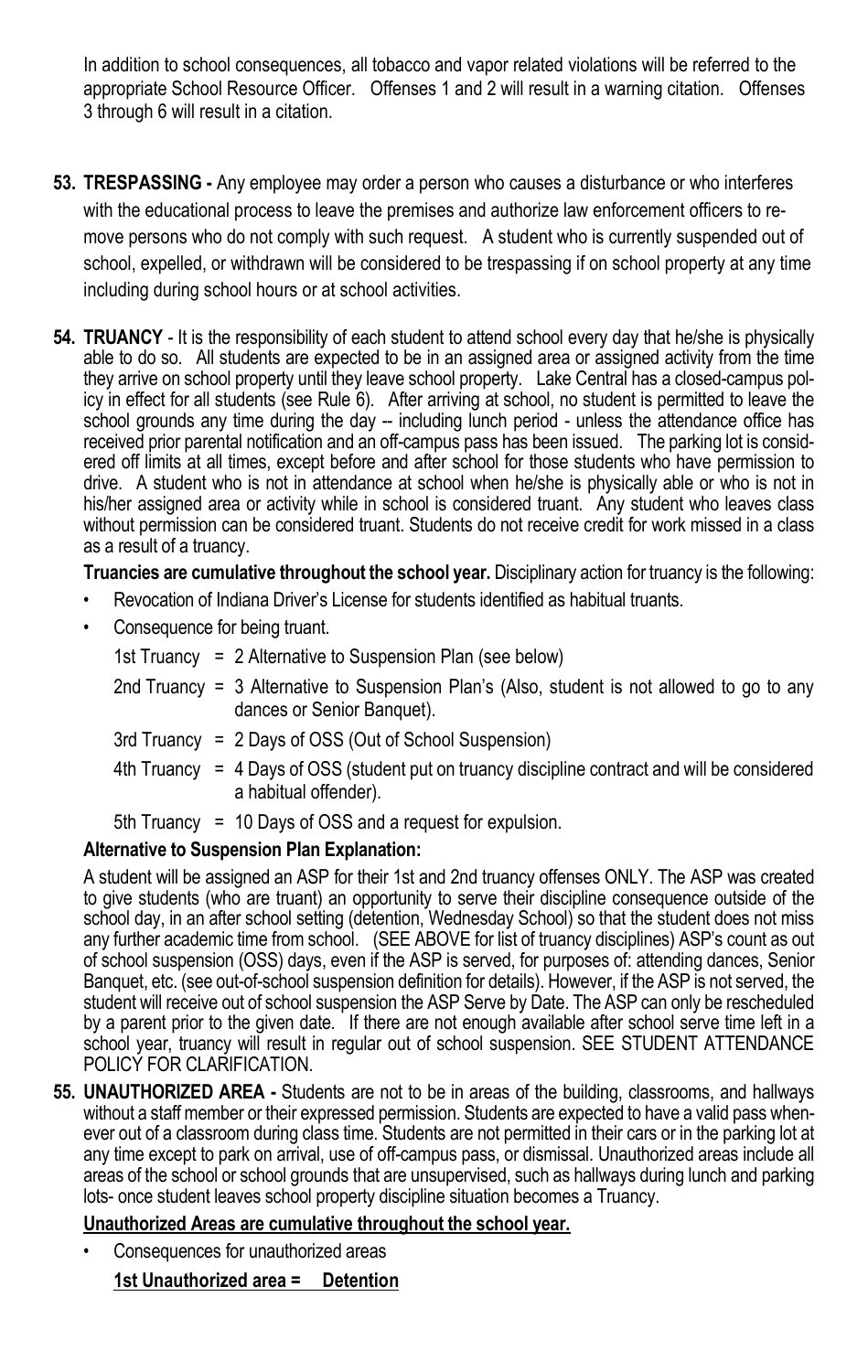**2nd Unauthorized area = Wednesday School 3rd Unauthorized area = 2 Wednesday Schools 4th Unauthorized area = 2 Days of OSS (Out of School Suspension) 5th Unauthorized area = 3 Days OSS 6th Unauthorized area = 5 Days of OSS and a request for expulsion. OSS (student put on attendance/discipline contract and will be considered a habitual offender**).

- **56. UNLAWFUL ACTIVITY**  In addition to the grounds specified in Section 8 of this chapter, a student may be suspended or expelled for engaging in unlawful activity on or off school grounds if:
	- A. the unlawful activity may reasonably be considered to be an interference with school purposes or an educational function; or
	- B. the student's removal is necessary to restore order or protect persons on school property; including an unlawful activity during weekends, holidays, other school breaks, and the summer period when a student may not be attending classes or other school functions.

Juvenile and adult arrest information provided by local police departments and/or court systems will prompt a school investigation. The results of this school investigation may result in disciplinary consequences.

- **57. VERBAL CONFRONTATIONS/EXCHANGES** Any student who engages in confrontations or inappropriate exchanges will be subject to disciplinary consequences ranging from a Wednesday School to suspension or request for expulsion.
- **58. WEARING APPAREL** As students mature and become adults, they will be required to meet certain dress standards for many occupational obligations and social functions. Therefore, since one of the main purposes of high school is to help prepare students for adulthood, the following criteria will be used to evaluate a student's appearance while attending school.

Proper attire is defined as clothing that does not create a health or safety hazard, and which is not distracting to the learning environment or demeaning to other students or staff members.

- Clothing, jewelry, or accessories advertising or containing references in writing or pictures of drugs, alcohol, tobacco, gangs and or which contain foul or suggestive language or pictures, etc., are not to be worn while attending school or a school related function.
- No revealing, low-cut, see-through, or excessively tight or torn clothing is allowed.
- No cleavage should be showing at any time.
- Front, back, midriff, shoulders and sides must be covered at all times (no skin showing).
- Skirts and shorts must be no shorter than the fingertips of the student when arms are at the side.
- Holes in clothing should be no higher than the **fingertips of the student when arms are at the side**.
- Undergarments must be completely covered at all times.
- Apparel or items which could cause injury or damage to school furniture or property are prohibited (i.e. pocket chains and/or key chains)
- Hats, hoods, head-wear, bandannas, and sunglasses are not to be worn in the building.
- Pants are to be worn at the waist.
- Students are not allowed to "drape" items out of their pockets or over their shoulders, regardless of the item, including but not limited to chains, bandannas, flags, etc.
- Shoes are to be worn at all times, unless in the process of changing for a class, athletic event, or participating in an approved school activity requiring no shoes (for example: swimming, life guarding)

The faculty reserves the right to use its discretion in determining the type of clothing appropriate for the school setting.

Any student that is not dressed properly according to the above standards will receive disciplinary action according to the following schedule.

1st offense = Written Warning

- 2nd offense = Detention
- 3rd offense = Wednesday School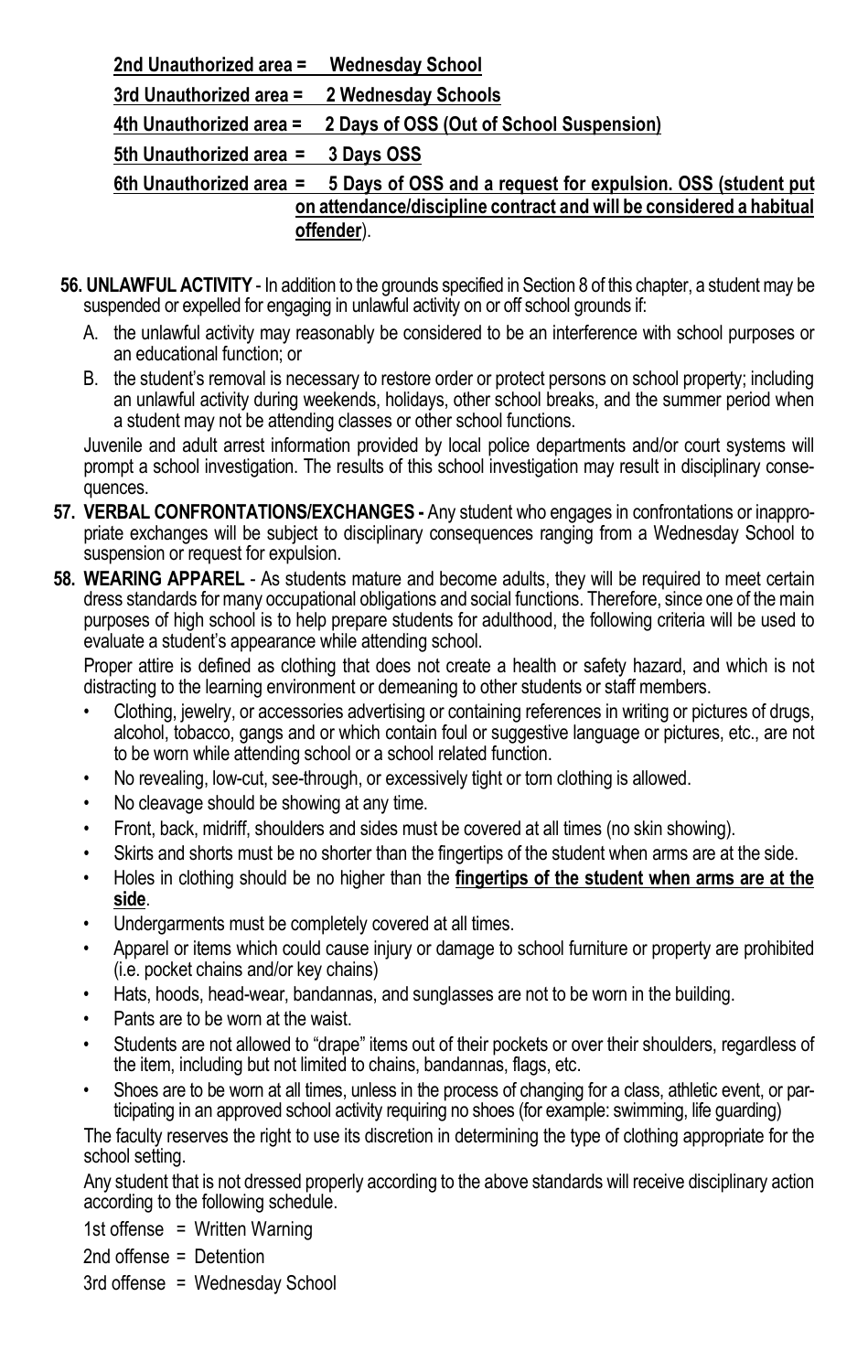### 4th offense  $=$  (2) Wednesday Schools

5th offense = OSS (out of school suspension)

### **59. ADDITIONAL ITEMS** -

A written document cannot provide for all contingencies that could or might occur during the course of a school year any more than it can anticipate every eventuality that might arise in any of the areas covered in this handbook. Therefore, the Lake Central administration has the right to take appropriate action when dealing with items, issues and situations, etc. not outlined in this handbook, and in doing so, apply any reasonable and appropriate disciplinary measure(s) when needed to prevent interference with an education function or school purpose.

## STUDENT MANAGEMENT PLAN

**\*SPECIAL NOTE:** Violation of some Rules of Conduct carries an automatic penalty of Wednesday School, suspension or recommendation for expulsion, and would not be governed under the progressive disciplinary procedure described above. School officials reserve the right to bypass steps in implementing the disciplinary procedure depending on the severity of the infraction.

- 1. Teachers will have their own classroom management plan.
- 2. Every student must be aware and understand the classroom management plan.
- 3. The discipline plan will specifically detail behavior expectations and consequences.
- 4. Assistant principals must be provided with a copy of each teacher's discipline plan so they may approve the plan.

## TYPES OF DISCIPLINARY ACTION

Violation of the Student Rules of Conduct could result in one or more of the following actions being taken by school authorities:

**AFTER SCHOOL DETENTION** - A student may be assigned to a detention on designated days during the week. Students failing to attend a detention will receive one (1) Wednesday School. Only academic materials may be used in detention. Students may accumulate only ten (10) detentions per semester. The administration reserves the right to escalate detentions to a more severe consequence at any time.

**ALTERNATIVE TO SUSPENSION PLAN** - A student will be assigned an ASP for their 1st and 2nd truancy offenses ONLY. The ASP was created to give students (who are truant) an opportunity to serve their discipline consequence outside of the school day so that the student does not miss any further academic time from school. ASP's count as out of school suspension (OSS) days, even if the Wednesday School is served, for purposes of: attending dances, Senior Banquet, etc. (see out-of-school suspension definition for details). However, if the Wednesday School is not served, the student will be suspended. The Wednesday School can only be rescheduled by a parent prior to the given date. If there are not enough available Wednesdays left in a school year, truancy will result in regular out of school suspension.

**WEDNESDAY SCHOOL** - A student may be assigned to Wednesday School for a period of three hours outside the school day. Failure to serve this session will result in one (1) day of Out-of-School suspension. Only academic materials will be allowed in Wednesday School. Wednesday School can only be rescheduled by a parent prior to the given date. A student is limited to three (3) assigned Wednesday School sessions per semester. Subsequent infractions normally resulting in Wednesday School will result in a suspension.

**REMOVAL FROM CLASS** - A student may be removed from a specific class for an entire semester. Removal from class may result in a grade of "F" with no credit for the semester.

**SUSPENSION** (I.C. 20-33-8-7) (I.C. 20-33-8-18) - A student may be suspended for a period of one to ten days. Violation of some Rules of Conduct carries an automatic penalty of suspension. Repeated or severe violation of any rules for student behavior could result in suspension. Suspension totaling ten (10) days in one semester or a combined total of fifteen (15) days for the year may result in a request for expulsion for not following and adhering to school rules and regulations. Parents should request homework by contacting the guidance department.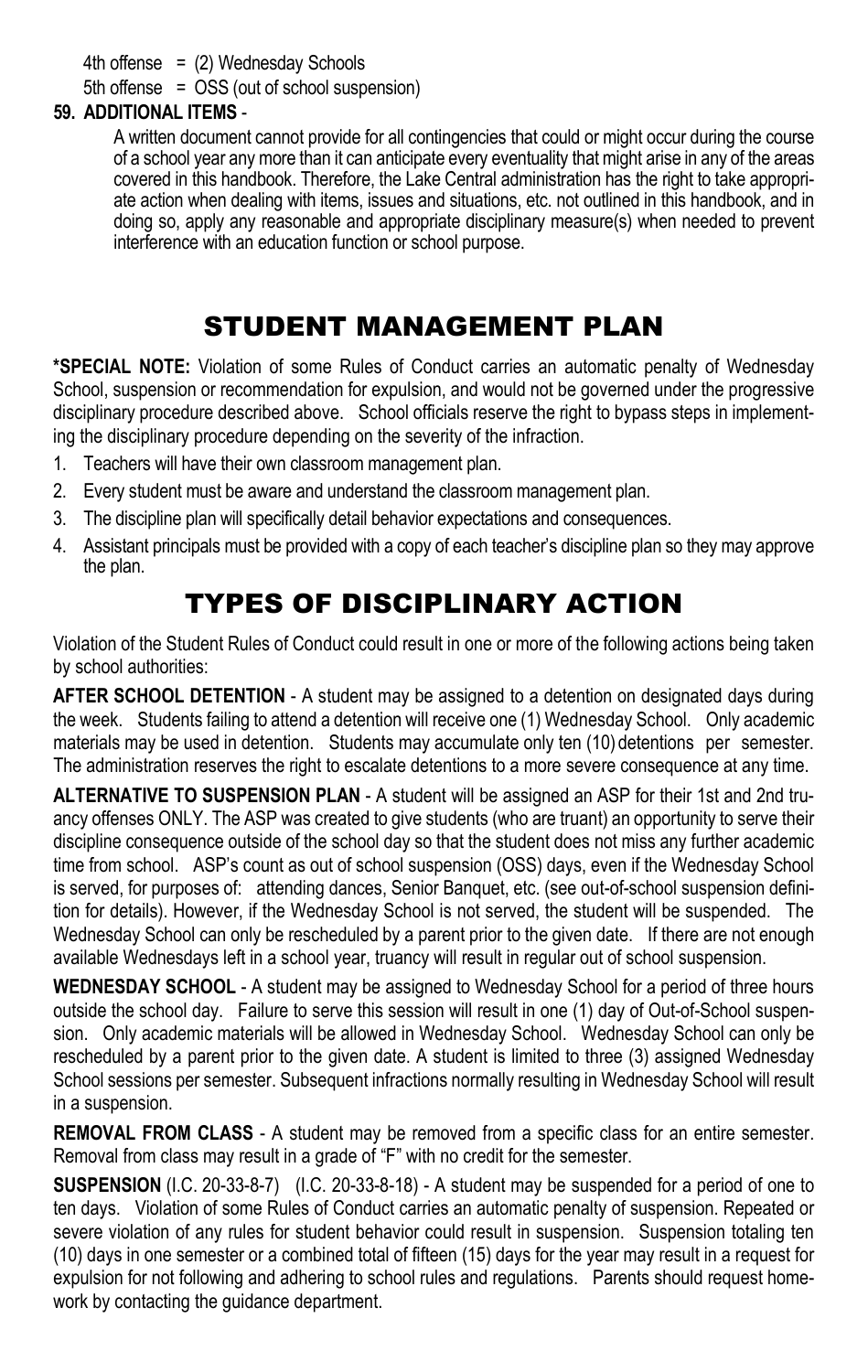Out-of-school suspension is a disciplinary action involving a student's separation from school and the learning process. It is the responsibility of the student to request assignments. While under out-of-school suspension, the student is not permitted to be in school or on school property and may not participate in any extracurricular activities on or off campus. In addition, the Bureau of Motor Vehicles is notified of a student's second out of school suspension and/or expulsion which can result in ineligibility for or loss of permit or driving license.

During the school year, any student that receives two out of school suspensions for truancy or for violation(s) of school rules, have accumulated a total of three days of out of school suspension, or returns to school on a stay of expulsion (regardless of the number of suspensions) or has returned to school from a first semester expulsion (regardless of the number of suspensions) or on a student disciplinary contract (ATE or Form 16) will not be eligible to attend after school social events, i.e. prom, winter formal, senior banquet, homecoming, and other new events. (Note: Alternative to Suspension Plan counts as days of suspension toward dance eligibility).

**EXPULSION FROM SCHOOL** - A student may be expelled from attendance at Lake Central High School for one or more semesters. Expulsion is preceded by suspension from school and a due process meeting. Repeated or severe violations of any rule of student behavior could result in a request for expulsion. Note: Additional violation(s) to the LCHS Code of Conduct and/or Indiana Law discovered following the submission of the Request for Expulsion, the LCHS administration reserves the right to amend expulsion requests by adding or deleting the grounds for the request for expulsion with prior notice, up to the date of the expulsion meeting, if requested, or an opportunity to request a meeting based on the revised request.

**RE-ENROLLMENT FOLLOWING EXPULSION**- The appropriate authorities may require that a student who is at least sixteen (16) years of age and who wishes to re-enroll after an expulsion or an exclusion attend an alternative program.

**ALTERNATE TO EXPULSION PLAN**- A student will be assigned to the ATE for a first drug offense. The ATE was created to give students an opportunity to receive an education with the understanding that they will meet certain criteria set forth in the ATE packet. Students who have opted for the ATE will be subject to at least one drug test during their time in the program, with any failed drug test being a violation of the agreement. Students who sell or distribute drugs or drug paraphernalia are not eligible for the ATE.

## SEARCH AND SEIZURE

School authorities may seize any contraband, substance, or article that is illegal, or any material or object which violates a school rule or poses a hazard to the safety and good order of the school. Students are not to bring these items to school or to any school - sponsored function.

- 1. **Authority to Conduct a Search** The law allows school authorities to search students, their lockers, their motor vehicles and personal property when they have reasonable suspicion that a particular student is in possession of something prohibited by school rules or by law. The administration reserves the right to rely on anonymous tips that are given on a good faith basis to conduct school searches.
- 2. **Locker/Storage Area Inspections**) All lockers and other storage areas provided for student use on school premises remain the property of the school district and therefore students have no expectation of privacy in the locker/other storage areas provided to them or their contents. Lockers and assigned storage areas are subject to inspection, access for maintenance, and random search. No student shall lock or otherwise impede access to any locker or storage area except with a lock provided by or approved by school authorities. Unapproved locks shall be removed and destroyed.
- 3. **Personal Searches** A student's person and/or personal effects (e.g., purse, book bag, etc.) may be searched when a school authority has reasonable suspicion to believe that the student is in possession of illegal, unauthorized or contraband items.
- 4. **Motor Vehicle Searches** Motor vehicles which are driven by students and parked on school property during regular school hours or during school activities are subject to being searched when school officials have reasonable suspicion that the vehicle contains illegal, unauthorized or contraband items.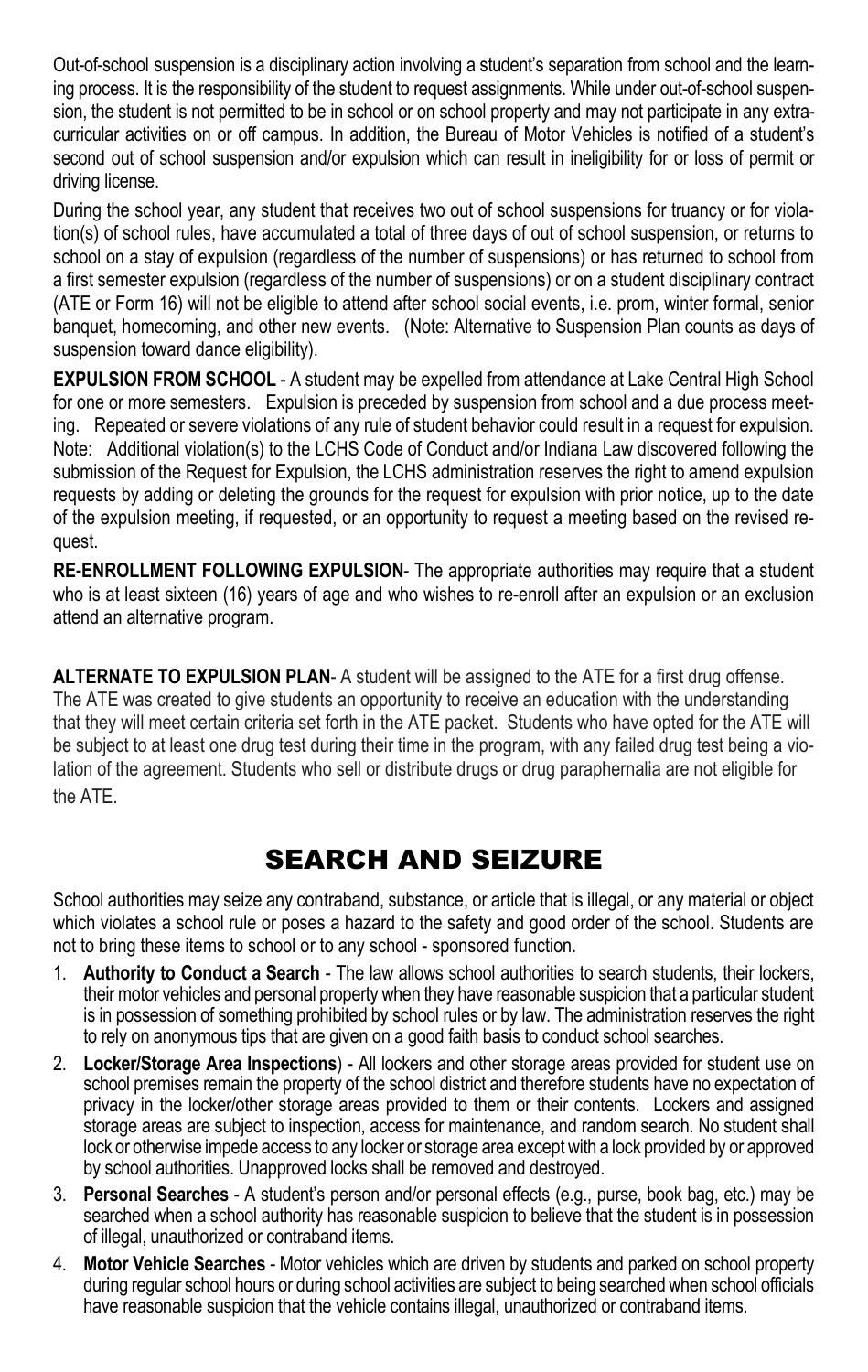## GENERAL CLASSROOM POLICIES

### **STUDENTS ARE EXPECTED TO:**

- Be in the classroom when the bell rings.
- Be prepared for class -- bring all materials required for each class.
- Be courteous and respectful to fellow students and teachers.
- Be attentive to classroom topic, discussion, instruction, or lesson.
- Be prepared to stay in the classroom the entire period in assigned seat or area the entire period.
- Complete all homework.
- Remain seated in the classroom until dismissed by the teacher.

### **SCHOOL DAY**

Lake Central High School opens to students at 6:45 AM. Students who wish to eat breakfast at Lake Central High School may do so beginning at 6:45 AM. The first class of the school day begins at 7:15 AM. The school day ends at 2:09 PM. Lake Central High School closes to students unless supervised by a teacher, coach, or sponsor at **3:00 PM**. Students should coordinate transportation prior to this time. The school's office is staffed on school days during the following business hours: 6:00 AM to 3:00 PM. The guidance office is staffed on school days from 6:30 AM to 2:45 PM.

### **SCHOOL CLOSING**

Sometimes it is necessary to release early, call off or delay the opening of school. Such information will be broadcast over the Alert Now automated message system; confirmation of the message can be retrieved at Cancellation.com or lcsc.us. Please DO NOT call the school, as the phone lines are necessary to communicate with staff.

The Lake Central School Corporation has contracted with Alert Now to make emergency calls to parents. At registration, parents will be asked to provide contact numbers. Alert Now will be used for school delays, cancellations, and other important school information. Please be sure to receive permission from friends/relatives prior to adding them to your contact list as school delay/cancellation notifications may be sent as early as 5:30am.

# ELEARNING PROCEDURES FOR INCLEMENT WEATHER DAYS

Teachers will work with their students to ensure that they are adequately prepared for eLearning days should we experience inclement weather. Teachers will review eLearning day procedures and classroom expectations.

Teachers will be available online during the eLearning day to answer questions or clarify assignments. During office hours, teachers will actively communicate with students and parents. Parents and students are encouraged to email and/or communicate via Canvas.

Elementary Schools (K-4)

- Parents will be provided access to student usernames and passwords.
- Work for each subject will be placed in Canvas with clear instructions for completion.
- Teachers will monitor their email addresses and Canvas during office hours.

Canvas will include all work necessary for the day including any additional resources. Secondary Schools (5-12)

● Work for each class will be placed in Canvas with clear instructions for completion. Classwork will align with the lessons that will be taking place in the classroom.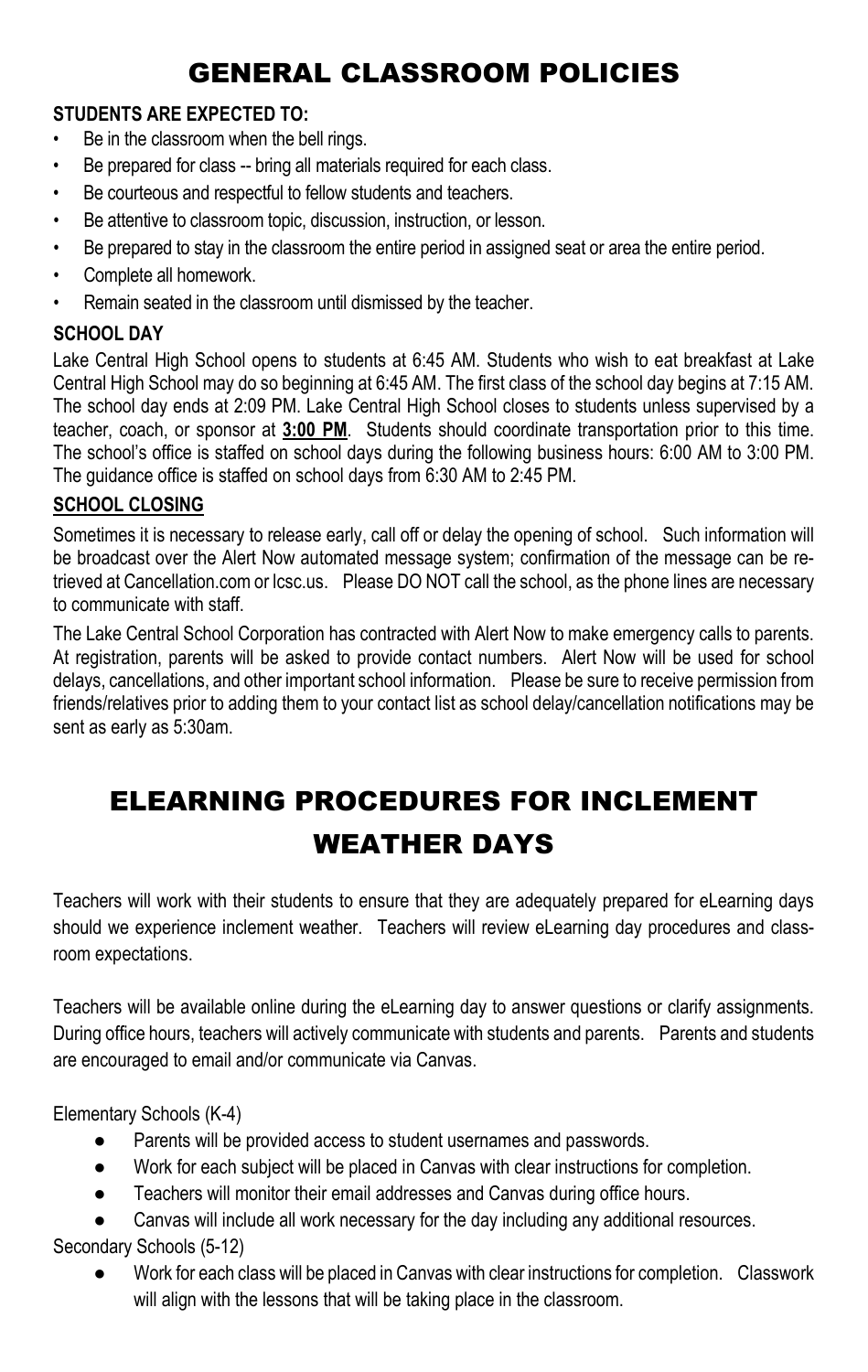- Teachers will review and ensure that all students are able to access Canvas prior to eLearning day(s).
- Teachers will monitor their email addresses and Canvas during office hours.

**For additional information, our eLearning website link is: <https://lcsc.us/departments/elearning/>**

**Students requiring technical support are encouraged to send a support request to [tech@lcscmail.com.](mailto:tech@lcscmail.com) This email is for technical support only. Questions regarding classwork and assignments should be directed to your child's teacher.**

## **STUDENT ATTENDANCE POLICY**

Regular attendance and punctuality are essential to good performance in school. Absence from school is often the single greatest cause of poor or failing performance or academic achievement. Since the learning process is a progressive activity, each day's lesson is built upon those class activities which took place on previous days. This is compounded with the Block schedule with classes meeting on an every-otherday schedule. Since responsibility is a learned behavior, and regular school attendance patterns encourage the development of responsible patterns of behavior, each student attending Lake Central High School is expected to make every effort to be in school every day. **A student will be expected to be in attendance ninety (90%) percent of each semester to earn credit. For a semester, this equates to being absent no more than 5 days. On the sixth absence a student will be identified as not meeting the 90% attendance requirement.** On normal school days, a late student who signs in ten (10) minutes after the start of school day is recorded as absent for that class period. Students failing to meet this attendance expectation will be referred to the administration for possible removal from class. Factors taken into consideration will be: academic performance, classroom behavior, unexcused absences/truancy, and teacher contact/conferences with parents. Through the combined efforts of students, parents and school personnel, the goals of punctuality, self-discipline and responsibility can be developed as we prepare students for the adult world. So that all parties involved can assist in the maintenance of excellent attendance and the development of self-discipline, the following types of absences are defined into one of three categories:

- (1) Excused
- (2) Unexcused
- (3) Truant

Issues with excessive absences/late arrivals will be handled first by phone contact with parents, and then by written notifications requesting written documentation for additional absences. If this does not correct the excessive absence issue, a parent and student will be requested to attend a conference with an Administrator. At this conference, the attendance policy, and current academic progress will be reviewed.

### **EXCUSED ABSENCE**

An excused absence is an absence from school all day or for any portion of the day, under circumstances granted by Indiana Code or by Lake Central High School.

- (1) Absence granted by law: Indiana Law provides that excused absence shall be granted for: witness in a judicial proceeding, duty with the Indiana Army National Guard, service on precinct election board, service for political candidates or service for political parties.
- (2) Absence recognized by the school: It is highly recommended that absences be avoided whenever possible; however, we recognize that on occasion such absences are necessary. The school may excuse absences for student's illness, death in the immediate family, doctor appointments, family absences, emergency family situations, personal religious observance, or other similar reasons. Excused family absences should be requested at least five (5) days before the absence. Excused family absences should not be requested during final exams.
- (3) Regular attendance at school is required of all participants in extra-curricular activities. Students must attend school all day on the day of a contest or practice in order to participate in the event unless permission is granted for unusual circumstances by an administrator. Students must be in school on Friday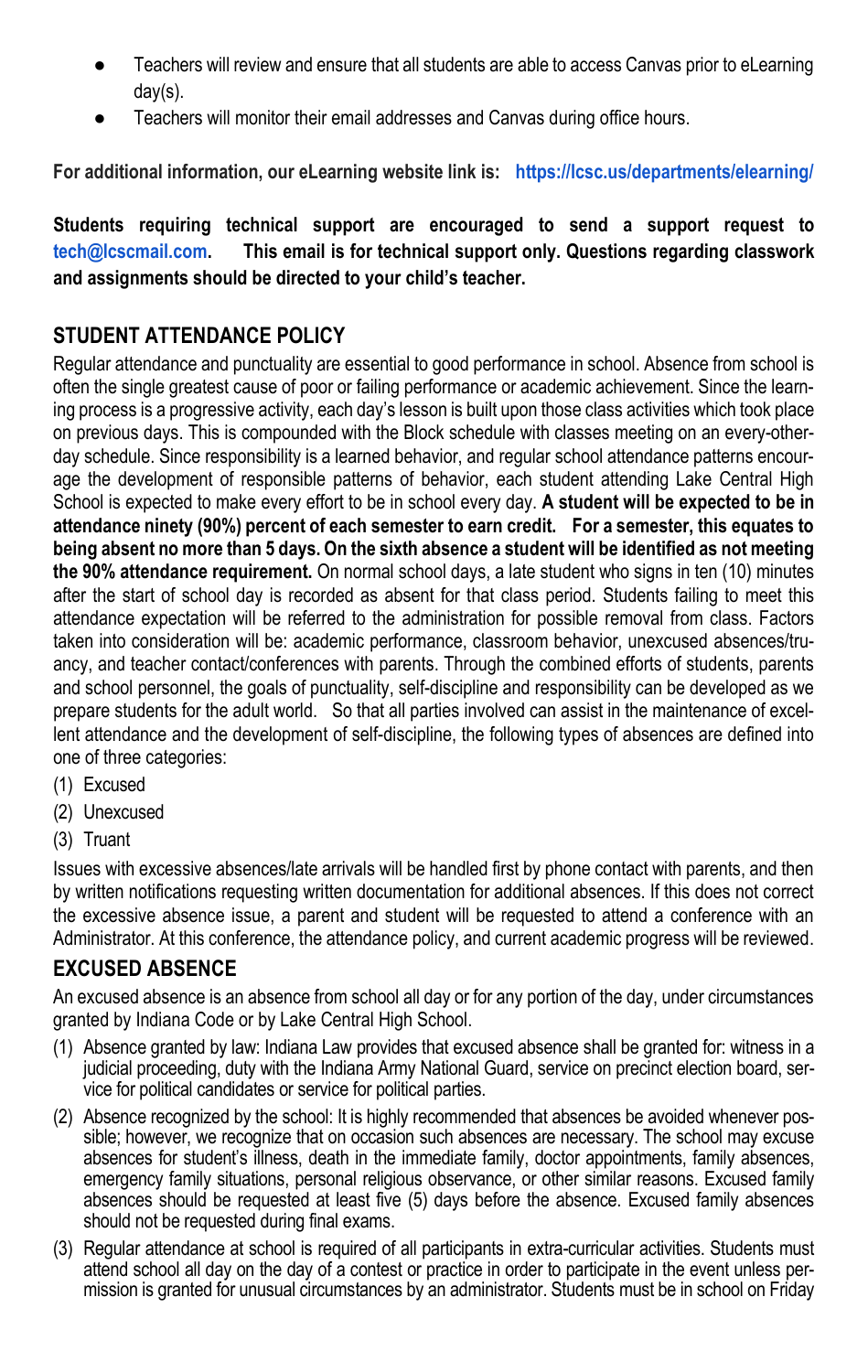in order to participate in weekend events unless excused by an administrator.

(4) Vocational Students where school corporation transportation is not provided will be allowed one (1) excused absence per semester related to vehicle problems. Additional absences related to vehicle problems will NOT be excused.

### **UNEXCUSED ABSENCE**

An unexcused absence is an absence from school all day or for any portion of a class period(s) under circumstances not covered by law or recognized by the school, such as oversleeping and car problems. The deadline to establish an absence as excused is within 48 hours of the absence. The parent/guardian should call to report an absence on the day of the absence. Unexcused absences will receive appropriate disciplinary action including but not limited to:

1st Unexcused absence – 1 day After School Detention (1 hour)

2nd Unexcused absence – 1 day Wednesday School (3 hour)

3rd Unexcused absence & subsequent unexcused absences – Truancy referral (see Truancy)

### **NOTE: Unexcused absences are accumulated for the school year.**

### **How Sick is Too Sick?**

This information sheet is designed to be used as general guidance.

If you have a medical question, please consult your physician.

| Symptom             | Send to School                                                                                                                                                                                           | Keep at Home                                                                                                                                                             |  |
|---------------------|----------------------------------------------------------------------------------------------------------------------------------------------------------------------------------------------------------|--------------------------------------------------------------------------------------------------------------------------------------------------------------------------|--|
| Fever               | During the past 24 hours, the student's<br>temperature has been below 100 de-<br>grees and no fever reducing medica-<br>tion has been taken.                                                             | During the past 24 hours, the stu-<br>dent's temperature has been more<br>than 100 degrees.                                                                              |  |
| Diarrhea            | During the past 24 hours, no more than<br>one watery stool has occurred.                                                                                                                                 | During the past 24 hours, more<br>than one watery stool has occurred.                                                                                                    |  |
| Vomiting            | During the past 24 hours, no vomiting<br>has occurred.                                                                                                                                                   | During the past 24 hours, vomiting<br>has occurred.                                                                                                                      |  |
| Eyes                | Eyes may be itchy, but are not red,<br>crusty, or draining.                                                                                                                                              | Eyes are pink, draining, crusty, itch-<br>ing, painful, sensitive to light, or<br>student has vision changes.                                                            |  |
| Cough/Runny<br>Nose | Slight cough or runny nose, but no fe-<br>ver, and the student is able to cover<br>cough, blow nose, and wash hands.                                                                                     | Symptoms are severe enough that<br>the student is unable to learn. The<br>student has a fever, or is unable to<br>cover cough, blow nose, or wash<br>hands.              |  |
| Rash                | Rash is not draining or spreading. The<br>student does not have a fever, and<br>symptoms of itching are not severe<br>enough to impede learning.                                                         | Rash is bothersome and distract-<br>ing. The student has a fever or se-<br>vere itching, or rash is spreading or<br>draining.                                            |  |
| Asthma              | Symptoms are well controlled and the<br>student knows when to contact a<br>school adult for assistance or the stu-<br>dent has an asthma action plan on file<br>at the school and is following the plan. | Symptoms are not well controlled.<br>The student is not able to recognize<br>when he/she needs assistance, and<br>no asthma action plan is on file at<br>the school. For |  |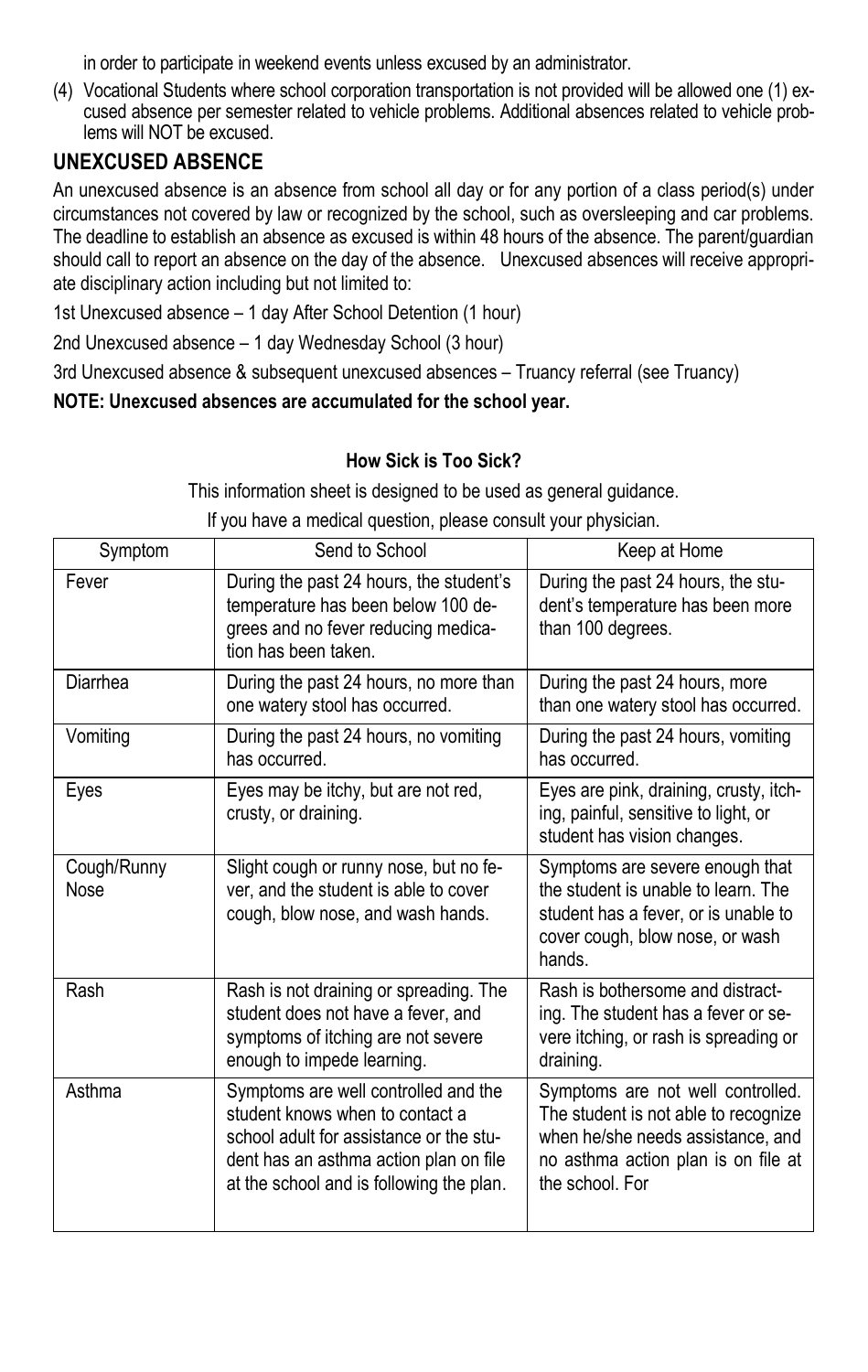## **TARDINESS**

All students are expected to be in their assigned classrooms when the bell sounds at the start of each class. Tardiness per semester per class will be handled in the following manner:

1st - verbal/written warning

2nd- detention

3rd - detention

4th and subsequent - Wednesday School/Suspension

### **NOTE: TARDIES ACCUMULATE PER SEMESTER.**

A student is limited to three (3) assigned Wednesday School sessions per semester. Subsequent infractions normally resulting in Wednesday School will result in a suspension.

### **TRUANCY**

Truancy is absence from school for all day or for any single portion of the day initiated by the student without parental consent under circumstances not covered by law or recognized by the school. Students not in their assigned classes/area are considered truant.

1st Truancy = 2 Alternative to Suspension Plan (see below)

- 2nd Truancy = 3 Alternative to Suspension Plans (Also, Student is not allowed to go to any dances or Senior Banquet).
- 3rd Truancy = 2 Days of OSS (Out of School Suspension)
- 4th Truancy = 4 Days of OSS (student put on truancy discipline contract and will be considered a habitual offender).

5th Truancy = 10 Days of OSS and a request for expulsion.

### *NOTE: Truancies are accumulated for the school year and carry over from first into second semester.*

When a student has amassed four (4) truancies, he/she is defined as a habitual truant by Lake Central High School. A student identified as a habitual truant is subject to the consequences as defined in the Lake Central High School Student Code of Conduct as well as all applicable state laws and statutes, specifically the revocation of Indiana driver's license.

*Truancy-Habitual* – A habitual truant is a student who is chronically absent, by having unexcused absences from school for more than ten (10) days of school in one (1) school year. The Bureau of Motor Vehicles will be notified in compliance with Indiana Code 20-33-8-33 with a recommendation to disqualify student from obtaining a learner's permit or driver's license, or to invalidate the driver's license for a period of 120 days, completion of semester or until reaching age eighteen (18).

### **NOTE: Truancies are accumulated for the school year.**

## **SUSPENSIONS**

Students should contact teachers for assignments to complete while on suspension. Credit will be granted for work completed and returned to teachers within 24 hours after returning to school. Suspension days will not count as unexcused absences.

### **NOTE: Suspensions are accumulated for the school year.**

## **CERTIFICATE OF INCAPACITY**

Chronic absenteeism is a significant issue for students, parents, teachers, and administrators. In addition, both federal and state laws require Lake Central to have written procedures for the identification, location and evaluation of students with disabilities as defined by the various statutes (See Section 504 of the Rehabilitation Act of 1973 (34 CFR § 104.32), the Individuals with Disabilities Education Act (20 USCA § 1412 (a) (3)) and 511 IAC 7-25-2 (Indiana Administrative Code)). The Lake Central School Corporation recognizes some students will have health issues preventing their attendance at school. The form found at: http://www.doe.in.gov/sservices/docs/ChildsIncapacityForm.pdf was developed by administrators and attendance officers to provide a response to chronic absences due to health complaints. The form is more elaborate than the usual notes from physicians. It was developed for use as a last resort when a student is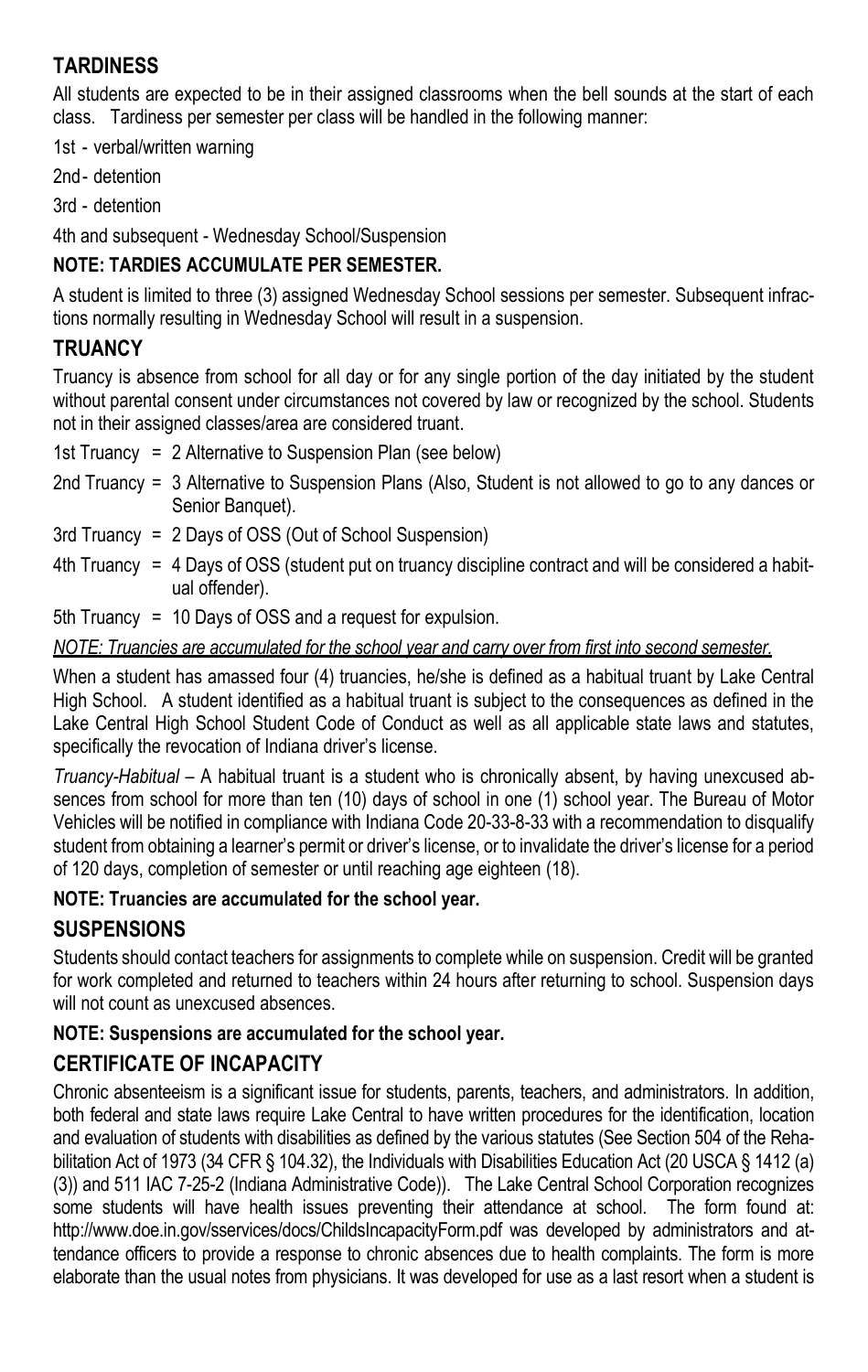experiencing an extraordinary number of absences for health reasons and the Lake Central school administration needs more detailed information. Parents are required to produce a completed certificate of the incapacity for an attendance officer within six (6) days after it is requested (IC 20-33-2-18).

## **PRE-ARRANGED ABSENCES**

The school strongly discourages students from taking family trips/vacations during the school year. In a Block 8 schedule, extended absences place students at academic risk. If there is a need for a pre- arranged absence, the school must be notified at least one week in advance. Approval for pre-arranged absences as an excused absence will be based on student attendance, disciplinary record, grades, specific reason, and length of the requested absence. The absence may not be excused, especially during final examinations.

Prior to leaving, it is the student's responsibility to make arrangements with his/her individual teachers for the work he/she will miss during the pre-arranged absence. Approved vacation and college days, although they may be excused, count as absences that jeopardize the student's 90% required attendance. College days (limited to 1 per semester) are granted only to seniors and second semester juniors and will only be excused if the visit is verified in writing on the Admissions Office letterhead and returned to LCHS Attendance.

## **OFF CAMPUS PASS TO LEAVE SCHOOL**

Appointments including doctor, dentist, orthodontist, or counseling, should be made outside of the school day. If a student must leave during the school day, the student should present a written request from the parent or guardian to the Attendance Office before the first bell in the morning. Students must provide verification of ALL dental and doctor visits upon their return in order for the absence to be recorded as "excused". A note from the doctor's office or a professional's signature on the "early dismissal slip" MUST be brought in to the Attendance Office no later than 48 hours after the visit. Off campus passes are at the discretion of the LCHS Attendance Office.

## **PROCEDURES FOR CALLING OFF STUDENTS**

The parent/guardian of any student has the duty and responsibility to notify the high school attendance office of each student's absence within 48 hours of the absence. Although the deadline to establish an absence as excused is within 48 hours of the absence, the parent/guardian should call to report an absence on the day of the absence. However, it is not necessary to call each day of an extended illness. An estimation of the length of illness with a periodic update will be satisfactory. A student's parent/guardian should contact the attendance office (219-365-8551 x 3) during school hours to verify an absence or fax the information to 219-365-7156. A student can also bring in written notes and turn them into the Attendance Office.

### **MAKE-UP WORK**

Make-up work is recommended for all absences. It is the student's responsibility to get missed assignments from the day of absence upon his/her return. Extended illnesses will be handled on an individual basis. Work previously assigned is due upon a student's return to class. Homework assignments may be requested from guidance by a parent/guardian if a student is out for two consecutive days. Teachers are given 24 hours to prepare the assignment request. Assignments that are not picked up at the guidance office are returned to the teacher. Homework requests for high school students can be made via phone at 219-365-8551 x 4. Students and parents may contact teachers directly for assistance with make-up work by email or voice mail. The following link provides teacher directory information: http://lake-central.lcsc.us/staff-directory.php

### **PHYSICAL EDUCATION ATTENDANCE**

Physical education is a non-traditional class requiring students to dress appropriately and physically demonstrate the required skills. Therefore, students enrolled in physical education will lose credit after the 10th failure to dress without the proper documentation exempting them from participation. Participation in PE will be handled as an assignment would be in the traditional classroom. Missing participation can be made up according to the school late work/make up work policy.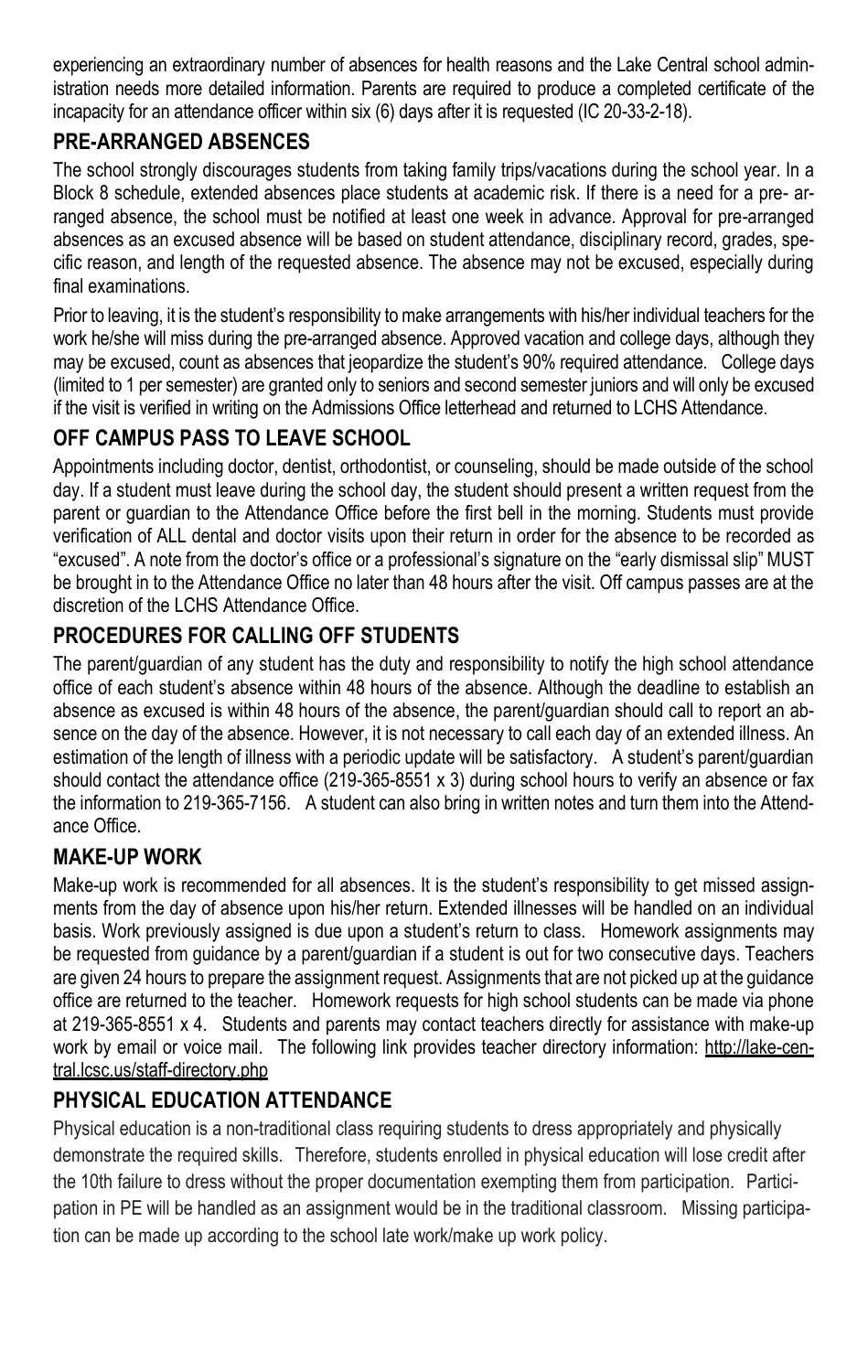## ANTI-HARASSMENT

It is the policy of Lake Central School Corporation to maintain a learning environment that is free from unlawful harassment. Such conduct includes unwelcome physical, verbal or nonverbal conduct which has the purpose or effect of interfering with your educational performance, of creating an intimidating, hostile or offensive learning environment, or of interfering with your ability to participate in or benefit from a class or educational program or activity and is based on your sex, race or color (for example, racial slurs, nicknames implying stereotypes, epithets or negative references relative to racial customs), national origin (for example, negative comments regarding customs, manner of speaking, language, surnames or ethnic slurs), religion (for instance, negative comments about religious traditions, clothing, surnames or religious slurs), disability (for instance, negative comments about speech pattern, movement, physical impairments or appearances) or any other unlawful basis. This applies to all programs and activities occurring on school property or at another location if the conduct occurs during a school-sponsored activity or event**.** 

If you believe you have experienced harassing conduct of this nature or you have observed another student experience such conduct, you are encouraged to promptly report incidents of harassing conduct to your principal or to any teacher, guidance counselor, dean, assistant principal, activity sponsor, or coach, with whom you are comfortable**.** Making such a report in good faith will not affect your grades, class assignment, or status and will be investigated in a confidential manner, consistent with the School Corporation's legal obligations.

A student committing such conduct is subject to discipline consistent with school policy. A student retaliating against a student who has made a good faith report of such conduct or against a student who participated in the investigation of such conduct is subject to disciplinary action consistent with school policy. A student who knowingly makes a false report of such conduct in an attempt to demean, harass, or embarrass that individual shall be subject to disciplinary action consistent with school policy.

## SEXUAL HARASSMENT

It is the policy of Lake Central School Corporation to maintain a learning environment that is free from sexual harassment. This applies to all programs and activities occurring on school property or at another location if the conduct occurs during a school-sponsored activity or event.

Sexual Harassment. For the purpose of this policy, unwelcome sexual advances, requests for sexual favors, and other verbal or physical conduct of a sexual nature constitute sexual harassment if:

- Submission to the conduct is made either an explicit or implicit condition of the student's status in class, an educational program or activity.
- Submission to or rejection of the conduct by the student is used as a basis for educational decisions affecting the student; or
- The conduct has the purpose or effect of substantially interfering with the student's educational performance, creating an intimidating, hostile, or offensive learning environment, or of interfering with the student's ability to participate or benefit from a class or an educational program or activity.

Sexual harassment can take different forms depending on who is doing the harassing and the nature of the conduct. It may involve a school employee, another student or a volunteer to the school. Both male and female students can be victims of sexual harassment and the harasser and the victim can be of the same sex. It can occur in any school program or activity and take place on school grounds, on a school bus or, in certain circumstances, off school grounds. The conduct can be verbal – including in person, in writing, by phone, or through email, texts and other forms of electronic communications, nonverbal, or physical. Examples of conduct that may constitute sexual harassment include, but are not limited to:

- Unwelcome sexual propositions, invitations, solicitations, and flirtations.
- Physical assault.
- Threats or insinuations that a student's academic grade, promotion, classroom work or assignments, academic status, participation in athletics or extra-curricular programs or events, or other conditions of education may be adversely affected by not submitting to sexual advances.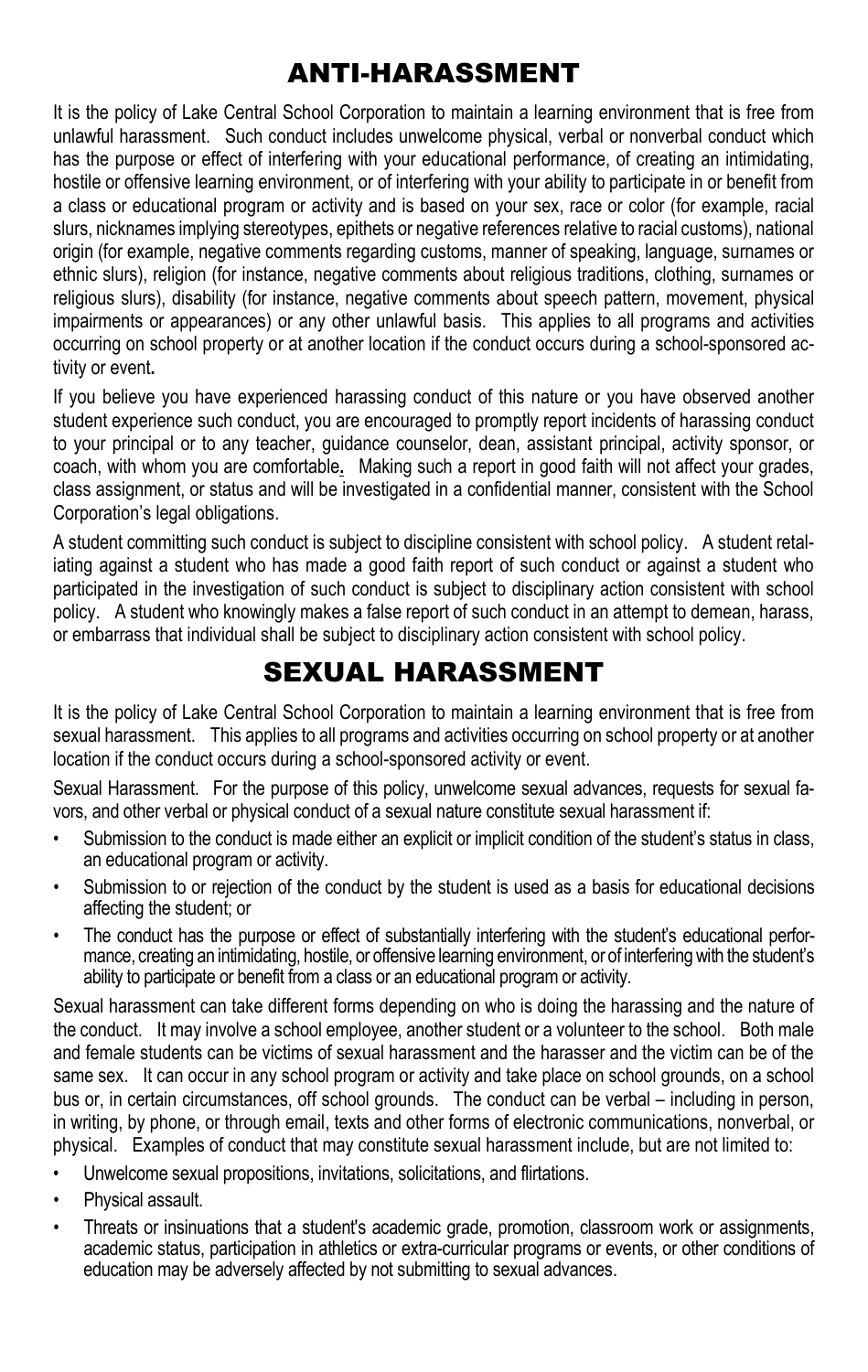- Unwelcome verbal expressions of a sexual nature, including graphic sexual commentaries about a student's body, dress, appearance, or sexual activities; the unwelcome use of sexually degrading language, jokes or innuendoes; unwelcome suggestive or insulting sounds or whistles; obscene telephone calls, texts or other electronic forms of communication.
- Sexually suggestive objects, pictures, videotapes, audio recordings or literature, placed in the educational environment, which may embarrass or offend students.
- Unwelcome and inappropriate touching, patting, or pinching; obscene gestures.
- A pattern of conduct, which can be subtle in nature, that has sexual overtones and is intended to create or has the effect of creating discomfort and/or humiliation to the student.
- Remarks speculating about the student's sexual activities or sexual history, or remarks about one's own sexual activities or sexual history.
- Inappropriate boundary invasions by a school employee or volunteer into a student's personal space and personal life.

If you believe you have been subjected to or have experienced this sort of conduct or if you have observed another student experience this sort of conduct, you are encouraged to report it immediately to your principal or to any teacher, guidance counselor, dean, assistant principal, activity sponsor, or coach, with whom you are comfortable**.** Making such a report in good faith will not affect your grades, class assignment, or status and will be investigated in a confidential manner, consistent with the School Corporation's legal obligations.

A student committing such conduct is subject to discipline consistent with school policy. A student retaliating against a student who has made a good faith report of such conduct or against a student who participated in the investigation of such conduct is subject to disciplinary action consistent with school policy. A student who knowingly makes a false report of such conduct in an attempt to demean, harass, or embarrass that individual shall be subject to disciplinary action consistent with school policy.

## DISABILITES AND SECTION 504

Pursuant to Section 504 of the Rehabilitation Act of 1973 ("Section 504"), the Americans with Disabilities Act of 1990, as amended ("ADA"), and the implementing regulations (collectively "Section 504/ADA"), no otherwise qualified individual with a disability shall, solely by reason of his/her disability, be excluded from participation in, be denied the benefits of, or be subjected to discrimination under any program or activity receiving Federal financial assistance. The School Board does not discriminate in admission or access to, or participation in, or treatment in, its programs or activities. As such, the Board's policies and practices will not discriminate against students with disabilities, and will make accessible to qualified individuals with disabilities its facilities, programs, and activities. No discrimination will be knowingly permitted against any individual with a disability on the sole basis of that disability in any of the programs, activities, policies, and/or practices in the Corporation.

The following person is designated as the School Corporation's Section 504 Compliance Officer/ADA Coordinator who is responsible for coordinating the School Corporation's efforts to comply with and fulfill its responsibilities under Section 504 and Title II of the ADA, including overseeing investigation of complaints of discrimination based on disability. A copy of Section 504 and the ADA, including copies of their implementing regulations, may be obtained from: **The Director of Human Resources**

> Lake Central School Corp Central Office, 260 Wicker Avenue, St. John, IN 46373 Office: 219-365-8507

## TERRORISM POLICY

A terroristic threat is defined as a threat to commit violence against a person or property communicated with the intent to create fear and intimidation, to cause evacuation of a building, to cause serious public inconvenience, or to cause serious educational disruption, in reckless disregard of the risk of person or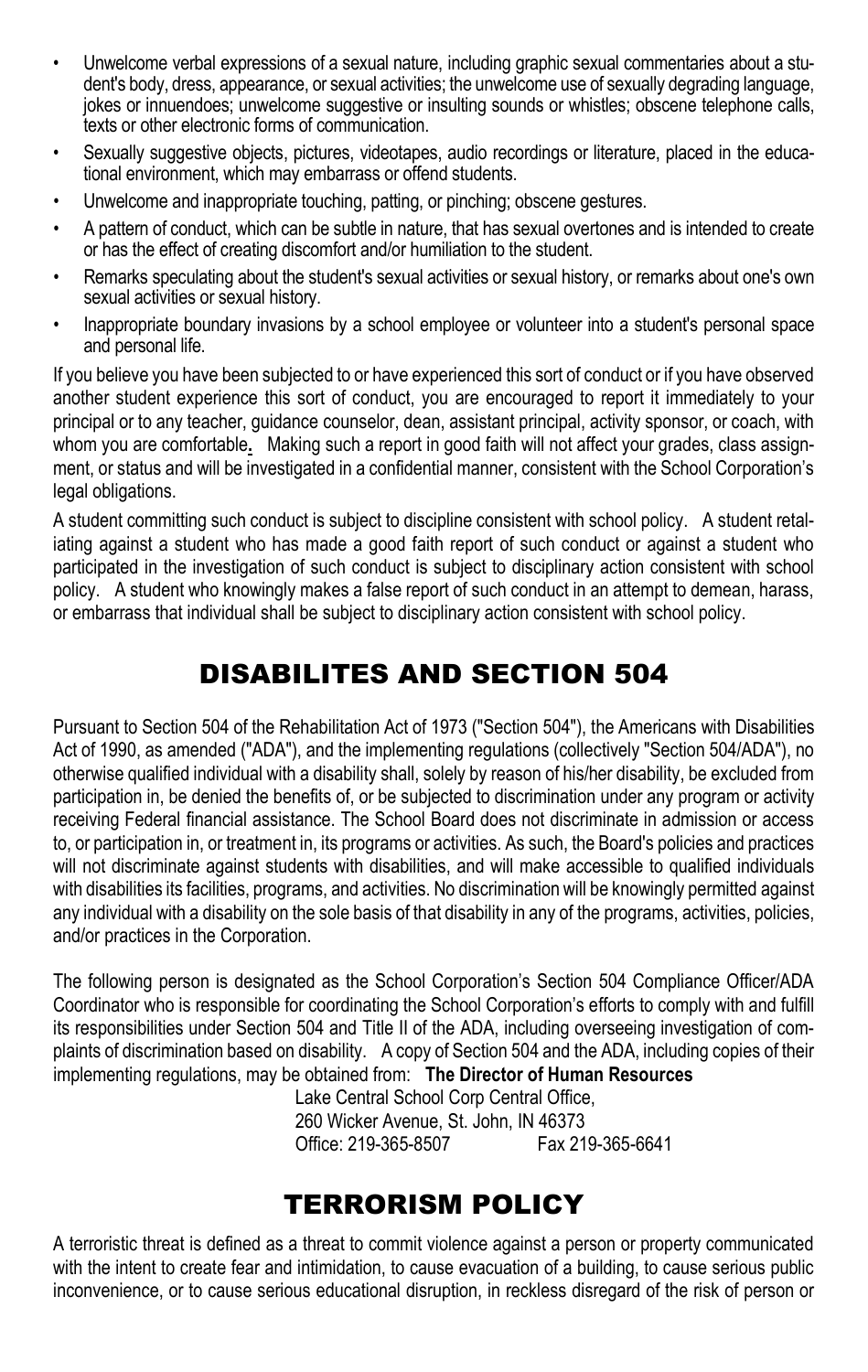property. A terroristic act is defined as an act potentially or in fact causing serious bodily harm or substantial property damage.

The Board prohibits any student or employee from communicating terrorized threats or committing terroristic acts directed at any student, employee, Board member, community member or school building.

Staff members and students shall be responsible for immediately informing a building administrator regarding any information or knowledge relevant to a possible or actual terrorized threat or act. It is that administrator's responsibility to react promptly and appropriately to information and knowledge concerning a possible or actual terrorized threat or act.

Any terroristic threat or act or not passing on to authorities' knowledge of such threats or acts will result in suspension with possible request for due process for expulsion.

## STUDENT BUS REGULATIONS

**BUS ASSIGNMENTS** - Students are assigned to buses by the school, and they must ride the bus to which they are assigned. The student must present his/her Lake Central High School ID card upon the driver's request. The drivers have been directed to refuse to transport any student assigned to another bus without prior approval. Any transfer to another bus must be arranged by having a parent contact the administration to request a change.

**BUS CONDUCT** - The Lake Central High School administration views the school buses as an extension of the school and the bus drivers as an extension of the high school staff. All student rules of conduct of Lake Central High School apply to students who ride the bus. Proper student behavior is expected on the bus at all times. Students are responsible for following all directions from the driver while riding the bus. The following additional rules of conduct are to be adhered to at all times by all students on Lake Central buses:

- A. Students are to remain seated at all times.
- B. Use of profanity on buses will not be tolerated.
- C. No food or beverage may be consumed on the bus at any time.
- D. Students may not extend arms or head out of bus windows.
- E. Any damage to buses will not be tolerated (students can be held financially liable for damage they caused to Lake Central property).
- F. Fighting, scuffling, and general misconduct by students on the bus is forbidden at all times.
- G. Students are to exit the bus and enter the building immediately upon arrival at school.

**SEAT ASSIGNMENTS** - Students will be assigned seats by the driver and are not permitted to change seats without permission from the driver.

**BOARDING THE BUS BEFORE SCHOOL** - All students who ride the bus must be at their designated stop at the time indicated by the driver. Students must not stand in traffic lanes while awaiting their bus.

**BOARDING THE BUS AFTER SCHOOL** - Students must board the buses within five **(5)** minutes following dismissal from school. Students are expected to report directly to their bus to avoid loitering on school property. Students must exit their buses at their assigned stop.

**PENALTIES FOR BUS VIOLATIONS** - Any violation of school and/or bus rules and regulations will be reported by the driver to the appropriate principal. Violation of any of the rules and regulations can result in loss of bus riding privileges and/or additional disciplinary action. In the event that it has been determined that a student has caused any damage to the bus or bus property, disciplinary action will be taken and restitution may be requested.

# STUDENT DRIVING, PARKING, AND SOCIAL EVENT REGULATIONS

**Driving/parking at Lake Central High School is a privilege - NOT A RIGHT.** Bus transportation is provided for all students. All vehicles driven to school by students and parked in the school parking lot must be registered in the main high school office. Also, when a vehicle is registered and a permit is issued,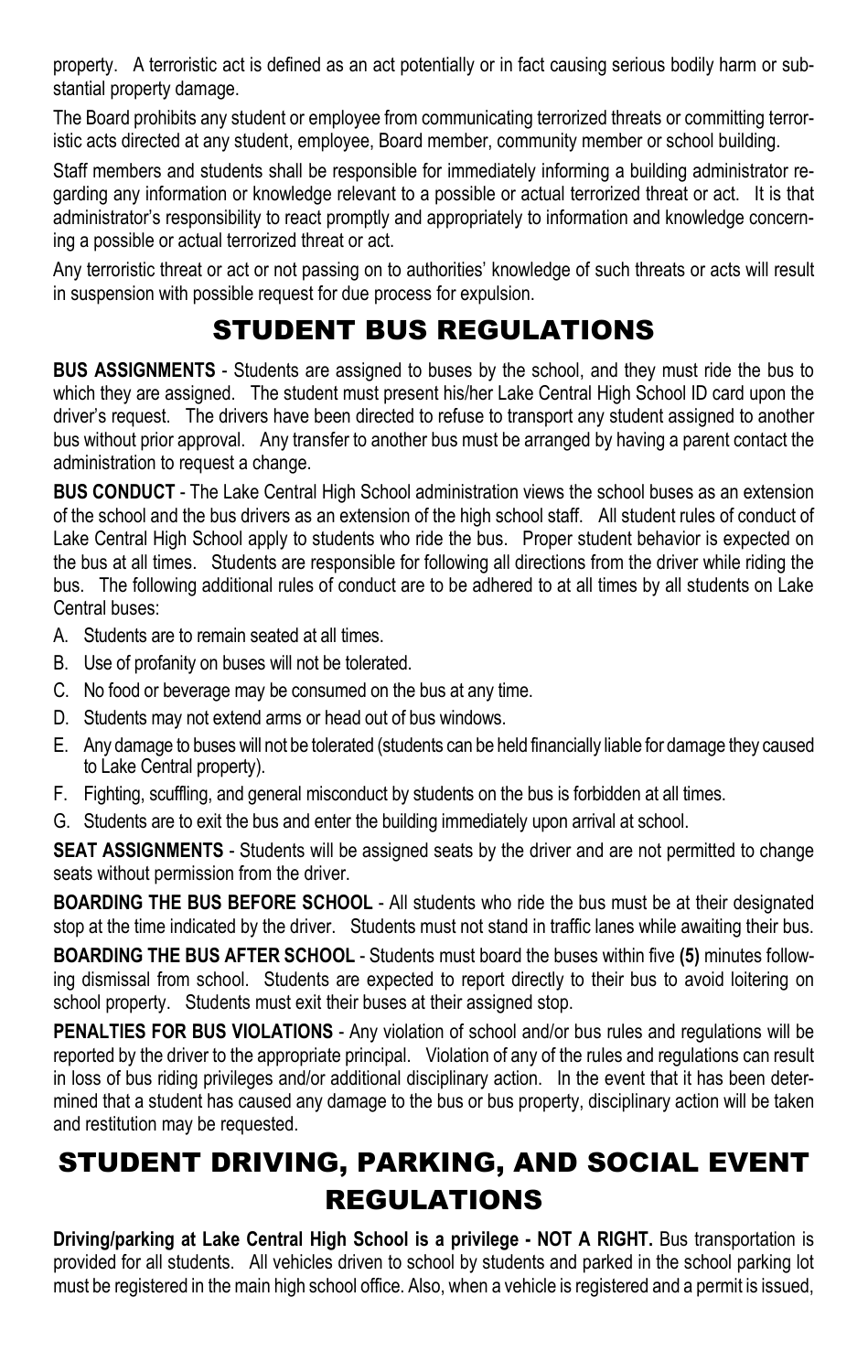that permit must be displayed properly. Students must park in the lot that corresponds with their permit. Failure to park in the appropriate lot will result in a consequence. Note: when driving/parking, students agree to allow access to vehicles upon request of the administration or security. Lake Central is not responsible for damage to vehicles or theft of the contents of vehicles. Students parking at Lake Central High School do so at their own risk.

ELIGIBILITY - Students classified as seniors (see definition in student classification section) will have first priority for available parking permits**.** 

**VEHICLE REGISTRATION -** All vehicles that are driven to school by "permitted" students and parked in the school parking lot must be registered in the main high school office. Parking lot vehicle permits must be purchased at a cost of \$25. Replacement permits may be purchased at a cost of \$5. Students must present a valid driver's license and their current student ID, for all vehicles in order to obtain a permit. Students must also present a signed Parent Agreement form prior to receiving a permit. Students must park in the area designated by their permits. Student drivers must also take part in the Lake Central School Corporation random drug testing program **(Refer to Student Drug Testing Policy on high school website: http://lake-central.lcsc.us/userfiles/file/Park-**

**ing%20Info/Driver%20Rules%20and%20Drug%20Testing%20Policy.pdf)** Vehicles that are not properly registered and do not display a current permit are subject to being towed at the owner's expense.

Consequences for driving without a valid parking permit:

**1st Offense**: Wednesday School & parent notification that the next offense will result in the vehicle being towed at the owner's expense.

**2nd and Subsequent Offenses:** The vehicle will be towed at the owner's expense.

Lake Central High School is not responsible for loss or damage to any vehicle parked on school property and/or towed for violating the Lake Central Parking rules and regulations.

**VIOLATIONS OF REGISTRATION -** Students who transfer their parking permits to another student or those who use another student's permit (with or without the other's knowledge) will lose their privilege to drive to school for at least a semester and possibly the remainder of the school year**.** Possession or use of facsimiles of parking permits will result in suspension and/or the loss of driving privileges.

**DRIVING/PARKING VIOLATIONS -** Students who drive to school are expected to exhibit safe driving habits at all times. Speeding or reckless driving on school property will not be tolerated. All posted signs and traffic patterns must be obeyed. Students driving inappropriately, recklessly, or unsafely are subject to detention, Wednesday School, and loss of driving privilege. Students are responsible for the contents of their vehicle at all times.

**PENALTIES FOR DRIVING VIOLATIONS -** Violation of the driving/parking regulations will range from a loss of driving privileges to out of school suspension**.** Severe violations of driving regulations could result in loss of driving privileges for the entire year on the first offense, additional disciplinary action by school authorities, and/or possible referral to law enforcement. When driving privileges are suspended, students are required to remove their parking permit from the vehicle.

**ARRIVAL AT SCHOOL -** All students who drive to school are to park properly in the designated student area and exit their vehicles immediately upon arrival**.** All car doors must be locked. Absolutely no cruising or loitering is permitted in the parking lot at any time. No student is permitted in the parking lot at any time during the school day (7:15 AM - 2:09 PM) without permission from the student's assistant principal. Students observed in the school parking lot during school hours without permission may be considered truant. If a student with a parking permit is tardy to 1st or 5th period more than five (5) times (per class/per semester), his or her driving privileges will be revoked for the rest of the semester.

**DEPARTURE FROM SCHOOL -** Upon dismissal from school, student drivers are to enter their vehicles and are not permitted to loiter in the parking lot. Students who have not exited the parking lot prior to the departure of the school buses must allow all buses to depart before proceeding out of the parking lot. No vehicle is permitted to cut into the line of school buses at any time.

**ACCIDENTS** - Any student who has been involved in an accident or has sustained damage to his/her vehicle must report as soon as possible to the school security and/or administration.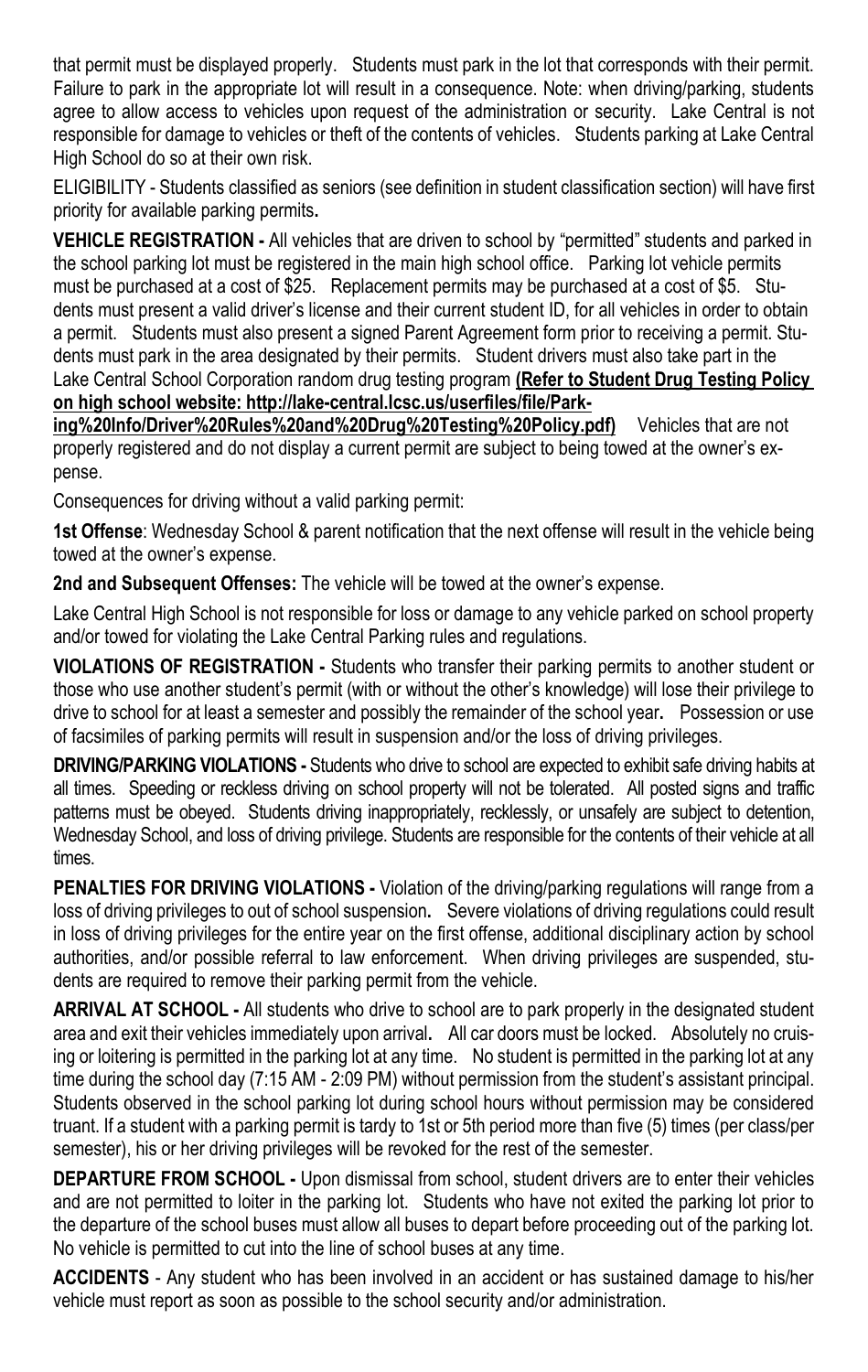**VIOLATION OF SCHOOLS RULES -** If a student uses a vehicle when violating a code of conduct rule, his/her parking permit will be revoked. (Example: a student is truant and leaves school grounds in their vehicle.)

**SUSPENSION -** During the school year, students who receive two out of school suspensions for violation of school rules or have returned to school on a stay of expulsion will lose their parking privileges and will not be eligible to attend after school social events, i.e. prom, winter formal, senior banquet and homecoming. This language does not include graduation or extracurricular activities not listed above.

## SCHOOL RESOURCE OFFICERS

Lake Central Schools have active police officers assigned to duty in the building during the school year. These positions are designed to establish and maintain relationships with students, faculty and parents. The officers will serve as liaisons between the school, community and local police departments in numerous matters such as safety and good citizenship.

## TAKING CARE OF YOUR LAPTOP

Students are responsible for the general care of the iPad/Chromebook that they have been issued by the school. District owned laptops should never be taken to an outside computer service for any type of repairs or maintenance. Students should never leave their laptops unattended or, for secondary students, in their lockers.

General precautions:

- No food or drink should be next to your computer.
- Cords and cables must be inserted carefully into the appropriate port.
- All equipment must remain free of any writing, drawing, stickers, or labels.
- Heavy objects should never be placed on top of the laptop.
- They should never be loaned to another student or individual during any time.
- Never lift a laptop by the screen
- Never carry it with the screen open.
- Always open the laptop when it is resting on a flat surface such as a table or desk.
- Close the screen gently with two hands.
- If taken home, all laptops should be fully charged upon return.

## STUDENT INTERNET/ON-LINE ACCESS POLICY

Students of the Lake Central School Corporation now have access to Internet and other on-line services. The Internet consists of computers from all over the world linked together and provides an incredibly rich set of resources. Given the right connections, hardware, and software, the Internet can bring information, data, images, and even computer software into the classroom from places around the globe almost instantaneously.

While the benefits of the Internet are indeed enormous, it is important to know that it is an unregulated open system and, like any open system, carries risks. The Internet contains materials and potential contacts that could work to both the advantage and disadvantage to young people.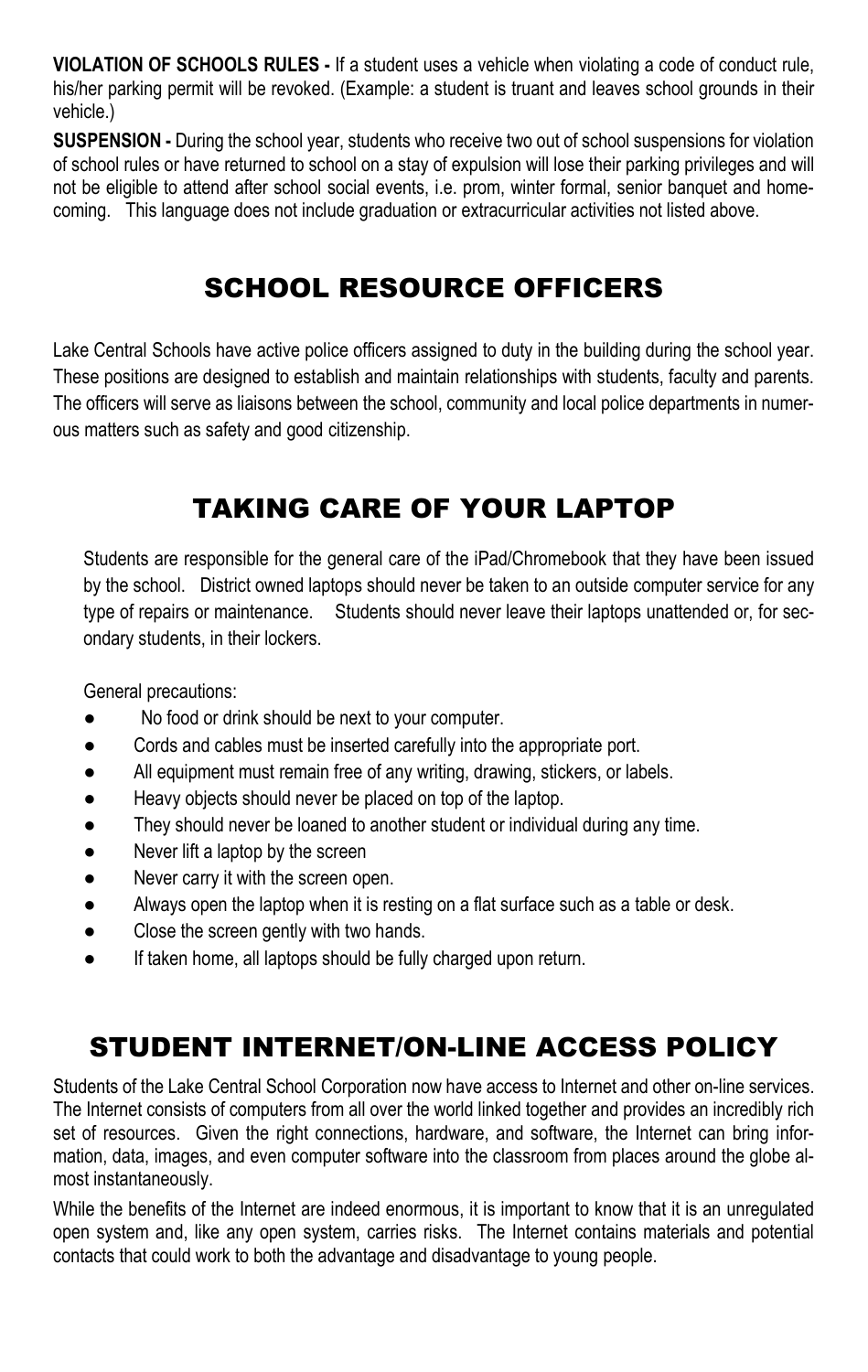WE ARE TAKING PRECAUTIONS TO RESTRICT ACCESS TO CONTROVERSIAL MATERIAL BY:

- Requiring a user agreement and parent permission form,
- Maintaining careful direction and supervision of students appropriate to their age,
- Enforcing the rules for use.

Students using Lake Central equipment to access the Internet and other on-line services must abide by the rules below. Persons violating the rules may be subject to school discipline, up to and including expulsion. Students may be denied future Internet or on-line access, and will be reported to the police or proper authority if in violation of the law.

### **SECONDARY STUDENT RULES FOR INTERNET USE**

- a) All use of the Internet or other services must be in support of education or research and consistent with the policies and objectives of the district.
- b) Use of the Internet or other services cannot be made without the permission of the staff member in charge or the supervising teacher.
- c) Any use of the network to facilitate illegal activity is prohibited.
- d) Use of the network to access obscene or pornographic materials is prohibited.
- e) Any use for commercial or for-profit purposes is prohibited, including product advertisement. This also includes buying, selling and bartering, including but not limited to the use of credit cards.
- f) Disruption of the Internet/on-line service, supporting equipment, or information available on it is prohibited, including but not limited to tampering with hardware or software, vandalizing data, introducing or using computer viruses, attempting to gain access to restricted information or networks, or violating copyright law.
- g) The use of Internet or other services to harass other users or to transmit materials likely to be offensive or objectionable to recipients is prohibited.
- h) Students are to protect themselves and others by not issuing any addresses or telephone numbers over the Internet or other on-line services, remembering that on-line communications are not private.
- i) Any problems or violations of these rules are to be reported to the supervising staff member.
- j) Students will be prohibited from using Internet "chat rooms" and/or any instant messaging (i.e.: ICQ, AIM, etc.)
- k) Never share your password or account information with anyone. Each user has the responsibility for the appropriate use of his/her account and will be held responsible for any policy violations that are traced to that account.
- l) Honor all rules of copyright and personal property. Ownership of text, music, software, and other media is protected to the full extent of the law. Use of data/information from the Internet may be done only within the realm of copyright laws, policies, and crediting sources.
- m) Students will not access personal e-mail accounts. E-mail use is permitted when part of classroom activities and under special circumstances such as foreign exchange students.
- n) Do not knowingly or inadvertently degrade the performance of the network.

Persons violating the above rules may be subject to school discipline, up to and including a recommendation for expulsion. Students may be denied future Internet/on-line service access, and will be reported to the police or proper authority if in violation of the law.

## STUDENT SOCIAL SECURITY REQUIREMENT

Students taking vocational and business classes receiving Perkins grants will be requested to provide their Social Security numbers in order to meet federal funding and reporting requirements for the class. The collection of data is a requirement for the Department of Workforce Development's Indiana Commission on Vocational and Technical Education (DWD/ICVTE) and is necessary to for the Carl D. Perkins Vocational-Technical Education Act of 1988 (United States Public Law 105-332), Indiana Public Law 217, Acts of 1987, and Indiana Public Law 105, Acts of 1994. Lake Central High School reports this student information to the DWD/ICVTE using the Indiana Student Reporting System (ISR) or the Indiana Technical Education Reporting System (IN TERS). All data reported is kept confidential and reported only to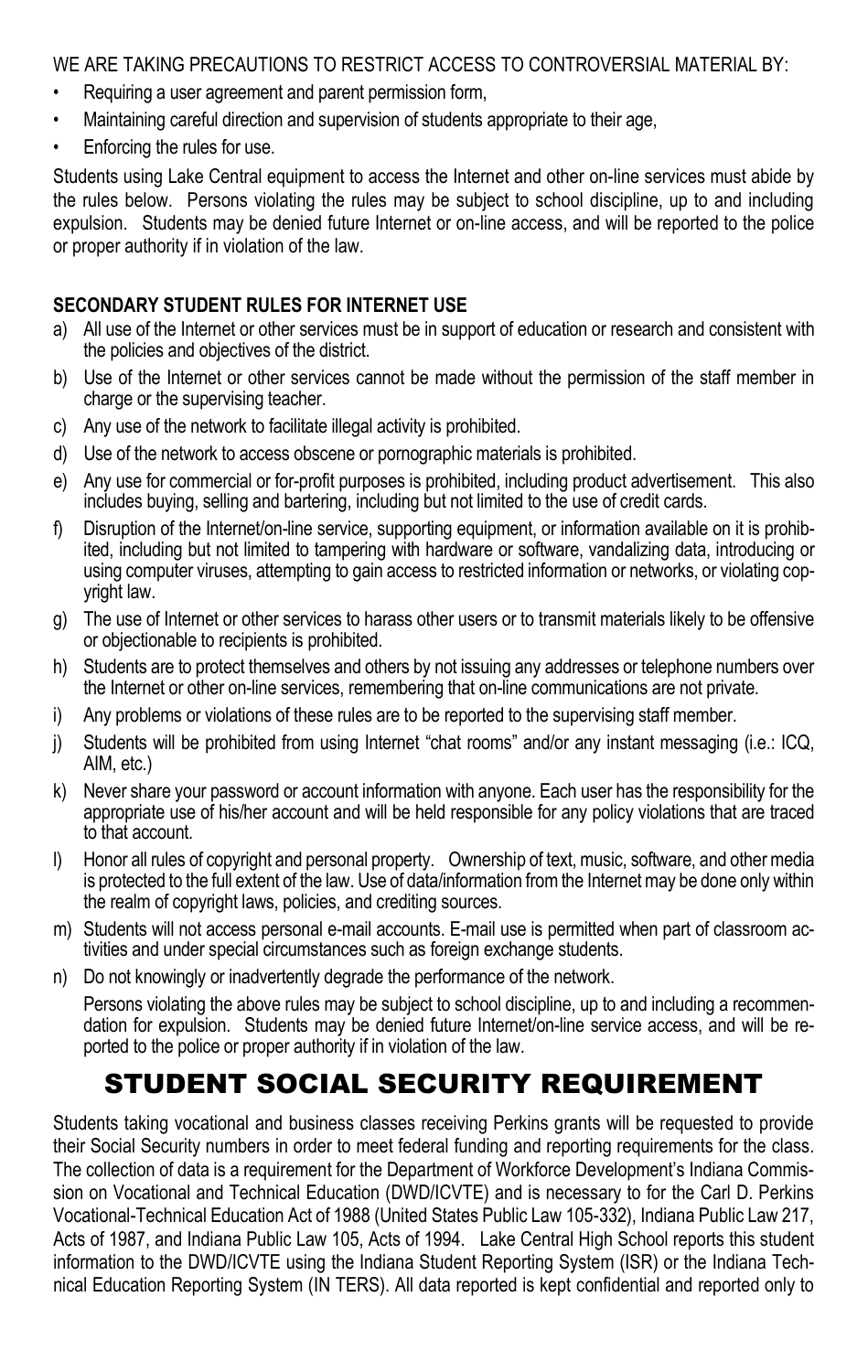authorized state and federal government officials and agencies responsible to meet DWD/ICVTE requirements as authorized by law. The information is used for federal and state planning, core indicators of performance, administration of career-technical education, statistical analysis, Workforce Proficiency Panel reports, federal reports, calculations of allocations, verification of student counts for state reimbursement, educational research, decision making by state and federal lawmakers, public information, and any other purpose that is necessary, reasonable and legal.

Courses at LCHS requiring SSNs are:

Anatomy /Physiology Career Planning & Success Skills Business Technology Lab ICE Internship Marketing Foundations Fashion Merchandising Sports Recreation Personnel Finance All FACs Classes Vocational Automotive Vocational Graphics Vocational Machine

# LAKE CENTRAL HIGH SCHOOL DANCE POLICY

Lake Central High School sponsors the following (and only the following) dances:

Homecoming, Winter Formal, Prom, Senior Banquet

Lake Central High School will not sponsor, support, or coordinate any other dances other than those listed above.

Dance Rules (In addition to Code of Conduct Rules):

- 1. All students must be in compliance with the Dance Eligibility rule found in the LCHS Student Code of **Conduct**
- 2. Lake Central freshmen or outside guests who are freshmen are NOT eligible to attend Winter Formal or Prom under any circumstances
- 3. Lake Central students are eligible to take outside guests to Lake Central dances if:
	- A. the Lake Central student is classified as a senior (12)
	- B. the non-Lake Central student is academically classified as at least a sophomore (as defined by his/her school), in good standing, and 20 years of age or under on the day of the dance
	- C. the Lake Central student has completed the outside guest form prior to the purchase of dance tickets
	- D. the Lake Central administration and dance sponsor(s) reserve the right to deny any person from attending a Lake Central sponsored dance
- 4. A student will be dressed appropriately to attend the school sponsored dances.

# MEDICATIONS: GUIDE FOR PARENTS LAKE CENTRAL HIGH SCHOOL CORPORATION

Student Health Services provides acute and chronic health care as needed for our students. To assure safe and effective use of medications, please follow these guidelines which reflect the requirements of state law and the Indiana State Board of Health recommendations. Students violating these guidelines will be subject to expulsion procedures as prescribed in the Student Code of Conduct.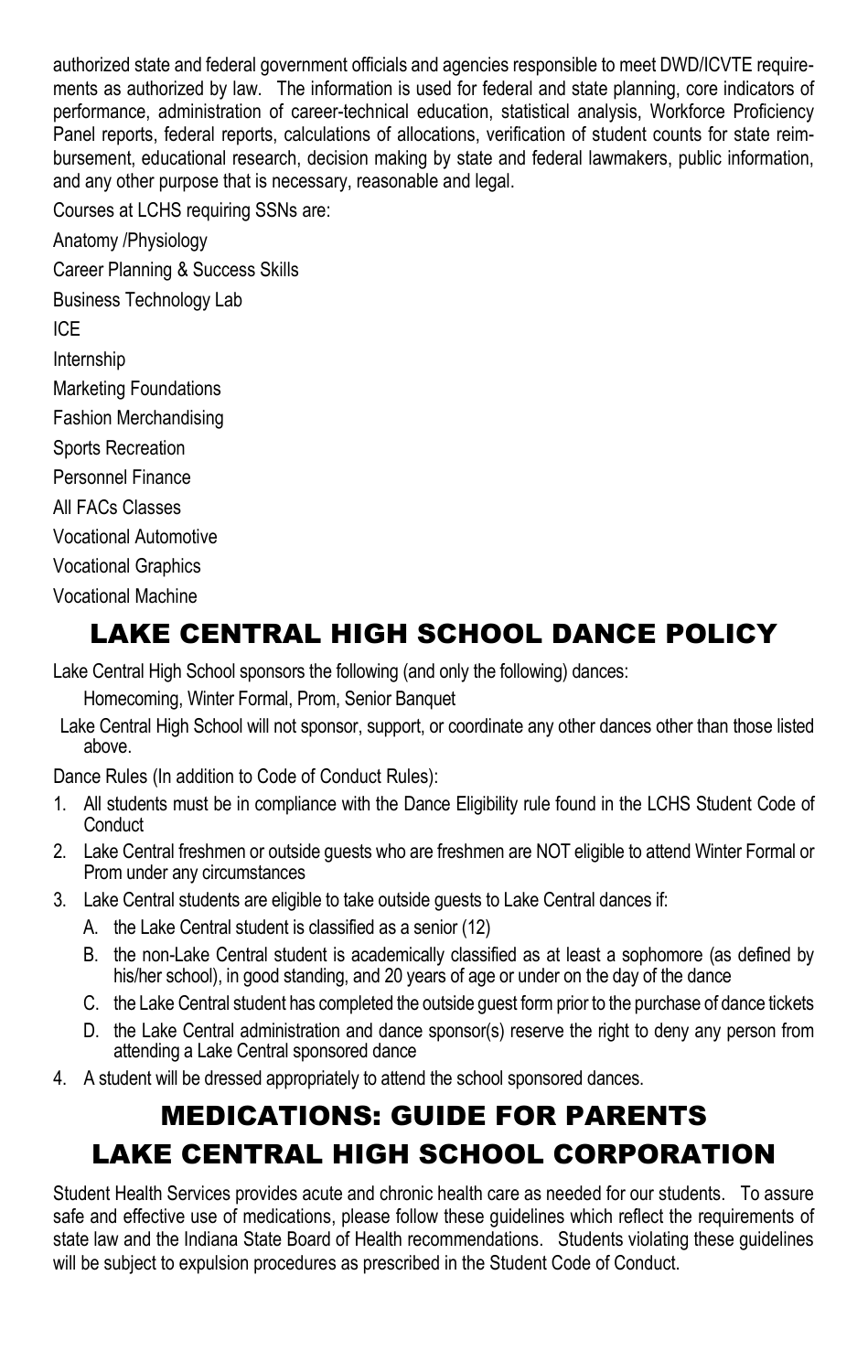The school is required to have on file written permission from the student's parent/guardian AND the written order of a practitioner to give the prescription medication. NO PRESCRIPTION MEDICATION WILL BE GIVEN UNLESS BOTH REQUIREMENTS ARE MET ON AN ANNUAL BASIS.

To meet BOTH requirements you may:

- 1. use an authorization form OR
- 2. a current pharmacy label with the practitioner's instruction (sufficient for the portion related to "written order of a practitioner") plus a parent/guardian written permission note (meets the other requirement if it includes the date, medication name, dosage, time to give, the reason for giving, and your signature).

In order for the school to administer non-prescription medication, written authorization from the parent/guardian must be on file at the school and updated on an annual basis.

The safe delivery of the medication treatment supplies to the school nurse is the responsibility of the parent/guardian. Only under unusual circumstances should the student deliver medication to the school. In such cases, the parent must first inform the school prior to delivery by the student.

ALL MEDICATION MUST BE SENT IN THE ORIGINAL LABELED CONTAINER! When filing a prescription, please ask your pharmacist to provide one labeled container for home use and one labeled container for school use. This will greatly enhance your child's receiving doses at both places at the prescribed times.

Medications to be given three (3) times a day can often be given before school, after school, and at bedtime. Please discuss schedules with your doctor or pharmacist. You may also want to discuss the safe use of over-the-counter cold/cough drugs. There are many products available which last six (6) hours or longer which eliminate the need for doses at school.

Medication will be stored in the nurse's office and your child should be instructed to go to the nurse's office at the required time. Please discuss schedules with the nurse and classroom teacher, especially the needs of young students.

FOR MIDDLE AND HIGH SCHOOL STUDENTS ONLY: the student may keep one dose of an over-thecounter medication in the original container if there is a medication authorization completed by the parent/guardian and filed in the health clinic.

For your convenience, medication authorizations can be obtained at the nurse's office. If your child has medical needs which you feel may qualify for community financial assistance, please contact the high school nurse. We want the best health possible for our students.

Arrangements for safe delivery of the medication/treatment supplies to the high school nurse are the responsibility of the parent/guardian.

### Self-Administered Medication:

A student with a chronic disease or medical condition may possess and self-administer medication for such condition on school grounds, during school or school activities, or while traveling to or from school activities. The student is permitted to do so only if the student's parent/guardian has filed an authorization with the principal on an annual basis. This authorization must include a written statement from the student's physician that:

- 1. The student has an acute or chronic disease or medical condition for which the physician has prescribed medication.
- 2. The student has been instructed how to self-administer the medication.
- 3. The nature of the disease or medical condition requires emergency administration of the medication.

### **STUDENTS WITH SPECIAL NEEDS**

Procedures for the administration of medications or treatments such as inhalers, peak flow meters, insulin injections, blood glucose monitors, bee sting kits, or catheterization, etc. will be determined on an individual basis by a committee of knowledge professionals and the parent/guardian. A detailed health care plan will be attached to a student's I.E.P. (Individual Education Plan) or Section 504 plan.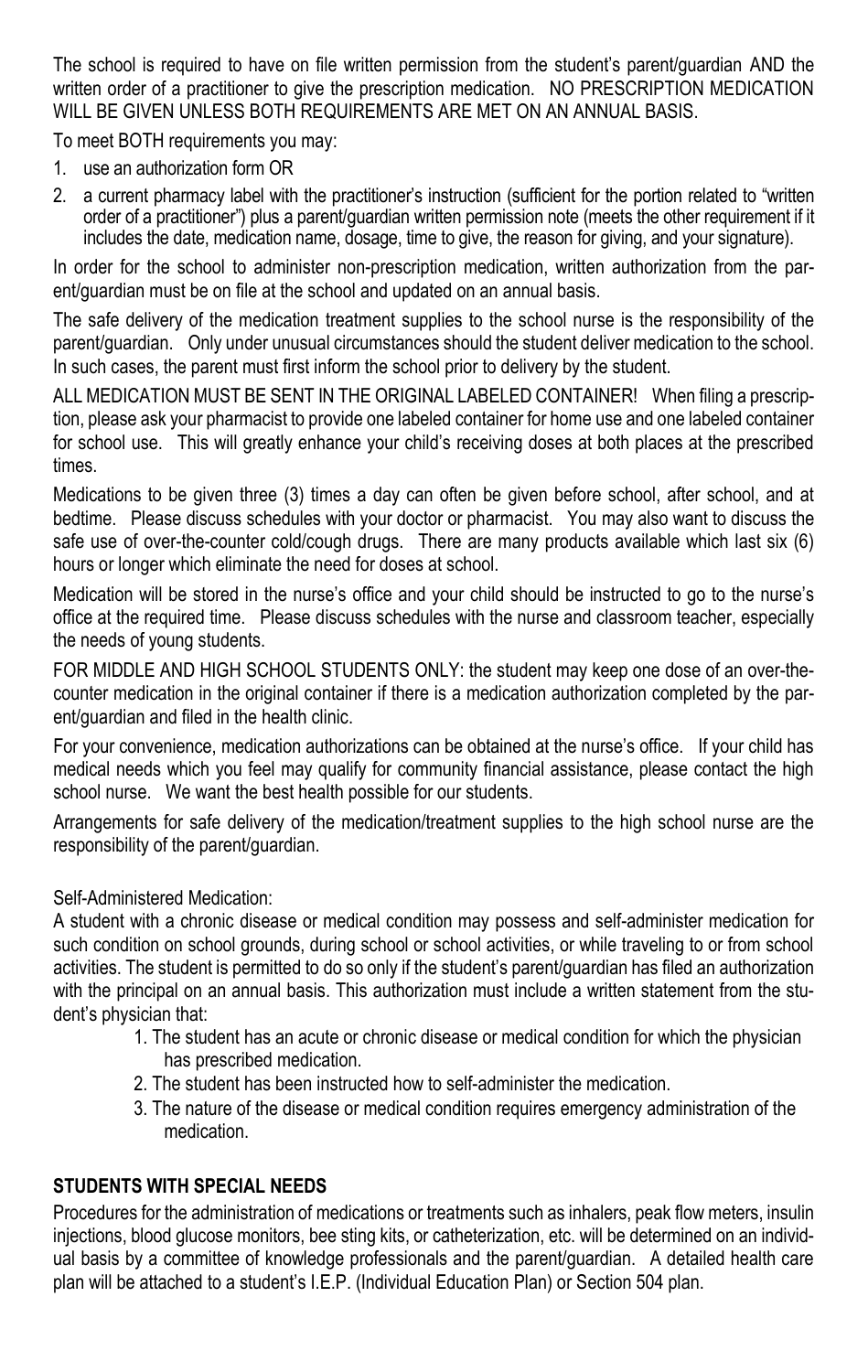### **MENINGOCOCCAL DISEASE**

Meningitis is an infection of the fluid of a person's spinal cord and the fluid that surrounds the brain. People sometimes refer to it as spinal meningitis. Meningitis is usually caused by a viral or bacterial infection. Viral meningitis is generally less severe and resolves without specific treatment. Bacterial meningitis can be quite severe and may result in brain damage, hearing loss, or learning disability. For bacterial meningitis, it is also important to know which type of bacteria is causing the meningitis because antibiotics can prevent some types from spreading and infecting other people.

High fever, headache, and stiff neck are common symptoms of meningitis in anyone over the age of 2 years. These symptoms can develop over several hours, or they may take 1 to 2 days. Other symptoms may include nausea, vomiting, discomfort looking into bright lights, confusion, and sleepiness. As the disease progresses, patients of any age may have seizures. If symptoms occur, please contact your health care provider for specific instructions regarding your child.

Some forms of bacterial meningitis are contagious. The bacteria are spread through the exchange of respiratory and throat secretions (i.e. coughing, kissing). Fortunately, none of the bacteria that cause meningitis are as contagious as things like the common cold or the flu, and they are not spread by casual contact or by simply breathing the air where a person with meningitis has been.

There are vaccines against Hib (Haemophilus influenza type b) and some strains of N. meningitis and many types of Streptococcus pneumonia. The vaccines against Hib are very safe and highly effective.

Additional information can be obtained from Indiana State Department of Health or your health care provider.

# STUDENT CLASSIFICATION

Students are classified by the credits earned according to the following schedule

| Grade 9  | First year in DOE Cohort  |
|----------|---------------------------|
| Grade 10 | Second year in DOE Cohort |
| Grade 11 | Third year in DOE Cohort  |
| Grade 12 | Fourth year in DOE Cohort |

*Students must have completed* six (6) seme*sters, not including summer school to be considered a senior. Classifications for attendance purposes are made on August 1st before beginning of each school yea. and remain in effect for the entire year.*

## GENERAL INFORMATION

**BUS FOR CAREER CENTER:** The Lake Central School Corporation provides a bus to and from the Career Center. Per School Board policy, ALL LCHS students attending the HACC are required to ride the bus. The bus for the vocational students leaves the high school parking lot at 7:00 AM and returns at approximately 11:00 AM. If the LCSC has a two-hour delay, HACC students are to report to the auditorium if their arrival is prior to 11:00 am. **LCSC will provide transportation to and from the HACC on days that Lake Central High School does not have a regularly scheduled school day, but students must provide their own transportation to and from Lake Central High School.**

**CHANGE OF ADDRESS OR PHONE NUMBER:** Parents/Guardians/Students must inform the Guidance Office immediately of any change in home address or telephone number.

**FIRE DRILL INSTRUCTIONS:** A fire evacuation plan is posted in each room. Students should study the plans for the rooms, which they use and become familiar with them. When the fire horn sounds, students are to stand immediately and form lines as they leave the room in an orderly fashion. Students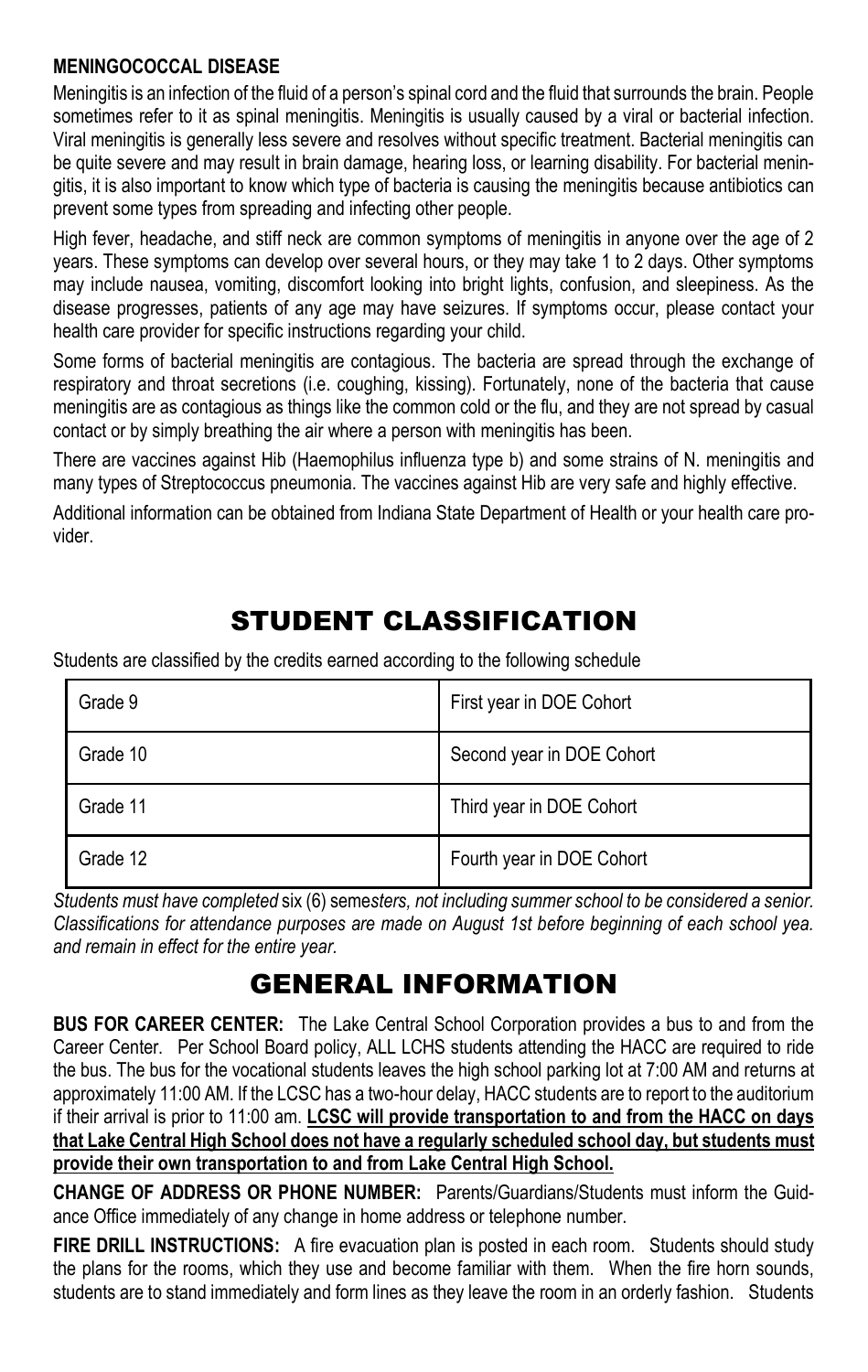should keep their place in line, refrain from talking, and avoid running toward their assigned exit. Once outside, students are to remain at least fifty (50) feet away from the building until the signal is given by the principal, or another authorized person, to return.

**GRADE REPLACEMENT POLICY:** When a student retakes any course, only the higher grade will be calculated in the student's grade point average and the lower grade will be treated as an audit. All grades will remain on the transcript.

### **LC LIBRARY COMMONS**

It is the mission of the LC Library Commons to empower students to utilize information and resources effectively in order to create, sustain and share knowledge in efficient and ethical ways. The Library's collection includes a wide range of books, reference materials, magazines, newspapers, and other print resources as well as numerous online database subscriptions, e-books and electronic magazines. The Library offers free, on-demand computer and Internet access, limited document printing, research consultations, BYOD troubleshooting and support, device charging stations, single page copying, laminating and readers' advisory services.

Students are expected to be courteous and to show respect for their fellow students, the library staff, the library facility and its furnishings, as well as the library materials. All policies found in the student code of conduct will be enforced in the library. Students may lose library privileges if a discipline referral is issued. Water bottles are permitted in the library; other drinks and snacks are strictly prohibited. **Library Hours: 6:50 AM – 2:50 PM**

Students may visit the library before and after school at their discretion. During the school day, students may visit the library with their classes or with a signed pass from their teacher. Students wishing to visit the library during lunch must obtain a signed pass from the librarian prior to their lunch time. Students are required to sign in at the circulation desk upon arrival and sign out when leaving the library.

### **Study Hall**

Students who wish to visit the library during study hall to utilize the library's collection must obtain a signed pass from the librarian prior to 7:15 on the day of their study hall. Last minute pass requests will not be honored.

### **Printing and Copying**

Networked printers are available for student use. The first five printed pages are free; each additional is \$.05 per page. A small desktop copier is also available for student copies. Black and white copies are \$.10 per page and color copies are \$.25 per page.

### **Overdue Fines and Lost Book Fees**

Most library materials have a two-week loan period and may be renewed as needed by students. The overdue fine on most materials is \$.05 per day, accruing on school days only. Special reserve items and reference items circulate overnight only and the overdue fine on these items is \$.30 per day, accruing on school days only. Students who have lost library materials will be charged the replacement cost for the item, plus any overdue fines.

### **Database Subscriptions**

Databases in support of student research are available online. From any student computer, open the "Network Applications" folder to access the database links. Usernames and passwords are as follows: I learname: INØ104h

| ১৷নত                                          | USCIIIAIIIC. INVIJ4II |                           | Password. ICIIS                                         |
|-----------------------------------------------|-----------------------|---------------------------|---------------------------------------------------------|
| INFOTRAC                                      |                       | Username: (none required) | Password: Ichs                                          |
| <b>CO RESEARCHER</b>                          |                       | Username: lakecentral     | Password: lakecentral                                   |
| Literary Reference Center Plus Username: Ichs |                       |                           | Password: media                                         |
| Flipster                                      | Username: Ichs        |                           | Password: media                                         |
|                                               |                       |                           | $\sim$ $\sim$ $\sim$ $\sim$ $\sim$ $\sim$ $\sim$ $\sim$ |

These subscription databases are also available to students from home. Go t[o http://library.lcsc.us/](http://library.lcsc.us/)  $\rightarrow$  Electronic Resources $\rightarrow$  Resources for High School

These subscription databases are also available to students from home. Go to http://library.lcsc.us/  $\rightarrow$  Electronic Resources $\rightarrow$  Resources for High School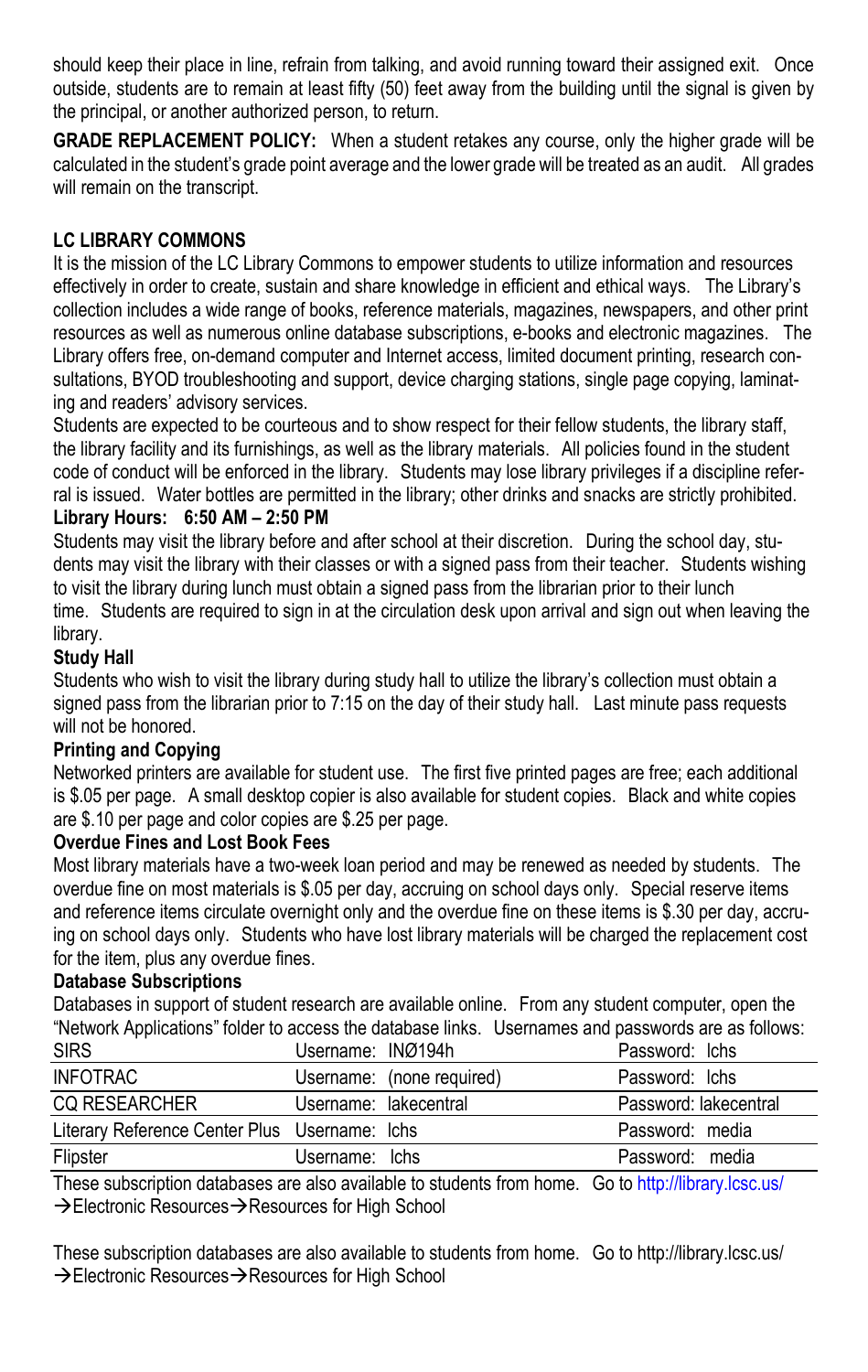**LOST AND FOUND:** Students who find lost articles are asked to bring them to the Lost and Found located in the main office. Students who have lost articles are requested to claim them at the same location.

**MEAL CHARGING PROCEDURES**: It is the responsibility of each student's parents or guardian to maintain sufficient money in their child's lunch account. Parents may send in money during the week and deposit it in the main office cafeteria box. Students are also allowed to use cash but the student ID card system is preferred. Parents/Guardians may also deposit money to their students' accounts via Meal Time Online. This service may be accessed at www.lcsc.us, then click "For Parents", then click on "Mealtime". To ensure students are only using their meal accounts, student IDs are required when purchasing meals. Verbally providing ID numbers is not an acceptable method of accessing a student account.

### **STUDENT PARTICIPATION IN ACTIVITIES WITH CONFLICTS**

When a student is involved in two activities falling on the same date, it is the student's responsibility to bring the conflict to the attention of both advisor/coaches involved. The advisor/coaches will inform the assistant principal and attempt to work out a solution that is satisfactory to the student and in the best interest of the activities. If the parties cannot arrive at a solution, the assistant principal will then decide which activity the student will participate in. Once participation has been decided, the group that lost the student's presence will not give a punishment or withhold any earned awards/honors.

**PASS PROCEDURES:** The learning process occurs in the classroom. Being out of the classroom should only occur when situations arise that cannot be handled before school, between classes, lunchtime, or after school. When leaving the class, the student must have his/her Agenda Book signed and marked with the departure time from the instructor prior to exiting the classroom.

# GUIDANCE DEPART INFORMATION /STUDENT TRANSCRIPT RELEASE

When students apply for admission to any post-secondary institution (college, university, trade school, community college), the school requires a copy of the official high school transcript. Standardized test scores (PSAT, SAT, ACT scores) will be included as a part of this record, unless the school is notified in writing that test scores should not be included.

My signature of acceptance for handbook authorizes Lake Central High School to release a copy of my High School transcript to a requesting institution**.**

**STUDY HALL EXPECTATIONS:** Students electing not to take seven academic classes may choose to place a study hall in their schedule. Study hall is a recognized as a class with regard to attendance, behavior, and expectation of academic engagement to be completed in this class period. Failure to follow study hall supervisor's rules will be considered insubordination and a student will receive a discipline referral. Students cannot be released from study hall without a written pass from a teacher / librarian prior to the start of study hall; study hall supervisors will not issue passes to students. Students that arrive habitually late to school during  $1^{st}$  / 5<sup>th</sup> hour study hall or are signed out of school during study hall are in violation of the Indiana compulsory attendance laws and will be considered truant from school.

**STUDENT ASSISTANTS:** Student assistants must be under the direct supervision of the supervising teacher at all times and must maintain a 2.0 grade point average. Main Office, Freshmen Center Office, Guidance Office, Athletic Office, Library and Attendance Office student assistants are assigned a picture identification badge, which is to be worn whenever they are sent on an errand; other assistants must have a timed, dated, and signed pass from the supervising teacher when out of the classroom. Student assistants who violate school rules, guidelines established for assistants, or who are involved in other activities, which do not meet the expectations of assistants, may be removed from their duties and placed in study hall. Being a student assistant is a privilege.

**TORNADO DRILL INSTRUCTIONS:** Tornado safety instructions are posted in each room. Students should study the plans for the rooms, which they use and become familiar with them. When the tornado signal sounds, all windows and doors should be opened. Each student should take one book from the classroom to the hallway. Students should walk to their assigned areas, kneel on the book facing the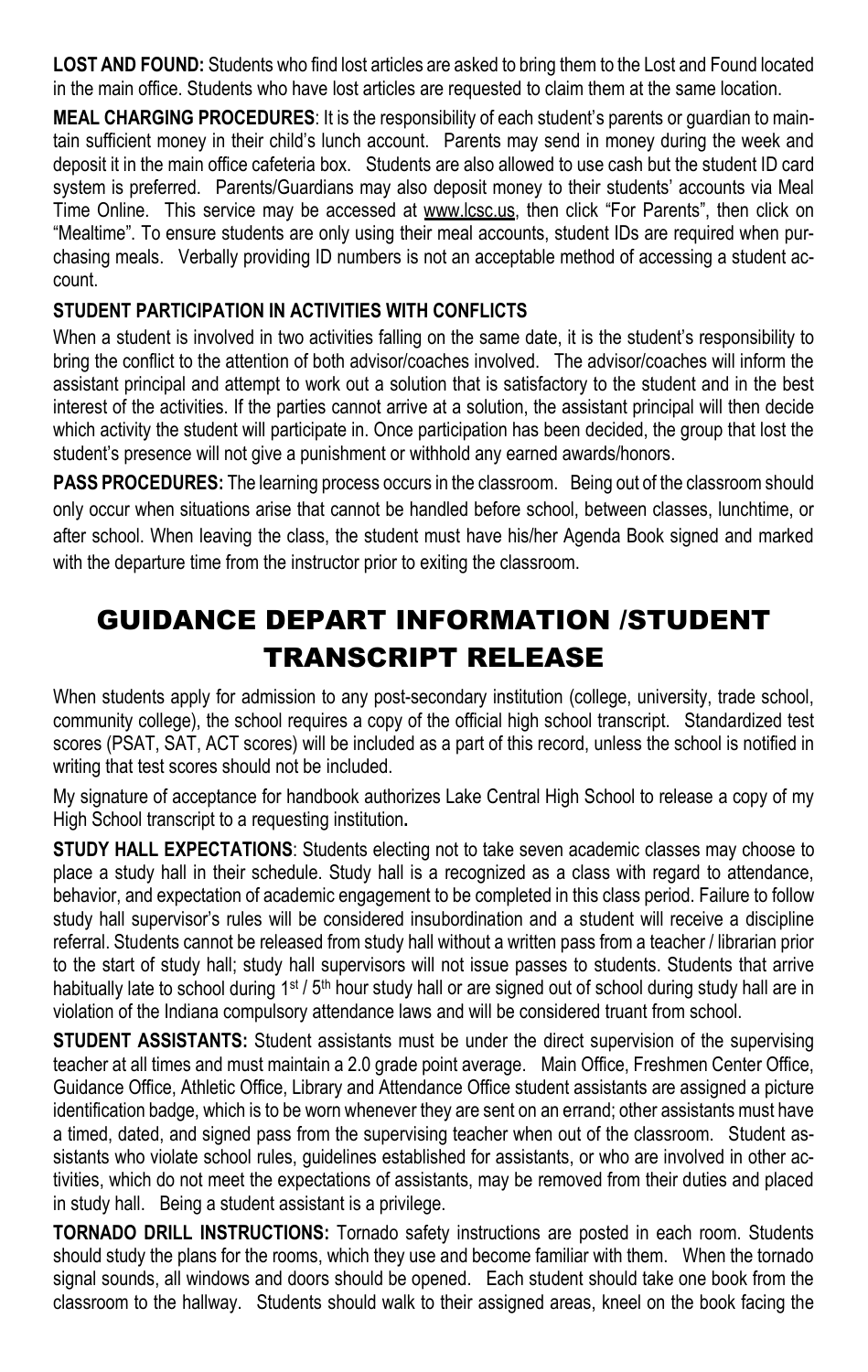inner walls, and cover their heads with their arms. Students should stay back from entrances, interior doors, and glass.

## OUTSIDE CREDITS

Outside credits are an option for students to recover academic credits in order to catch up to grade level or graduate early. It is important to use caution when earning outside credits to prevent an academic overload for students. Thus, correspondence courses and adult education courses, in addition to the regular school program, should be limited and restricted to students who anticipate graduating the following school year.

A student and his/her parents must consult with the assigned guidance counselor when determining what classes to take from outside sources. The student should be enrolled in seven credit hours at Lake Central during that semester and receive the approval of the respective counselor and administrator prior to enrollment. A student may receive additional credits from outside sources (i.e., correspondence or evening school) during his/her high school career after consulting with his/her counselor and receiving permission from his/her class principal.

## POST-SECONDARY DUAL CREDIT - RULE 10

A student may, upon approval of that student's school corporation, enroll in courses offered by an eligible institution under the program on a full or part-time basis during grade 11, grade 12, or both. If the school corporation has approved a course for secondary credit, a student is entitled to credit toward graduation requirements for each course the student successfully completes at that institution. Each student who intends to enroll in an eligible institution under the program shall notify the school principal who will instruct the student to meet with the guidance director.

# EQUAL EDUCATIONAL OPPORTUNITY AND NONDISCRIMINATION STATEMENTS

The Lake Central School Corporation is committed to equal educational opportunity. It does not discriminate on the basis of age, race, color, religion, sex, handicapping conditions, or national origin, including limited English proficiency, in an employment opportunity. No person is excluded from participation in, denied the benefits of, or otherwise subjected to unlawful discrimination on such basis under any educational program or student activity.

If you have experienced discrimination in such educational programs or activities, written inquires about procedures that are available and for consideration of complaints alleging such discrimination should be directed to Assistant Superintendent, Lake Central School Corporation, 8260 Wicker Avenue, St. John, Indiana 46373. Phone: 219/365-8507.

*AR 5024 - RIGHT TO INSPECT INSTRUCTIONAL MATERIALS* - In addition to any other right with respect to the inspection of instructional materials, the parent or guardian of a child enrolled in a school within the Lake Central School Corporation which receives funds from the United States Department of Education either directly or indirectly, shall be entitled to inspect those instructional materials which will be used in connection with any survey, analysis, or evaluation as part of any school program or curriculum.

Any complaints arising under this policy may be submitted in accordance with Policy AR 5004, Instructional Materials Challenged.

*AR 5025 - STUDENT SUBMISSION TO REQUIRED SURVEYS, ANALYSIS, OR EVALUATIONS OF SCHOOL PROGRAMS* - No student shall be asked without prior written consent of the student's parent or guardian, as part of any school program or curriculum which receives funds from the United States Department of Education, to submit to a survey, analysis, or evaluation which reveals information concerning:

- 1. Political affiliations;
- 2. Mental and psychological problems potentially embarrassing to the student or his/her family;
- 3. Sex behavior and attitudes;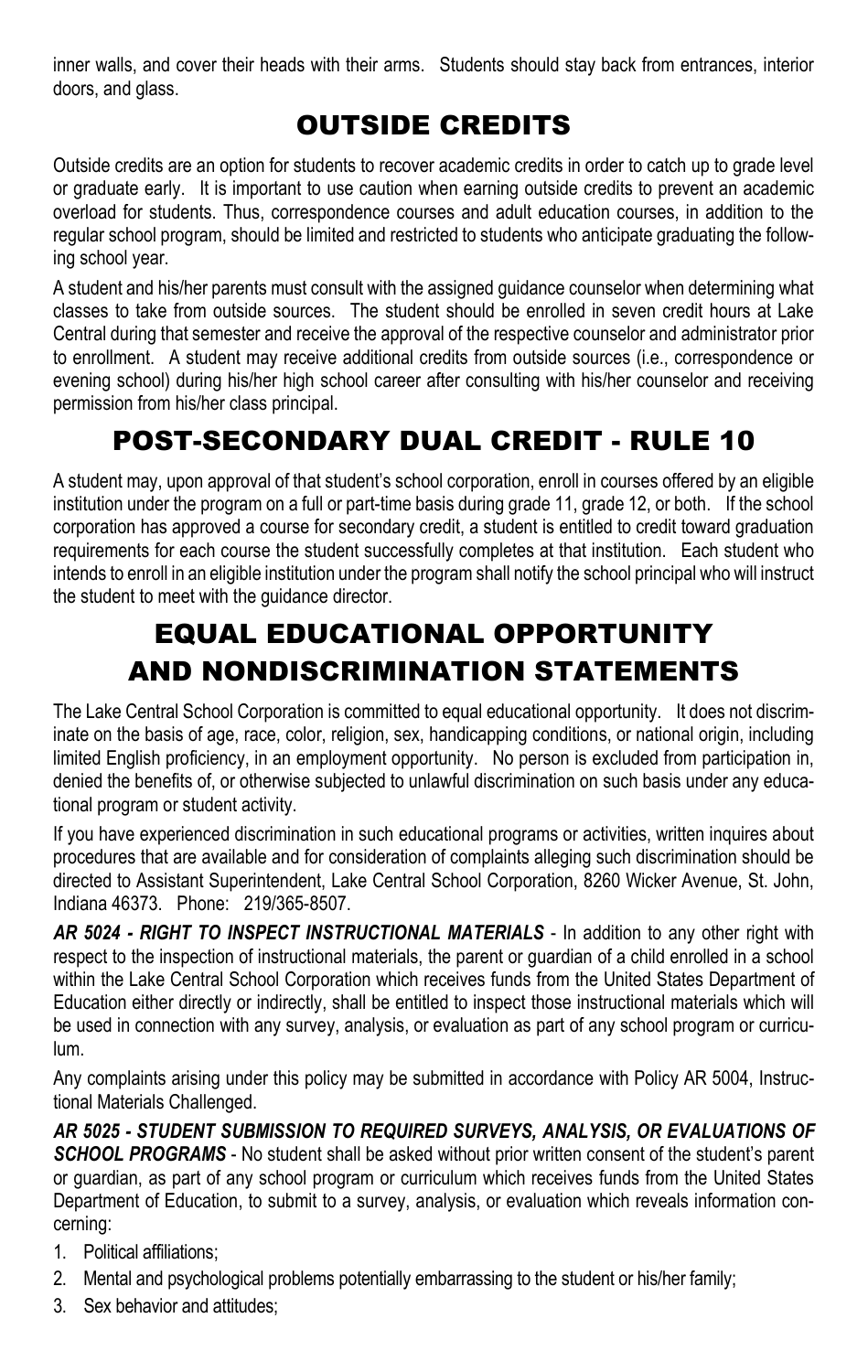- 4. Illegal, anti-social, self-incriminating and demeaning behavior;
- 5. Critical appraisals of other individuals with whom respondents have close family relationships;
- 6. Legally recognized privileged and analogous relationships; such as those of lawyers, physicians, and ministers; or
- 7. Income (other than that required by law to determine eligibility for participation in a program or for receiving financial assistance under such program).

# LAKE CENTRAL HIGH SCHOOL ATHLETIC AND

## EXTRACURRICULAR ACTIVITIES

Participation in extracurricular activities is encouraged. Students taking part in extracurricular activities must also take part in the Lake Central School Corporation random drug testing program. The following extracurricular activities are offered at Lake Central:

| Academic Super Bowl     | Art Club<br>Academic Letter Winners              |                                                             |
|-------------------------|--------------------------------------------------|-------------------------------------------------------------|
| Astronomy               | <b>Best Buddies</b>                              | <b>BPA</b><br><b>Business Professionals of Amer-</b><br>ica |
| Chess Club              | Class Cabinet 9-12<br>Color Guard / Winter Guard |                                                             |
| Debate                  | Dollars for Scholars                             | <b>Future Medical Professionals</b>                         |
| Interact Club           | <b>National Honor Society</b>                    | N-Teens                                                     |
| Robotics                | Rune                                             | Science Olympiad                                            |
| Spell Bowl              | Student Council                                  | Theater                                                     |
| <b>Thespian Society</b> | <b>FCCLA</b>                                     |                                                             |
|                         |                                                  |                                                             |
|                         |                                                  |                                                             |

The building principal will review each request and either approve or reject the proposed club for the following school year.

Lake Central offers a wide range of varsity sports programs. These programs include:

| Baseball      | Basketball | Cheerleading | <b>Cross Country</b> |
|---------------|------------|--------------|----------------------|
| Dance         | Football   | Golf         | Gymnastics           |
| Soccer        | Softball   | Swimming     | Tennis               |
| Track & Field | Volleyball | Wrestling    |                      |

Lake Central High School is a member of the Indiana High School Athletic Association (IHSAA), which has determined the overall pattern for inter-school athletics since 1904. The IHSAA recognizes the principal as the administrative head of the inter-school athletic activities.

Any full time student is eligible to participate if he/she: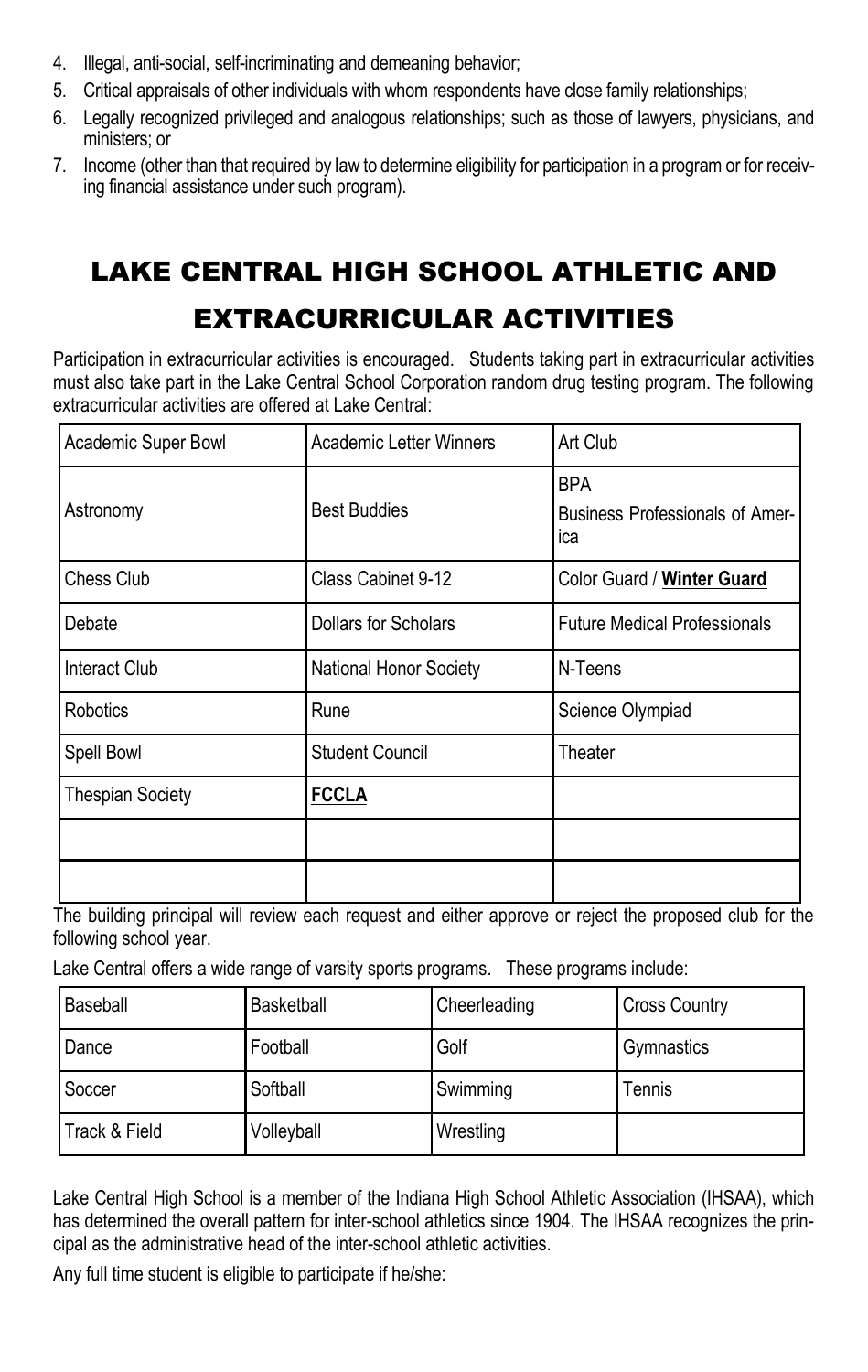- is enrolled and passing 5-classes and subjects totaling 5-credits for grades 9, 10, 11, 12. Physical Education does count as one of the credits toward eligibility. In core classes, passing is D-.
- has a completed the participation packet on file in the athletic office.

A grading period ends the day report cards are issued and incomplete grades count as failures even though they must be made up at a later date.

There will be transportation, participation, and fitness fees for each sport a student is involved during the school year.

### **LAKE CENTRAL HIGH SCHOOL ATHLETIC INFORMATION: Refer to the Athletic website: http://athletics.lcsc.us/index.php for any additional athletic information regarding Code of Expectations, Violation Consequences, Drug Testing Information, and other related information.**

### **INDIANA HIGH SCHOOL ATHLETIC ORGANIZATION**

Organized in 1903, the Indiana High School Athletic Association is a voluntary, not-for-profit organization that is self-supporting without the use of tax monies.

The purpose of the IHSAA is to encourage and direct wholesome amateur athletics in the high schools of Indiana. In keeping with this mission, the Association:

- Regulates, supervises and administers interschool athletic activities among its member high schools as an integral part of the secondary education program. A tournament series is sanctioned in 20 sports, 10 for girls and 10 for boys. This school year, more than 160,000 students will compete in IHSAA-sanctioned tournaments.
- Cooperates with all agencies vitally concerned with the health and educational welfare of secondary school students.
- Determines qualifications of individual contestants, coaches and officials.
- Provides written communications to facilitate athletic relations among member schools.
- Establishes standards for eligibility, competition and sportsmanship while providing protection against exploitation of schools or students.

The IHSAA is governed by its legislative body, the Board of Directors, composed of 19 members who are elected by member school principals from three IHSAA legislative districts. The Board of Directors meets annually with the responsibility of establishing the Association's rules and regulations. Within the Board of Directors is the Executive Committee. The Executive Committee meets monthly and is responsible for organizing and directing state tournaments and meets, interpreting the Association's By-Laws, determining penalties for rules violations, and establishing the Association's state office and employing a commissioner and staff to administer the Association.

### **OTHER GOVERNANCE ORGANIZATIONS**

The governance, structure and rules for certain other sports offered through the Athletic Department at Lake Central High School are provided as follows for V/JV Cheerleading & V/JV Dance

- The Indiana Association of School Principals establishes rules for student eligibility and participation, competition schedules as well as for standards for competition and judging for competitive cheer. The governance structure parallels that of IHSAA.
- Founded in 1994, the Indiana High School Dance Team Association provides oversight and uniform rules of competition and eligibility, competition schedules as well as judging standards for the dance team.